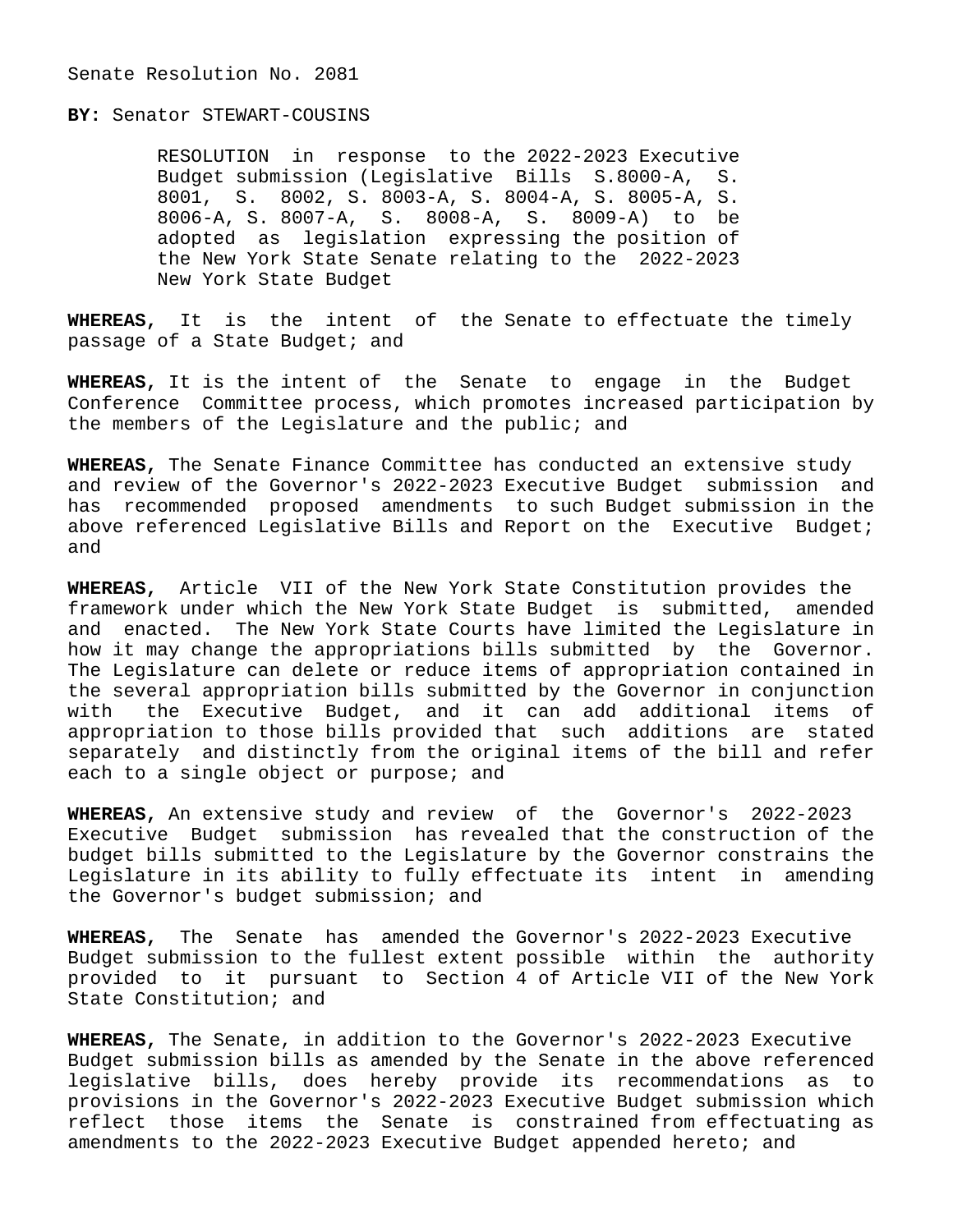**WHEREAS,** It is the intent of the Senate that upon the passage of the Governor's 2022-2023 Executive Budget submission as amended by the

Senate, the incorporated Report on the Amended Executive Budget may provide a basis for both houses of the Legislature to convene Committees on Conference pursuant to Joint Rule III of the Senate and Assembly for the purpose of reconciling any differences between the amendments to the Governor's budget as proposed by each house of the Legislature; now, therefore, be it

**RESOLVED,** That the above referenced legislative bills (Legislative Bills S.8000-B, S. 8001, S. 8002, S. 8003-B, S. 8004-B, S. 8005-B, S. 8006-B, S. 8007-B, S. 8008-B, S. 8009-B) be and are incorporated as part of this resolution and are hereby adopted as the New York State Senate's budget proposal for the 2022-2023 New York State Budget.

#### **REPORT ON THE AMENDED EXECUTIVE BUDGET**

### **ALL STATE AGENCIES AND OPERATIONS**

The Senate rejects with prejudice the following language contained within the body of various appropriations:

- \* State Operations language (S.8000-A) provides the Executive broad authority to shift resources among departments, agencies or public authorities. While existing State Finance Law authorizes some transfer, interchange and suballocation authority, the new proposal would significantly expand such flexibility to restructure the Budget after enactment, potentially moving resources from one area to completely different programs or purposes. Any transfer of funds from State agencies to public authorities could reduce oversight and control of such resources. This means that agencies could spend more than what was authorized for a particular purpose, eliminating transparency and budgetary controls that are relied upon by decision makers in all branches of State government, bondholders, and State taxpayers.
- \* State Operations language limiting the certification and payment of operational funding for certain agencies unless the Legislature has enacted appropriations in the Aid to Localities budgets for various state agencies.
- \* Aid to Localities (S.8003-A) language that would exempt certain procurements from oversight of the State Comptroller.
- \* Capital Budget (S.8004-A) language that would authorize the transfer of appropriation authority.

The Senate understands the Governor's responsibility to ensure that New York's budget is fiscally sound, but it is equally important to ensure that the constitutional limits on the Executive's powers are not exceeded. Failure to ensure reasonable limits on Executive authority would signal an irreversible abrogation of the Legislature's constitutionally guaranteed legislative responsibility.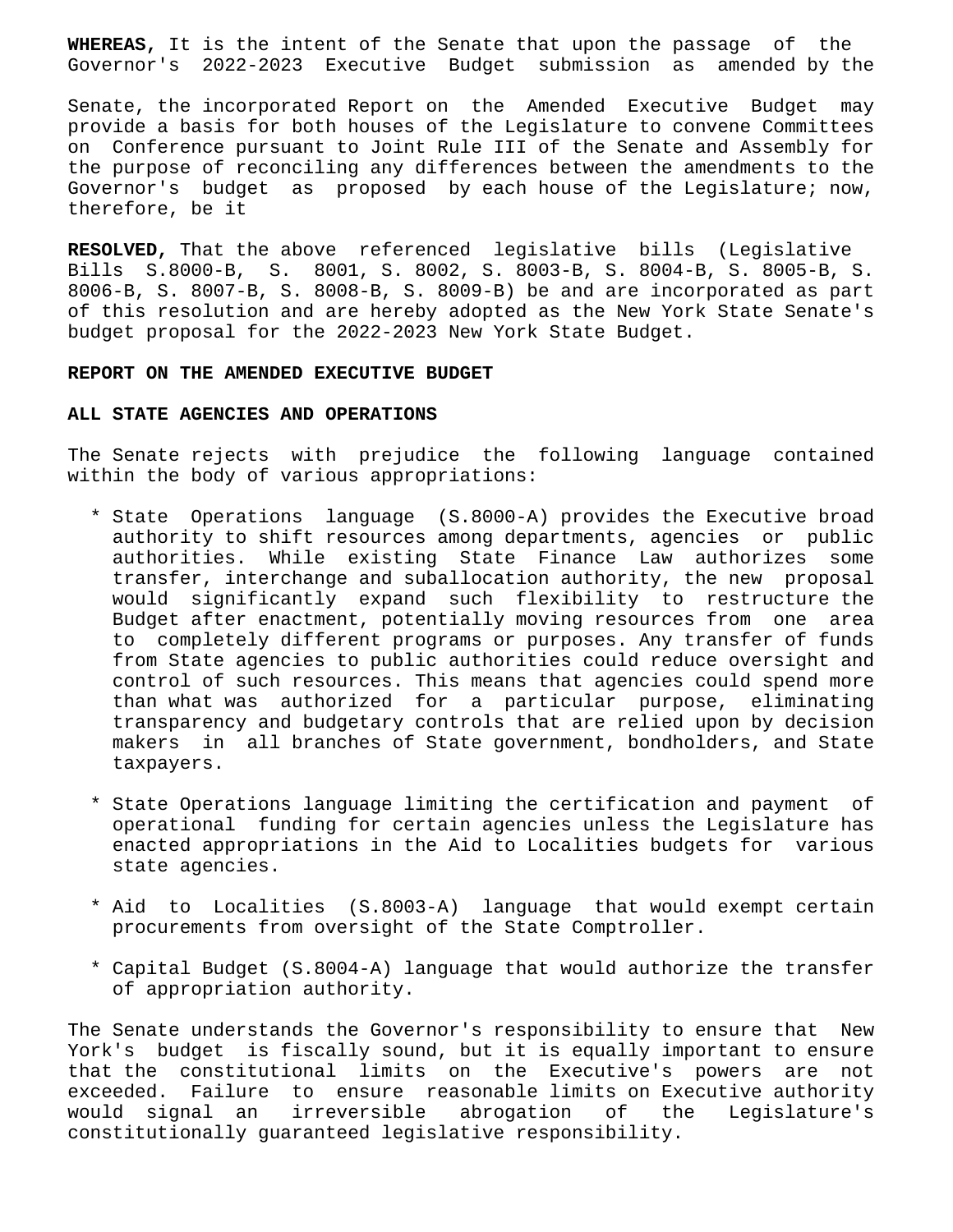### **Adirondack Park Agency**

State Operations (S.8000-B)

 \* The Senate concurs with the Executive recommendation of \$6.2 million.

Capital Projects (S.8004-B) \* The Senate rejects the Executive recommendation of \$29 million for a new agency headquarters.

# **Aging, Office for the**

State Operations (S.8000-B)

 \* The Senate concurs with the Executive recommendation of \$12.8 million.

Aid to Localities (S.8003-B)

- \* The Senate modifies the Executive recommendation of \$283.4 million as follows:
	- o Adds \$2.9 million to support restorations of SFY22 Legislative grants.
	- o Adds an additional \$1.1 million to increase support for Legislative grants.

## **Agriculture and Markets, Department of**

State Operations (S.8000-B)

 \* The Senate concurs with the Executive recommendation of \$164.4 million.

Aid to Localities (S.8003-B)

- \* The Senate modifies the Executive recommendation of \$62.9 million as follows:
	- o Adds \$7.3 million for restoration of statewide agricultural programs and other Senate priorities.
	- o Adds \$10 million for BIPOC farming funds.

Capital Projects (S.8004-B)

- \* The Senate modifies the Executive recommendation of \$45.6 million as follows:
	- o Adds \$5 million for meat processing grants.
	- o Adds \$5 million for Cornell's College of Agriculture and Life Sciences to develop innovative practices to manage climate adaptation and resilience.
	- o Adds \$2.5 million for animal shelters.
	- o Adds \$1 million for an agricultural research facility in the Hudson Valley.

Article VII Proposal (S.8008-B)

 \* PART V -- The Senate modifies the Executive proposal to transfer the National School Lunch Program from the State Education Department to the Department of Agriculture and Markets by instead advancing language to expand the Farm to School Program to include all foods purchased, making the program more accessible for schools.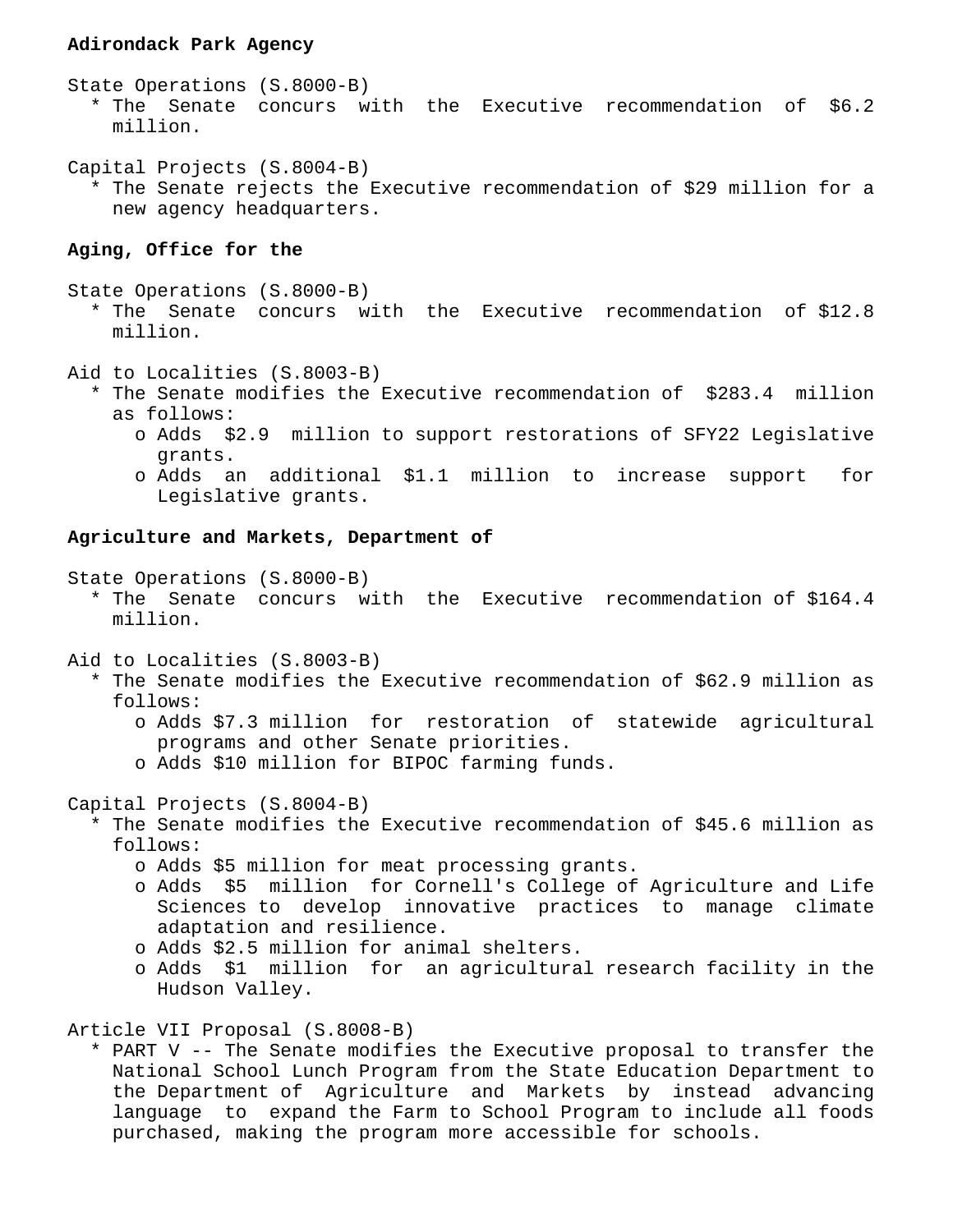# **Alcoholic Beverage Control, Division of**

State Operations (S.8000-B)

 \* The Senate concurs with the Executive recommendation of \$61.7 million.

Aid to Localities (S.8003-B)

\* The Senate concurs with the Executive recommendation of \$50 million.

Article VII Proposals (S.8005-B)

- \* PART K -- The Senate intentionally omits the Executive proposal to allow for notification by license applicants to localities using email.
- \* PART L -- The Senate intentionally omits the Executive proposal to change what information is requested from license applicants.
- \* PART M -- The Senate accepts the Executive proposal to permanently extend the temporary retail permits program.
- \* PART P -- The Senate intentionally omits the Executive proposal to allow on-premises establishments to sell wine or liquor drinks for take-out or delivery.

# **Addiction Services and Supports, Office of**

State Operations (S.8000-B)

 \* The Senate modifies the Executive recommendation of \$165.2 million through the elimination of \$750,000 related to the intentional omission of HMH Part JJ.

Aid to Localities (S.8003-B)

- \* The Senate modifies the Executive recommendation of \$1.3 billion as follows:
	- o Adds \$4.2 million to support restoration of SFY22 Legislative grants.
	- o Adds an additional \$5.8 million to increase support for Legislative grants.
	- o Modifies appropriation language to ensure \$265 million in Opioid Settlement funds is used pursuant to a plan recommended by the Opioid Advisory Board.

Capital Projects (S.8004-B)

 \* The Senate concurs with the Executive recommendation of \$102 million.

Article VII Proposal (S.8007-B)

- \* PART HH -- The Senate modifies the Executive proposal to require pharmacies to stock a minimum 30-day supply of both an opioid antagonist and partial opioid antagonist to remove the dosage requirement for the 30-day supply and to expand the types of partial antagonists that must be available to require a stock of any drug on the single statewide formulary.
- \* PART II -- The Senate concurs with the Executive proposal to establish a process for the certification of recovery living residences.
- \* PART JJ -- The Senate intentionally omits the Executive proposal to update the Alcohol Awareness Program.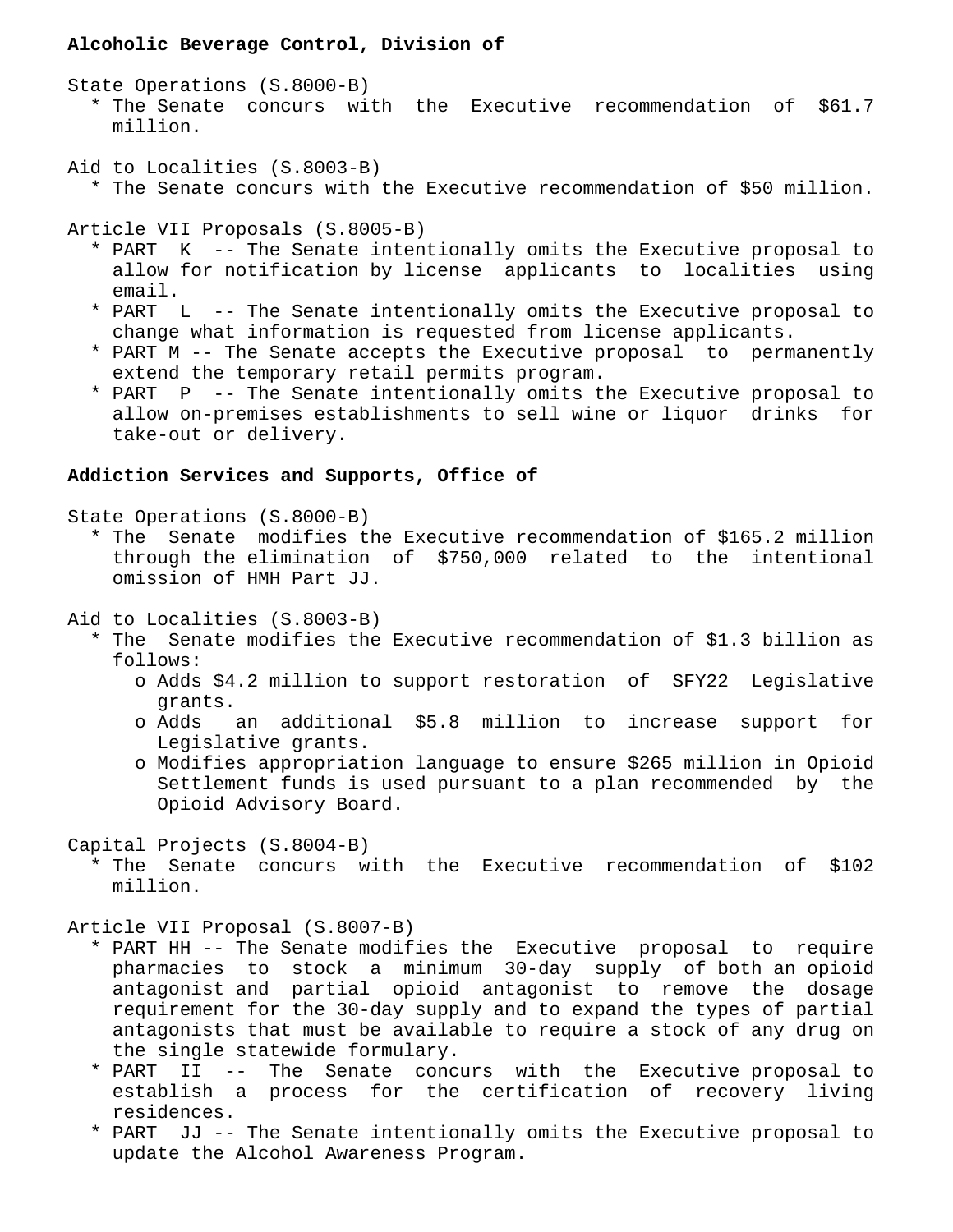- \* PART KK -- The Senate intentionally omits the Executive proposal for OASAS capital program reforms.
- \* NEW PART UU -- The Senate advances language to change the Office's payment methodology from one that funds net deficits, to a payer for service method (S.8313).
- \* NEW PART VV -- The Senate advances language to integrate the Office of Addiction Services and Supports and Office of Mental Health to create one merged behavioral health agency, the Office of Addiction and Mental Health Services (S.5084-C).

#### **Audit and Control, Department of**

State Operations (S.8000-B)

- \* The Senate concurs with the Executive recommendation of \$456.4 million.
- Aid to Localities (S.8003-B)
	- \* The Senate concurs with the Executive recommendation of \$32.03 million.
- Capital Projects (S.8004-B)
	- \* The Senate concurs with the Executive recommendation of \$30.1 million.
- Article VII Proposal (S.8005-B)
- \* NEW PART MM -- The Senate advances language to restore the Comptroller's oversight authority for certain procurement contracts, including SUNY medical services and CUNY Construction Fund Contracts (S.6809-A).

### **Budget, Division of the**

State Operations (S.8000-B)

 \* The Senate modifies the Executive recommendation of \$50.2 million by adding \$537,000 for state organizational memberships.

#### **Children and Family Services, Office of**

State Operations (S.8000-B)

 \* The Senate concurs with the Executive recommendation of \$547.2 million.

Aid to Localities (S.8003-B)

- \* The Senate modifies the Executive recommendation of \$3.6 billion as follows:
	- o Adds \$35 million to increase the reimbursement rate for Child Welfare Financing from 62 percent to 65 percent.
	- o Adds \$28.6 million for the State's share of costs for residential placement by the Committee on Special Education.
	- o Adds \$25 million for the Kinship Guardianship Assistance Program (KinGAP) and removes the program from the Foster Care Block Grant.
	- o Adds \$5 million for Child Advocacy Centers, for a total of \$10.2 million.
	- o Adds \$30 million to support legislative initiatives.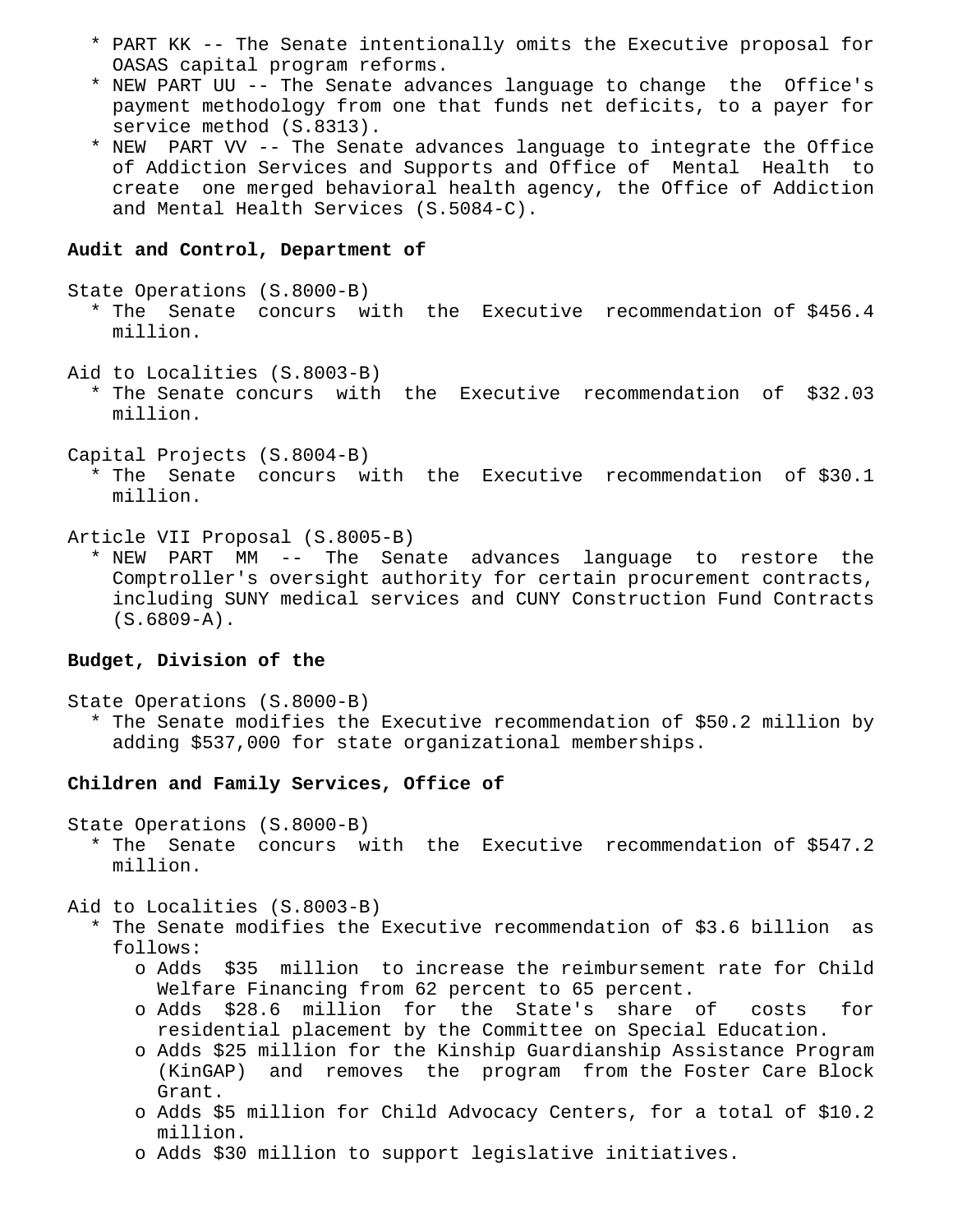- o Restores \$2 million for 2-1-1.
- o Restores \$1.9 million in additional support for the Kinship Care Program, for a total of \$2.2 million.
- o Restores \$1.5 million in additional support for the Youth Development Program, for a total of \$15.6 million.
- o Restores \$1.5 million for Child Care Facilitated Enrollment Demonstration Projects in New York City, Erie County, and Onondaga County, providing \$500,000 to each area.
- o The Senate proposes reforming and expanding New York State's Child Care system so more working families have access to affordable and quality child care for children up to five years old. For the expansion of child care, the Senate provides:
	- -\$2.2 billion in SFY 2022-23.
	- -\$3.7 billion in SFY 2023-24.
	- -\$4.1 billion in SFY 2024-25 and thereafter.
- Capital Projects (S.8004-B)
	- \* The Senate modifies the Executive recommendation of \$43.6 million as follows:
		- o The Senate proposes \$200 million to support the construction, conversion, and rehabilitation of properties to create and expand access to child care.
- Article VII Proposal (S.8006-B)
	- \* PART L -- The Senate modifies the Executive proposal to increase the income eligibility limit for child care subsidies from 200 percent of the Federal Poverty Level (FPL) to 300 percent over the next three years. The Senate advances an alternative proposal to expand child care vouchers to the 100th percentile of the actual cost of care for households earning up to 500 percent of the FPL, to be phased in over the next three years for children up to five years of age or until the end of their first year of eligibility for kindergarten. Households with incomes between 300 percent and 500 percent of the FPL would not have co-payments of more than 10 percent of their household income over the FPL. The Senate further proposes to provide workforce stabilization grants to child care providers, and grants for child care infrastructure in both capital funding and assistance with recruitment, training, and retention of child care providers. The Senate directs the Child Care Task Force to develop a plan for achieving free universal child care within four years.
	- \* PART M -- The Senate intentionally omits the Executive proposal to eliminate the sunset provision for restructuring of financing for residential school placements. The Senate supports shifting a greater share of this cost to the State.
	- \* PART N -- The Senate accepts the Executive proposal to reauthorize a five-year extension of the current Child Welfare Financing Reform Act. The Senate increases the 62 percent open-ended reimbursement to local social service districts for preventative services to 65 percent.
	- \* PART O -- The Senate accepts the Executive proposal to require social service districts to increase their payment rates to the full 100 percent of the Maximum State Aid Rates within two years. The Senate separates the Kinship Guardianship Assistance Program (KinGAP) from the Foster Care Block Grant.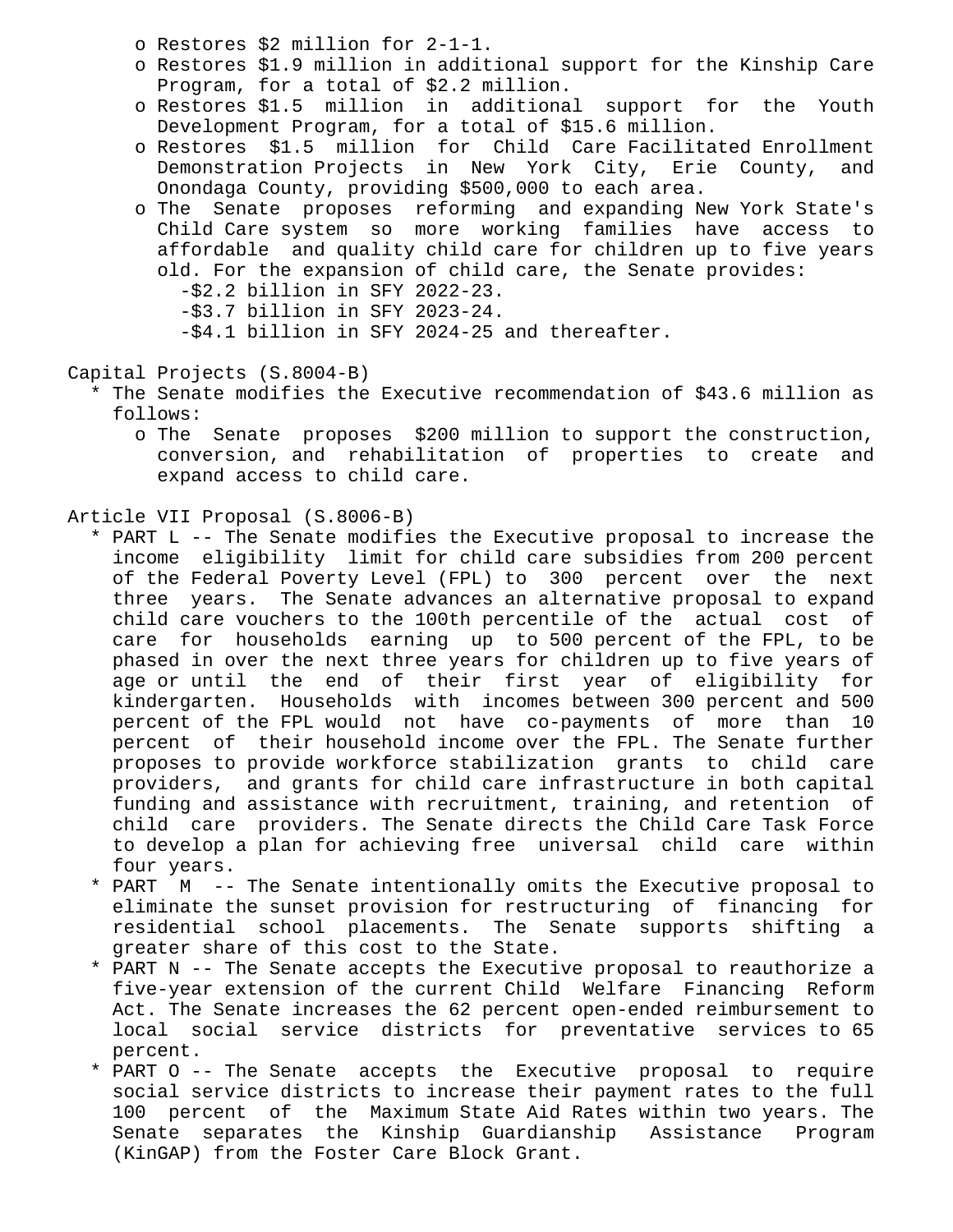- \* PART P -- The Senate intentionally omits the Executive proposal to authorize homeless youth to give consent for medical, dental, health and hospital services for themselves, without the need of consent from a parent or guardian.
- \* PART Q -- The Senate intentionally omits the Executive proposal to incorporate the Juvenile Justice Delinquency Prevention Act into the Executive Law and Criminal Procedure Law.

## **City University of New York (CUNY)**

State Operations (S.8000-B)

- \* The Senate modifies the Executive recommendation of \$3.2 billion as follows:
	- o Provides \$500 million for the CUNY "New Deal." The Senate increases year-to-year support for CUNY by \$500 million, including \$153 million for new full-time faculty, \$59.6 million to fully close the TAP Gap, restoring pre-pandemic community college funding, increasing adjunct pay, eliminating student fees, and decreasing the cost of tuition.
	- o Provides an additional \$3.4 million for the Search for Education, Elevation, and Knowledge (SEEK) opportunity program, for a total of \$40.4 million.
	- o Provides \$2.5 million for Centers for Mental Health Excellence.
	- o Provides \$1.5 million for Senate Initiatives.
	- o Provides an additional \$165,000 for CUNY LEADS, for a total of \$2 million.

Aid to Localities (S.8003-B)

 \* The Senate modifies the Executive recommendation of \$1.8 million by providing an additional \$162,000 for the Arthur O. Eve Higher Education Opportunity Program (HEOP), for a total of \$1.9 million.

Capital Projects (S.8004-B)

 \* The Senate modifies the Executive recommendation of \$793 million by providing an additional \$10 million for energy transition training centers.

Article VII Proposal (S.8006-B)

- \* PART D -- The Senate concurs with the Executive proposal to remove the TAP Gap's three-year phase in plan and fully fund the TAP Gap starting in fiscal year 2022-2023.
- \* NEW PART KK -- The Senate advances language to phase out the charging of mandatory fees to graduate student workers at CUNY.

# **Civil Service, Department of**

State Operations (S.8000-B)

\* The Senate concurs with the Executive recommendation of \$67 million.

Aid to Localities (S.8003-B)

\* The Senate concurs with the Executive recommendation of \$2 million.

Article VII Proposals (S.8005-B)

\* PART R -- The Senate intentionally omits the Executive proposal to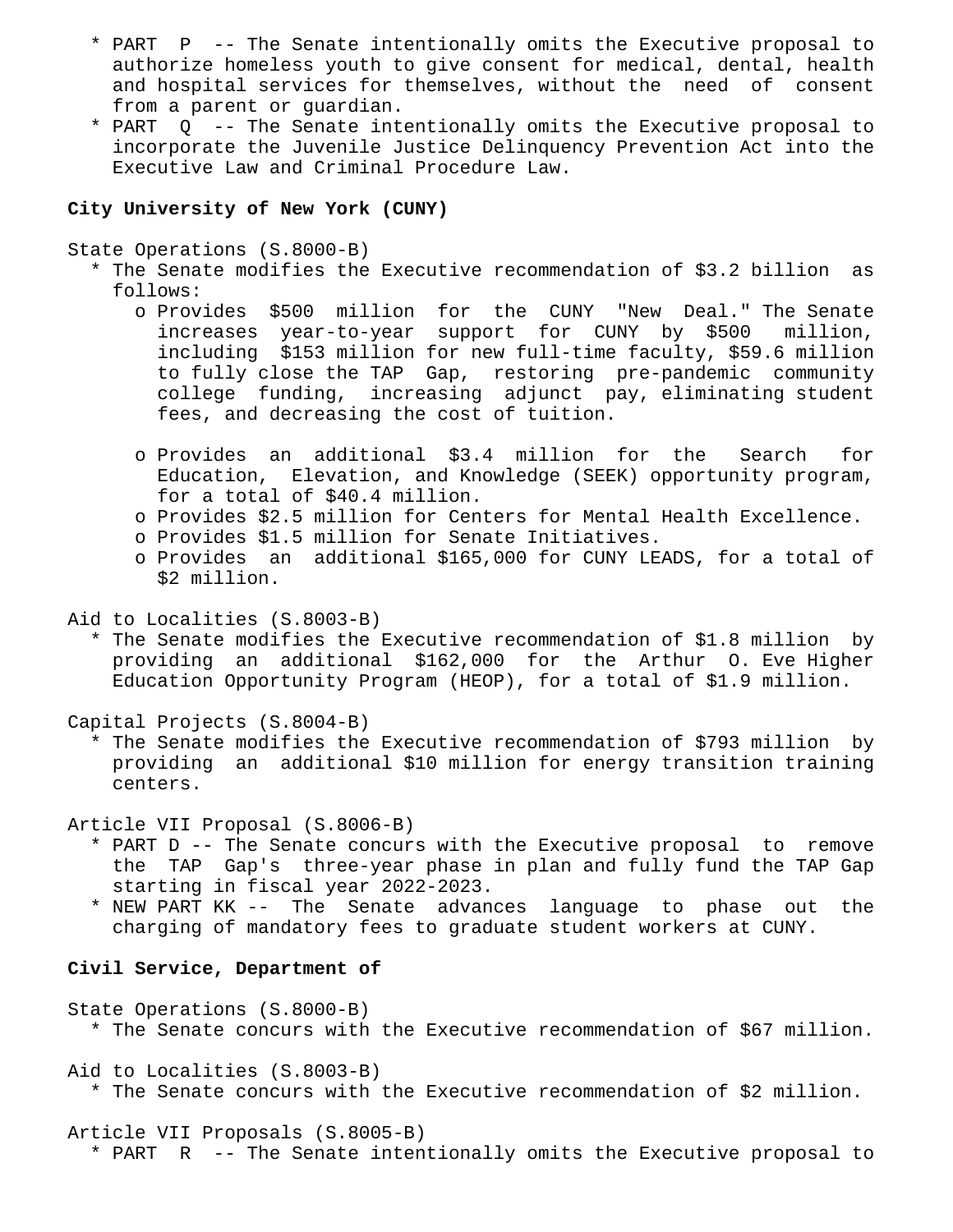permit the use of continuous recruitment testing.

- \* PART S -- The Senate intentionally omits the Executive proposal to remove the requirement that open-competitive examinations be held at the same time promotional examinations are held.
- \* PART T -- The Senate intentionally omits the Executive proposal to allow the transfer of noncompetitive employees appointed through the State's 55-B and 55-C programs into the competitive class.
- \* PART U -- The Senate accepts the Executive proposal to expand the statutory shift pay differential.

Article VII Proposals (S.8006-B)

 \* PART HH -- The Senate modifies the Executive proposal to waive the income cap on retired public employees who return to work in public schools through June 30, 2024 by clarifying the definition of public schools.

#### **Commission of Correction, State**

State Operations (S.8000-B)

 \* The Senate concurs with the Executive recommendation of \$3.3 million.

# **Corrections and Community Supervision, Department of**

State Operations (S.8000-B)

\* The Senate concurs with the Executive recommendation of \$3 billion.

Aid to Localities (S.8003-B)

 \* The Senate modifies the Executive recommendation of \$37 million by adding appropriation language to include reporting requirements related to the Transitional Housing Program.

Capital Projects (S.8004-B)

 \* The Senate concurs with the Executive recommendation of \$479 million.

Article VII Proposals (S.8005-B)

- \* PART B -- The Senate intentionally omits the Executive proposal to allow gender affirming treatment in State and local correctional facilities.
- \* PART C -- The Senate intentionally omits the Executive proposal to expand the eligibility criteria for Educational Release, Furlough, and the Limited Credit Time Allowance program.
- \* PART D -- The Senate accepts the Executive proposal to eliminate parole supervision fees, as originally proposed in S.2201.
- \* PART E -- The Senate intentionally omits the Executive proposal to grant DOCCS the authority to request and obtain a certified birth certificate or transcript of birth on behalf of incarcerated individuals.
- \* PART F -- The Senate intentionally omits the Executive proposal to prohibit Parole Board Commissioners from outside employment.
- \* PART BB -- The Senate intentionally omits the Executive proposal to allow private sector employment for incarcerated persons.

**Council on the Arts**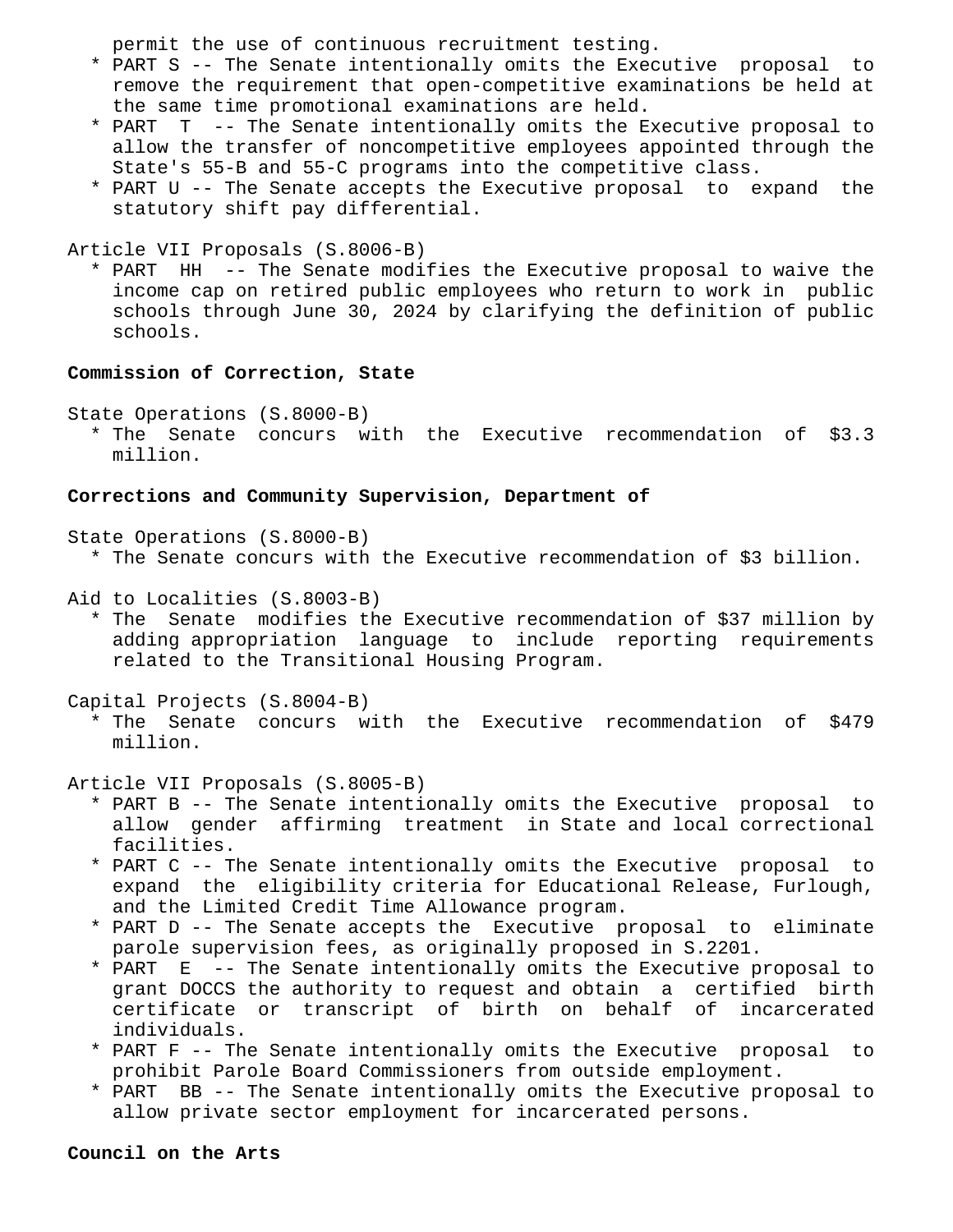State Operations (S.8000-B)

 \* The Senate concurs with the Executive recommendation of \$5.2 million.

Aid to Localities (S.8003-B)

- \* The Senate modifies the Executive recommendation of \$82.8 million as follows:
	- o Adds:

-\$47 million for stabilization grants.

 -\$10 million for arts organizations outside of New York City. o Restores \$771,000 for additional Senate initiatives.

Capital Projects (S.8004-B)

 \* The Senate modifies the Executive recommendation of \$20 million by creating a new \$10 million capital program for arts organizations outside New York City.

# **Criminal Justice Services, Division of**

State Operations (S.8000-B)

\* The Senate concurs with the Executive recommendation of \$87 million.

Aid to Localities (S.8003-B):

- \* The Senate modifies the Executive recommendation of \$322 million as follows:
	- o Adds \$40 million to support restoration and increased support for Legislative grants for community safety and restorative justice grant programs that:
		- -Support gun violence prevention programs, gang and crime reduction strategies managed by local governments, and community-based not-for-profit service providers.
		- -Support survivors of sexual assault and domestic violence.
		- -Support criminal and civil legal services, alternatives to incarceration, community supervision and re-entry initiatives.
	- o Modifies gun violence funding to provide \$50,000 dedicated funding streams to SNUG Rochester, SNUG Kingston, SNUG Middletown, SNUG New Rochelle and SNUG Queens.
	- o Provides \$59 million in general fund support to aid in the continued implementation of Discovery Reform.
	- o Modifies the Executive recommendation related to the Legal Services Assistance Fund (LSAF) appropriation. Alternatively, the Senate requests that the LSAF program be allocated as it has been in previous years.
		- -Restores \$1.4 million for Civil or Criminal Legal Services, including legal services for survivors of Domestic Violence or Veterans; and Indigent Parolee Legislative grants.
	- o Modifies the Executive recommendations related to the Federal Edward Byrne Justice Assistance Grant (JAG) appropriation. Alternatively, the Senate requests that the Byrne JAG program be allocated as it has been in previous years.
		- -Restores \$300,000 for violence, crime and drug prevention and alternatives to incarceration Legislative grants.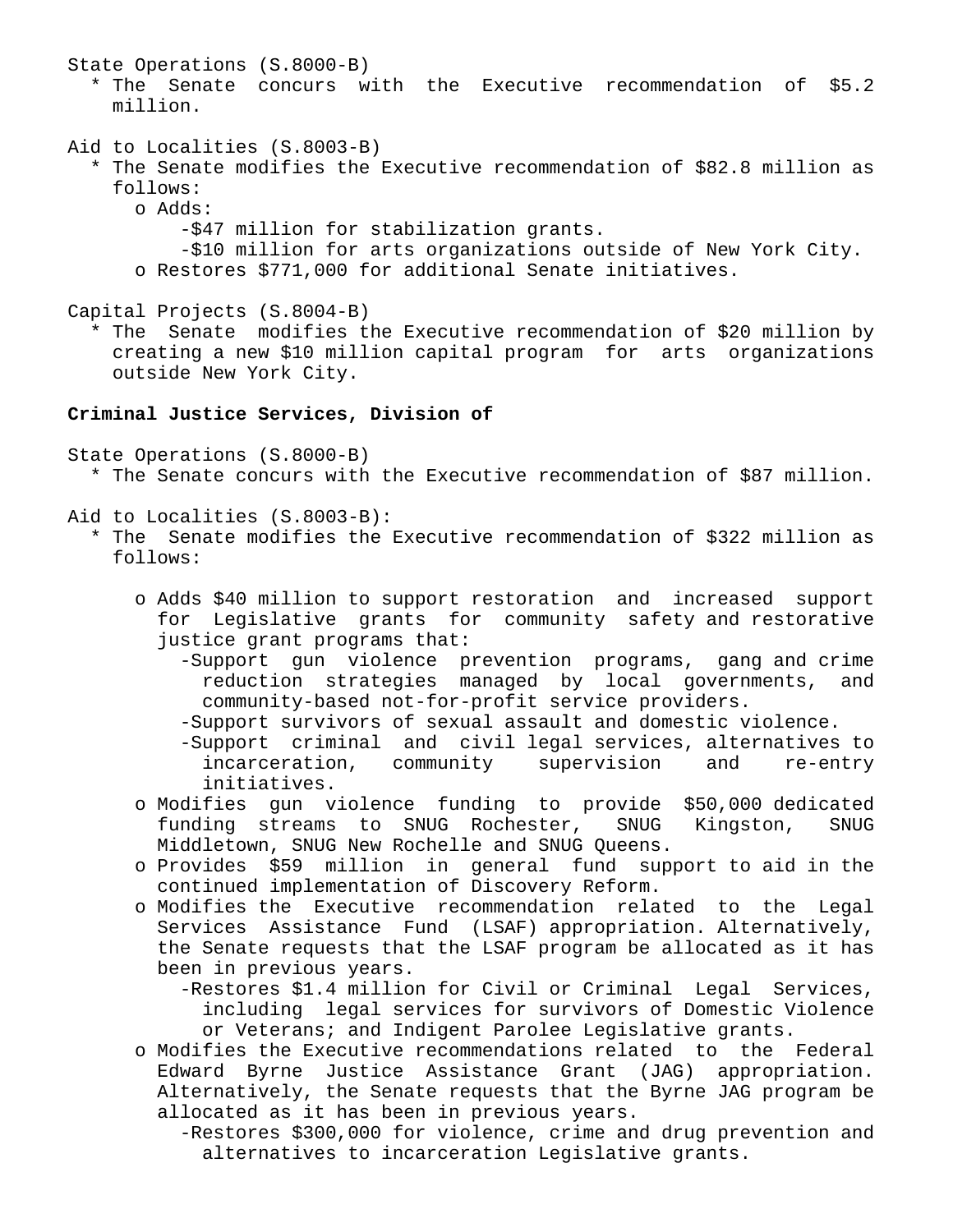Capital Projects (S.8004-B)

\* The Senate concurs with the Executive recommendation of \$75 million.

Article VII Proposals (S.8005-B)

- \* PART A -- The Senate modifies the Executive proposal to make permanent a provision of law allowing the transfer of funds from the New York County District Attorney to the State for the purposes of funding electronic criminal discovery by extending the provision for one year. The Senate strongly supports increasing financial support for implementing discovery reform in counties across the State and provides \$59 million.
- \* PART AA -- The Senate modifies the Executive proposal to seal criminal records three years after the expiration of the maximum sentence for misdemeanors and seven years after the expiration of the maximum sentence for felonies. The Senate advances language that would immediately seal records three years after the release from custody on misdemeanor convictions and seven years after the release from custody on felony convictions, as originally proposed in S.1553-C.

# **Deferred Compensation Board**

State Operations (S.8000-B)

\* The Senate concurs with the Executive recommendation of \$920,000.

# **Dormitory Authority of the State of New York**

Article VII Proposals (S.8008-B)

- \* PART DD -- The Senate modifies the Executive proposal to extend the Dormitory Authority's authorization from July 1, 2022 to July 1, 2025 by making such authorization permanent and making the creation of a subsidiary subject to legislative approval.
- \* PART EE -- The Senate intentionally omits the Executive proposal to authorize the Dormitory Authority to provide services to any not-for-profit corporation in the State for capital projects costing \$5 million or more.
- \* PART FF -- The Senate intentionally omits the Executive proposal to authorize the Dormitory Authority to set up and maintain a list of pre-qualified bidders and to restrict bidding for public works projects to those on that list.
- \* PART GG -- The Senate intentionally omits the Executive proposal to authorize the Dormitory Authority to provide services to any awardees of the Downtown Revitalization Program.
- \* PART HH -- The Senate intentionally omits the Executive proposal to authorize the Dormitory Authority to provide services to other State authorities.
- \* PART II -- The Senate intentionally omits the Executive proposal to authorize the Dormitory Authority to work with the Office of Cannabis Management to ensure private financing sources can assist with the design and build-out of retail cannabis locations. The Senate supports the concept of using State investment to leverage private funding for establishing social and economic equity licensee dispensaries efficiently and equitably, and seeks to provide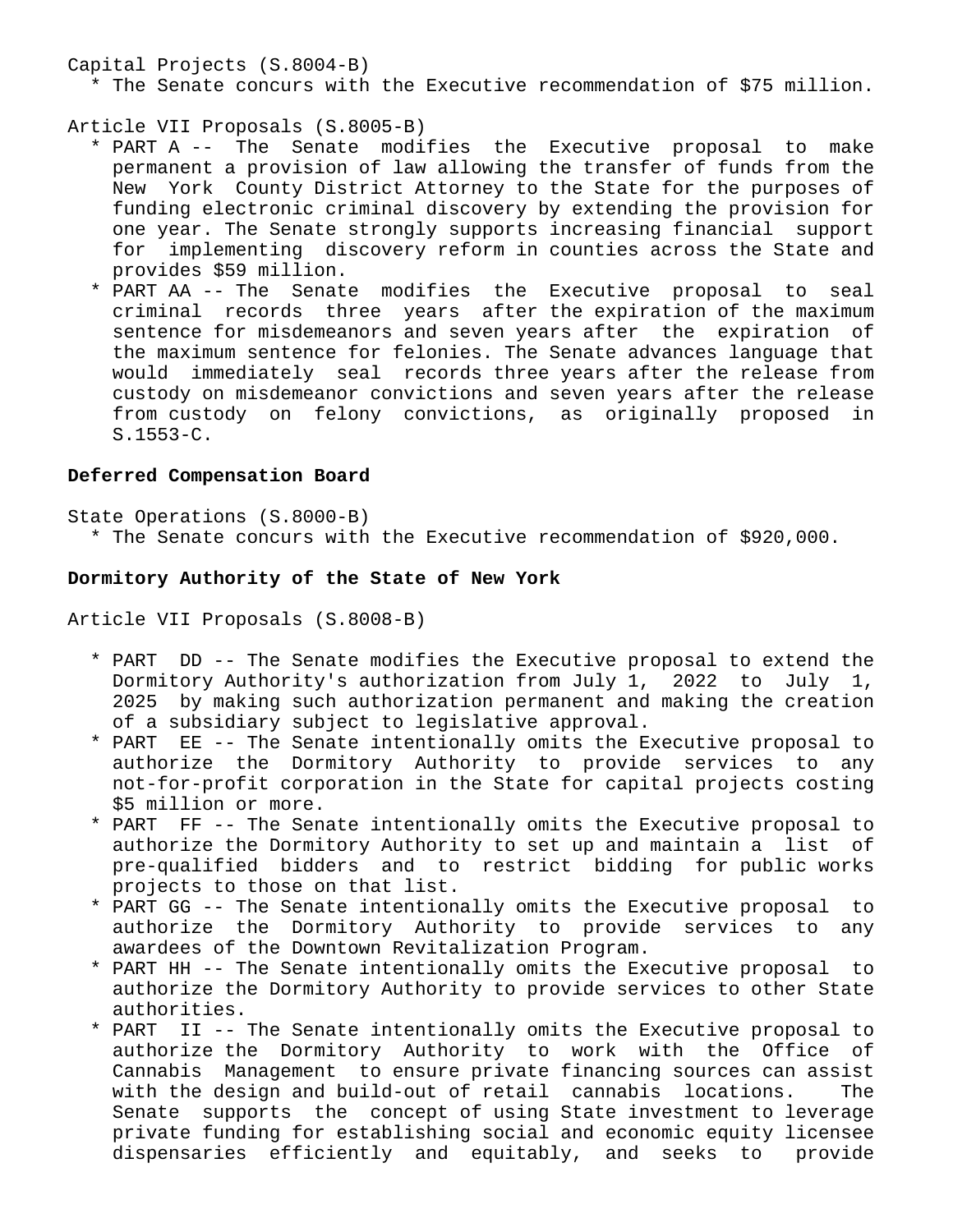additional clarity on the program's implementation and intent.

### **Economic Development, Department of**

```
State Operations (S.8000-B)
   * The Senate concurs with the Executive recommendation of $40 million.
```
Aid to Localities (S.8003-B)

- \* The Senate modifies the Executive recommendation of \$59.2 million as follows:
	- o Adds \$5.5 million in additional support for the Centers of Excellence (COEs), providing \$1.25 million to each center, for a total of \$17.5 million.
	- o Adds \$5.2 million in additional support for the Centers for Advanced Technology (CATs), providing \$1.25 million to each center, for a total of \$18.8 million.
	- o Adds \$200,000 to establish the Center of Workforce Excellence in Elder and Health Training at Onondaga Community College.
	- o Restores \$1 million in additional support for the Tourism Promotion Matching Grant program, for a total of \$3.5 million.

Article VII Proposals (S.8008-B)

 \* NEW PART WWW -- The Senate advances language for the corresponding ConnectALL Executive appropriation to create the Division of Broadband Development within the Department of Economic Development to implement the Working to Implement Reliable and Equitable Deployment of Broadband Act (WIRED Broadband Act) and to establish grant programs to support broadband deployment in unserved and underserved areas, assist municipalities with broadband projects, and increase adoption and access to affordable, equitable, and reliable high-speed broadband across the State.

# **Education Department, New York State**

```
State Operations (S.8000-B)
   * The Senate modifies the Executive recommendation of $637 million, as
     by adding the following items:
       o $11.7 million for All Funds increase in State Operations.
       o $1.6 million for SED Translation services.
       o $1.3 million for a Special Education Tuition Rate study.
       o $1.2 million for a Foundation Aid Study.
       o $1 million for Curriculum Development.
       o $200,000 for the Blue Ribbon Graduation panel.
Aid to Localities (S.8003-B)
   * The Senate modifies the Executive recommendation of $40 billion as
     follows:
       o Adds:
           -$250 million for Universal Pre-Kindergarten, with a full
             phase-in over two years.
           -$195 million to reflect updated school aid formula data.
           -$100 million for Community Schools as categorical aid.
           -$50 million for Mental Health grants.
           -$36 million for Prior-Year Aid Queue.
           -$27 million for Library Operating aid.
```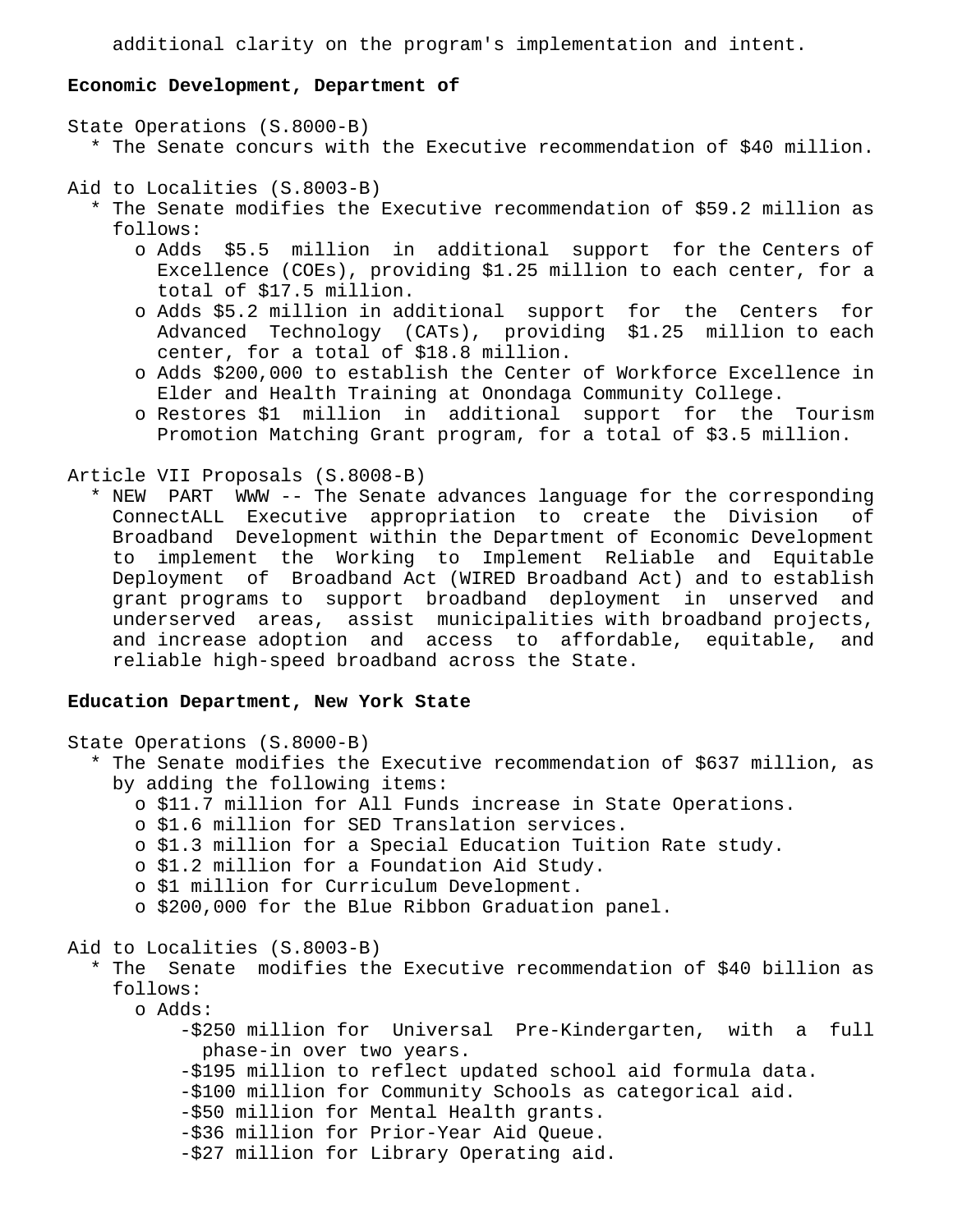```
 -$26 million for Teacher Centers.
           -$20 million for Tax Certiorari Grants and grants for
             districts with an extraordinary change in taxable property
             valuation.
           -$20 million for Transportation Grants for Districts with High
             Density.
           -$19 million for BOCES aid.
           -$14 million for Career Technology Education reimbursement
             rate.
           -$13 million for students with disabilities attending college
             in New York.
           -$10 million for Special Education Teacher Salaries.
           -$6 million for additional Senate restorations and
             initiatives.
           -$5 million for Diversity in Teaching.
           -$5 million to hold UPK harmless for enrollment declines due
             to the pandemic.
           -$5 million for STEM instruction in nonpublic schools.
           -$4.3 million for existing Higher Education Opportunity
             Programs (HEOP).
           -$2.2 million for existing Liberty Partnerships Programs.
           -$1.9 million for existing Science and Technology Entry
             Programs (STEP).
           -$1.4 million for existing Collegiate Science and Technology
             Entry Programs (C-STEP).
           -$1.2 million for Diversity Review of Library content.
           -$750,000 for Dental Grant Program.
           -$720,000 for the Foster Youth Initiative.
           -$350,000 for the Latino U College Access (LUCA) program.
           -$300,000 for the Schomburg Center.
           -$125,000 for the Langston Hughes Library.
       o Restores:
           -$5 million in Additional Grants to Schools.
           -$2 million for School Immunization.
           -$475,000 for Magellan Foundation.
           -$450,000 for United Community Schools Inc.
           -$275,000 for Auburn School Resource Officers.
           -$250,000 for Long Island Pre-K Initiative (BOCES).
           -$237,500 for Executive Leadership Institute.
           -$100,000 for the Syracuse University Inclusive program.
Capital Projects (S.8004-B)
   * The Senate modifies the Executive recommendation of $118 million by
     adding $31 million for Library Construction Aid.
Article VII Proposals (S.8006-B)
   * PART A -- The Senate modifies the Executive proposal related to
     school aid as follows:
       o Accepts the Contracts for Excellence extender for the 2022-2023
         school year.
       o Accepts the elimination of building aid reductions for school
         districts receiving energy efficiency grants from New York State
         Energy Research and Development Authority's Clean Green Schools
```
program.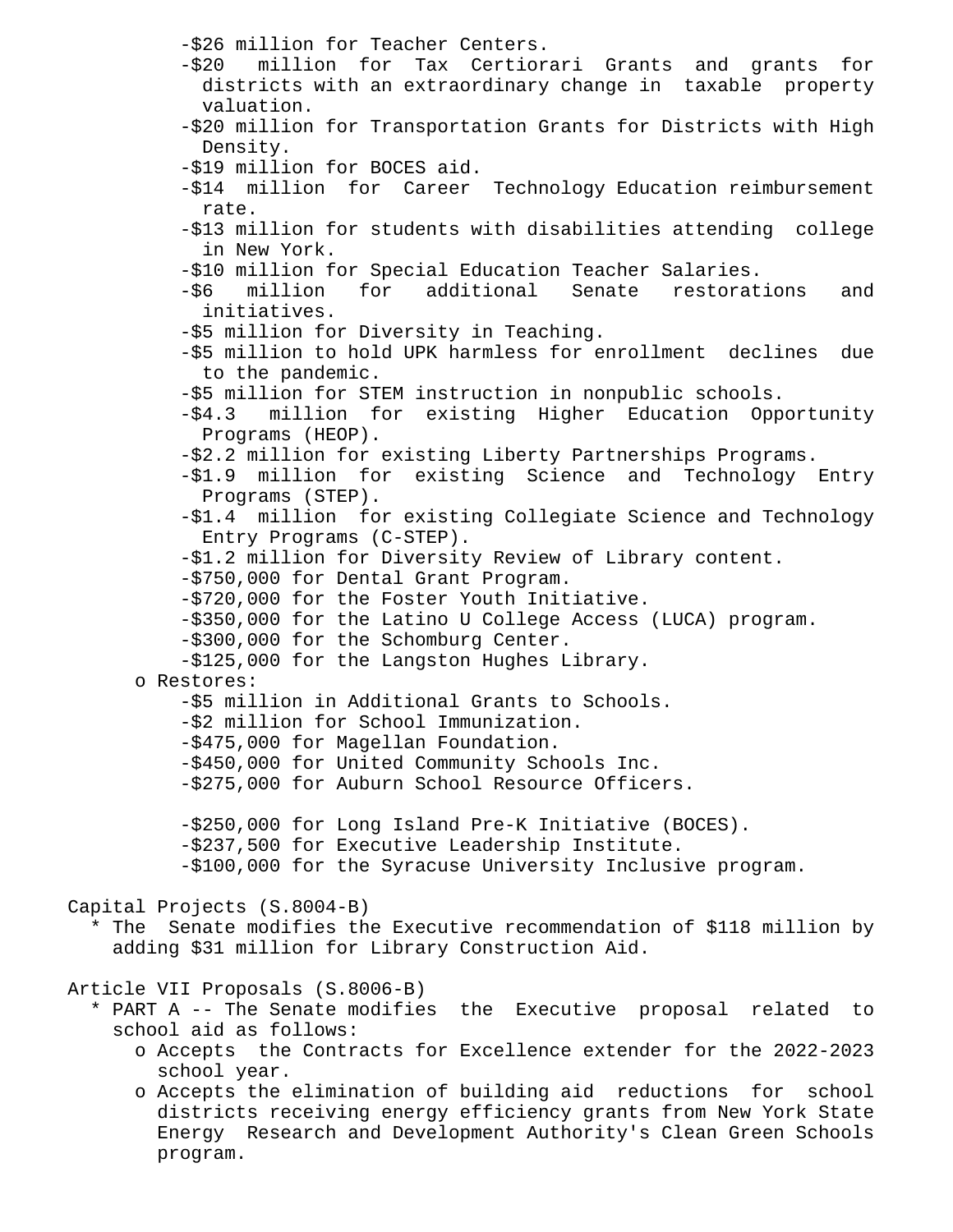- o Accepts building aid penalty forgiveness.
- o Accepts transportation aid penalty forgiveness.
- o Accepts the electronic filing of transportation contracts.
- o Accepts extending the Department's authority to administer the universal full day pre-k program statewide through June 30, 2023.
- o Intentionally omits extending mayoral control and accountability over New York City schools for four years.
- o Intentionally omits the freezing of school aid claims based on the November data.
- o Accepts the New York City Consortium for Worker Education reimbursement for the 2022-23 school year.
- \* NEW PART A-1 -- The Senate advances language to:
	- o Pause the annual reconciliation process for special education schools for five years and require the State Education Department to assemble a task force to replace the current rate setting methodology structure.
	- o Increase the aidable salaries for staff providing career and technical education services through BOCES.
	- o Extend reimbursement for ninth graders in Special Services Aid for non-component school districts.
	- o Strengthen reporting on the American Rescue Plan and Foundation Aid funds to include broader stakeholder input, goals, and ratios for pupil support, personnel, detailed summaries of investments in current year initiatives, and balance funds spent in priority areas.
	- o Expand capital outlay authority to school districts.
	- o Increase building aid reimbursement for districts that have historically low rates of reimbursement but that have a high percentage of students eligible for free or reduced price lunch.
	- o Repeal current law that requires school districts to submit school level funding plans that are duplicative with requirements of the federal Every Student Succeeds Act.
	- o Authorize 4201 schools to establish a fiscal reserve fund.
	- o Hold harmless 4410s, 853s and Special Act schools from enrollment fluctuation of students due to COVID for the 2021-22 school year.
	- o Expand community school grants and the distribution of funding.
	- o Authorize the Peekskill City School District to apply to the Commissioner of Education to receive an apportionment.
- \* PART B -- The Senate modifies the Executive zero emission school bus proposal to convert school bus fleets to zero emissions by including provisions related to protection and training for bus drivers and mechanics, public works, as well as adding public transit buses to the zero emissions conversion and establishing a state fleet procurement plan for zero emission vehicles.
- \* PART C -- The Senate intentionally omits the Executive proposal to create a temporary certification for teachers. The Senate provides funding to the State Education Department to hire additional staff to increase efficiency and improve processing times.
- \* PART J -- The Senate modifies the Executive proposal to streamline the approval process for new curricula to automatically approve new curricula after 60 days for long-standing institutions unless the State Education Department determines the institution's application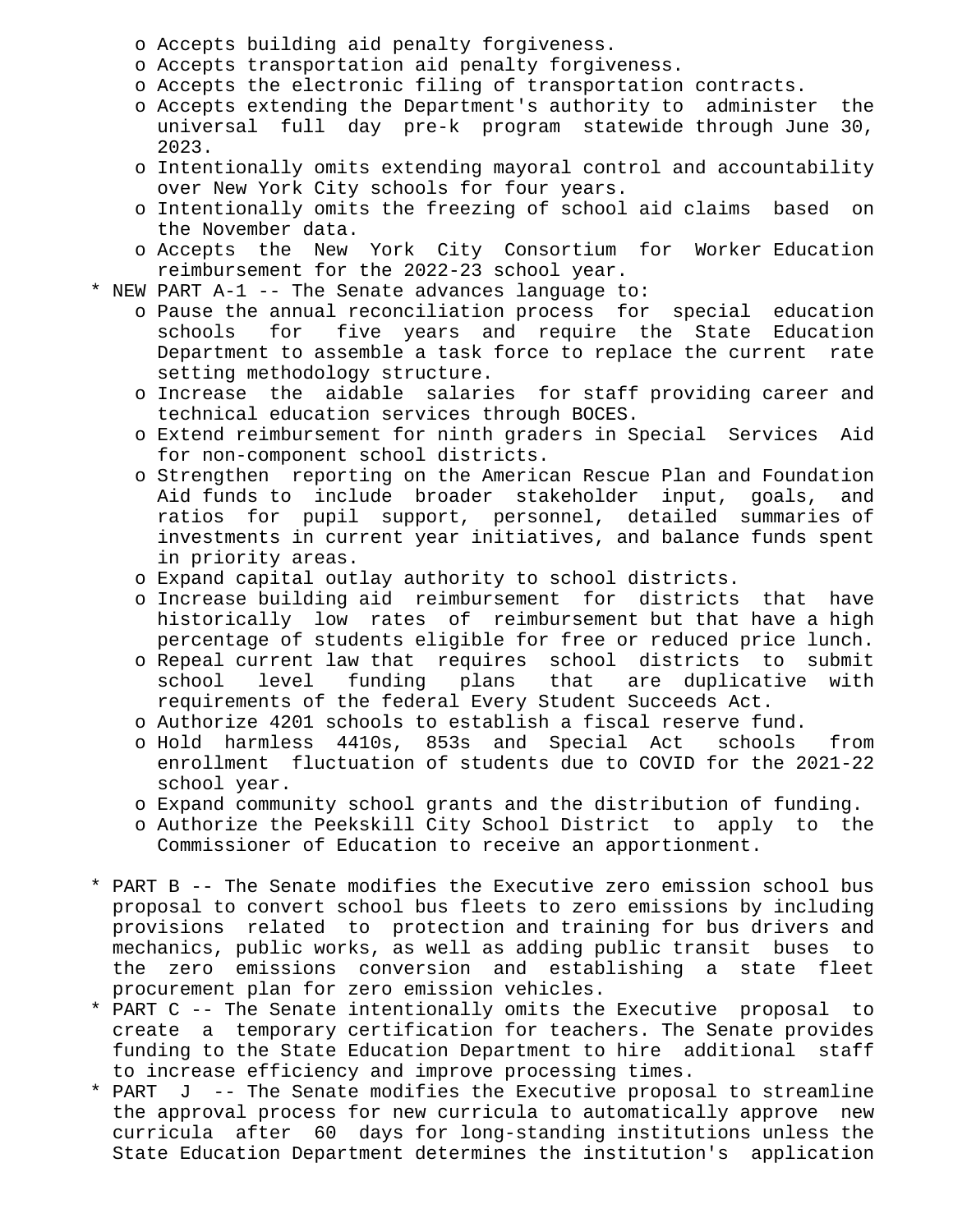is incomplete or insufficient. The Senate provides funding to the State Education Department to hire additional staff to increase efficiency and improve review times.

 \* PART K -- The Senate accepts the Executive proposal to allow non-certified public accountants to own a minority stake in an accounting firm and to allow the Department to keep the registration fees collected from non-certified public accountants.

## **Elections, State Board of**

State Operations (S.8000-B)

 \* The Senate modifies the Executive recommendation of \$20.4 million by adding \$5 million to establish an Office of Voting Rights, pursuant to a Chapter of the Laws of 2022.

Aid to Localities (S.8003-B)

- \* The Senate modifies the Executive recommendation of \$10 million as follows:
	- o Adds \$30 million in additional support for the New York State Campaign Finance Program for matching funds for participating candidates, for a total of \$40 million.
	- o Adds \$10 million for assistance to local Boards of Elections for costs including continued implementation and expansion of early voting.

Article VII Proposals (S.8005-B)

- \* PART N -- The Senate intentionally omits the Executive proposal to reduce the deadline to register to vote from 20 days before an election to ten days and to reduce the required postmarked date on a registration form from 25 to 15 days before an election. The Senate already passed S.2951 to make this change earlier this year.
- \* PART O -- The Senate intentionally omits the Executive proposal to require polling places on college campuses to include the early voting period, exclude registrants with inactive status from the 300 registrant requirement and require colleges and universities to agree to the placement of poll sites that cannot be placed on a campus. The Senate already passed S.4658 to make this change earlier this year.

# **Empire State Development Corporation**

Aid to Localities (S.8003-B)

- \* The Senate modifies the Executive recommendation of \$526.5 million as follows:
- \* Adds \$200 million for the Small Business Seed Funding Grant Program and amends eligibility requirements for the Small Business Recovery Grant Program.
- \* Adds \$2 million in additional support for the Minority and Women-Owned Business Development and Lending Program, for a total of \$2.6 million.
- \* Adds \$10 million to support legislative initiatives.
- \* Directs \$50 million for workforce training to comply with the Climate Leadership and Community Protection Act and Environmental Bond Act, as well as for electric bus maintenance and repair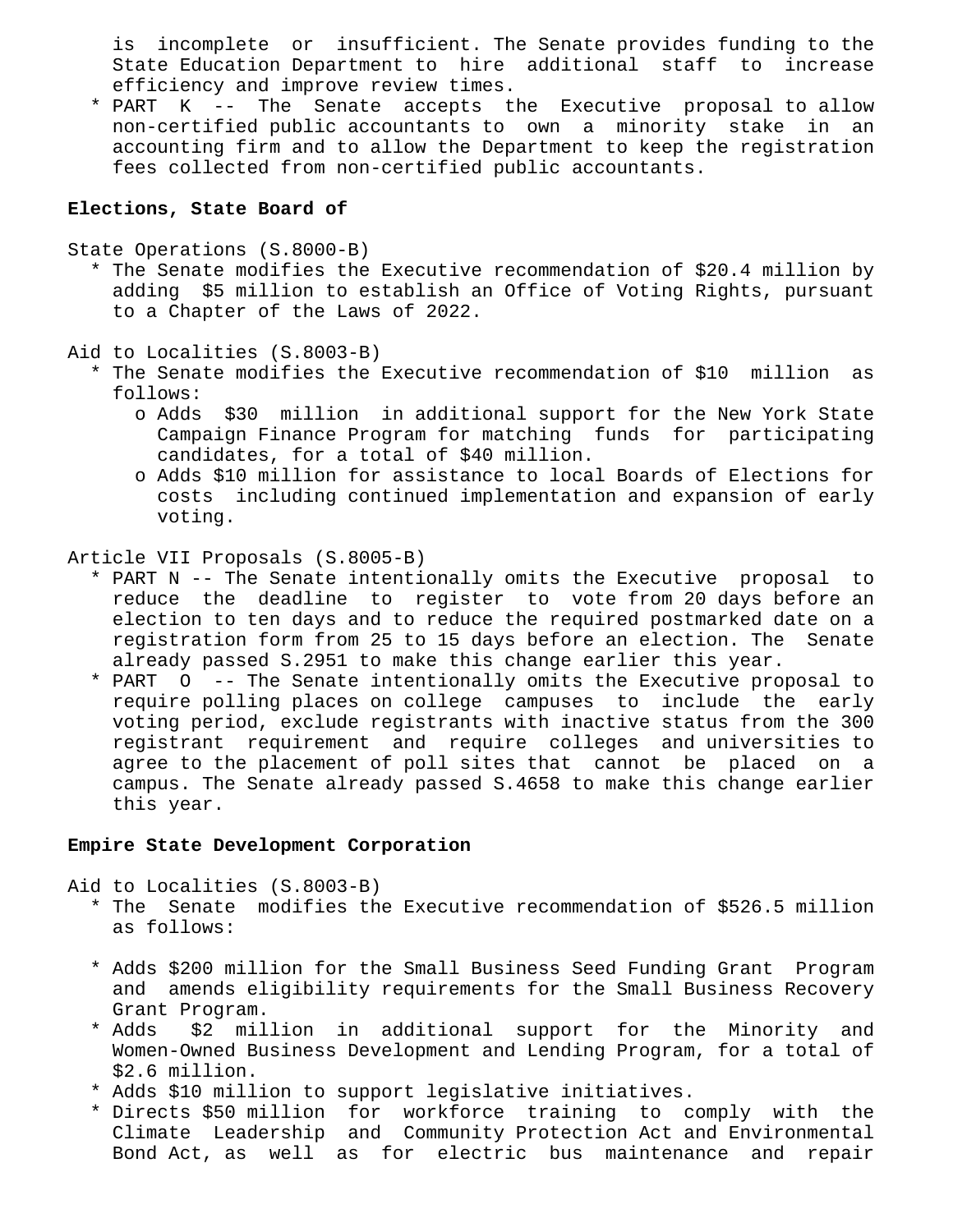training as part of the workforce development grant program.

Capital Projects (S.8004-B)

- \* The Senate modifies the Executive recommendation of \$3.5 billion as follows:
- \* Eliminates \$800 million for the NYS Regional and Community Assistance Program.
- \* Rejects \$100 million increase for the New York Works Economic Development Fund, for a total of \$220 million.
- \* Accepts \$1.45 billion for the ConnectALL Broadband initiative and advances a framework for deployment and implementation of ConnectALL broadband access for all New Yorkers with legislative approval for the ConnectALL spending plan.

#### Article VII Proposal (S.8008-B)

- \* PART Y -- The Senate modifies the Executive proposal to extend the General Loan Powers of the New York State Urban Development Corporation for three years by extending these powers for one year.
- \* PART Z -- The Senate modifies the Executive proposal to extend the Urban Development Corporation's Authority to administer the Empire State Development Fund for three years by extending these powers for one year.
- \* PART BB -- The Senate modifies the Executive proposal to include Community Development Financial Institutions (CDFI) in the Linked Deposit Program to specify that such CDFIs must also meet the requirements of the New York State Community Reinvestment Act.
- \* PART CC -- The Senate modifies the Executive Small Business Seed Funding Grant Program to expand the eligible businesses to include closed businesses that can show COVID-19 expenditures related to their closing.
- \* PART HHH -- The Senate modifies the Executive proposal to expand the Restore New York Grant Program to ensure that work is done with adequate labor protections and opportunities for MWBEs.
- \* NEW PART III -- The Senate advances language to expand the Empire State Development Corporation's database of all economic development benefits, subsidies, and tax incentives and to make specific information regarding economic development awards more available to the public (S.5711-A).
- \* NEW PART TTT -- The Senate advances language amending the Small Business Recovery Grant Program to make it more accessible and expand eligibility.
- \* NEW PART VVV -- The Senate advances language authorizing an independent analysis of economic development-related tax benefits, tax incentives, and tax deductions.

# **Employee Relations, Office of**

State Operations (S.8000-B)

 \* The Senate concurs with the Executive recommendation of \$11.8 million.

### **Energy Research and Development Authority**

Capital Projects (S.8004-B)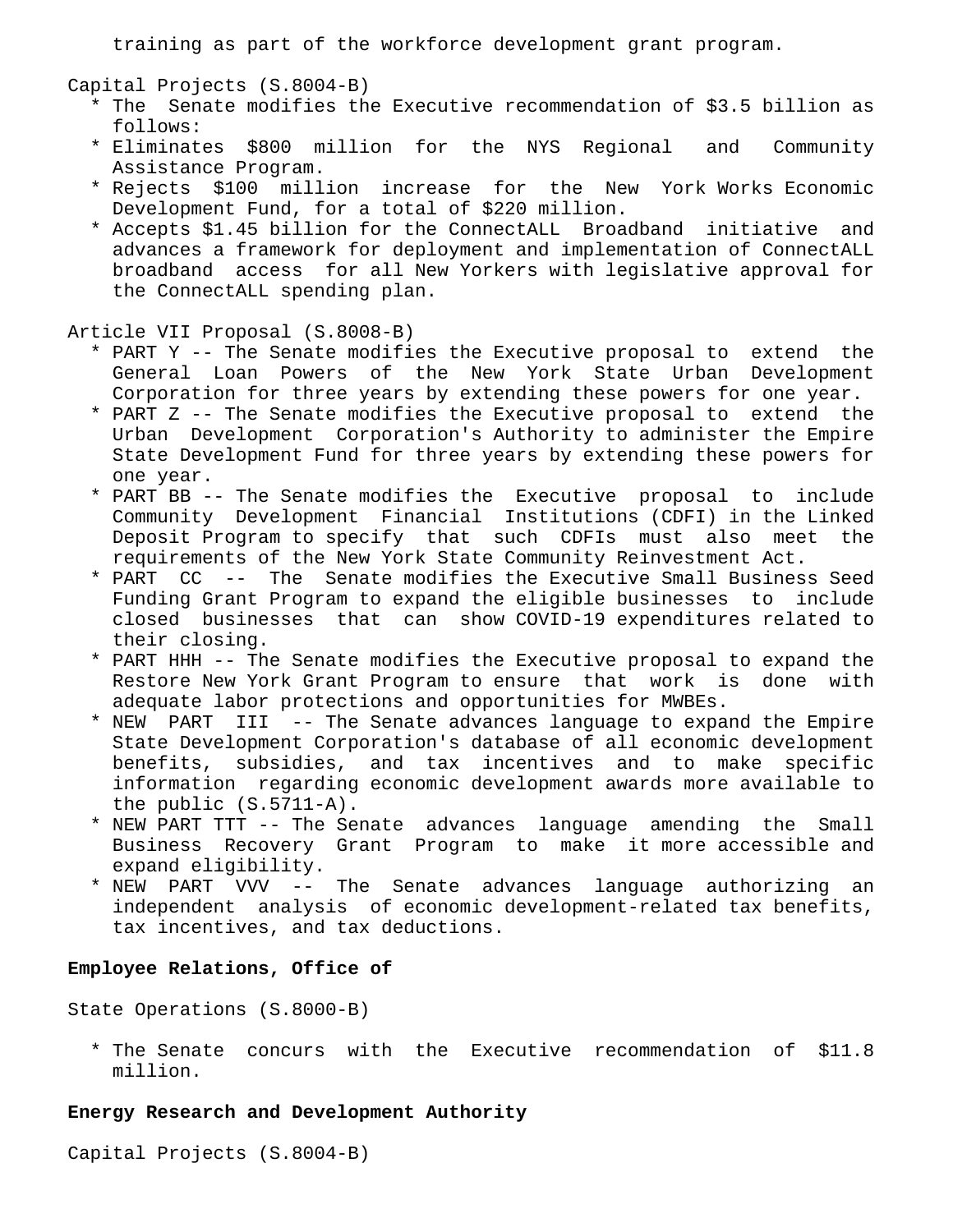\* The Senate concurs with the Executive recommendation of \$23.6 million.

### Article VII Proposal (S.8008-B)

- \* PART AAA -- The Senate accepts the Executive proposal to authorize the Energy Research and Development Authority to finance a portion of its research, development and demonstration, policy and planning, and Fuel NY program, as well as climate-change-related expenses of the Department of Environmental Conservation and the Department of Agriculture and Markets' Fuel NY program, from an assessment on gas and electric corporations.
- \* PART EEE -- The Senate modifies the Executive Proposal that establishes the Advanced Building Codes, Appliance and Equipment Efficiency Standards, and Building Benchmarking Act of 2022, by substituting its own language that a municipality may only issue a permit for new construction under seven stories that is an all-electric building by 2024, and may only issue a permit for new construction seven stories or more that is an all-electric building by 2027 (S.6843B). The Senate further modifies the Executive Proposal to direct the State Fire Prevention and Building Code Council to adopt new energy codes and to require the Department of State and NYSERDA to expand appliance standards (S.7176).

## **Environmental Conservation, Department of**

State Operations (S.8000-B)

- \* The Senate concurs with the Executive recommendation of \$481.4 million.
- Aid to Localities (S.8003-B)
	- \* The Senate adds \$1.9 million for environment and parks projects and for the restoration of legislative priority projects.

# Capital Projects (S.8004-B)

- \* The Senate modifies the Executive recommendation of \$5.7 billion as follows:
	- o Increases the Environmental Bond Act from \$4 billion to \$6 billion by adding \$2 billion to the Climate Change Mitigation suballocation and provides for the following:
		- -\$1 billion in new funding for renewable heating and cooling, and weatherization of low-to-moderate income households.
		- -\$1 billion in new funding for the purchase of or conversion to zero emission school and transit buses and the installation of bus and passenger car charging infrastructure.
		- -Reallocates \$400 million from Natural Resources to Climate Change Mitigation for capital grants to communities for climate mitigation projects.
		- -Allocates \$500 million of Restoration and Flood Risk Reduction funding for climate adaptation projects, including dam safety projects.
	- o Carves out \$13 million for Senate environmental, climate, and parks priority items within the Environmental Protection Fund.
	- o Carves out \$11 million of existing reappropriation funds for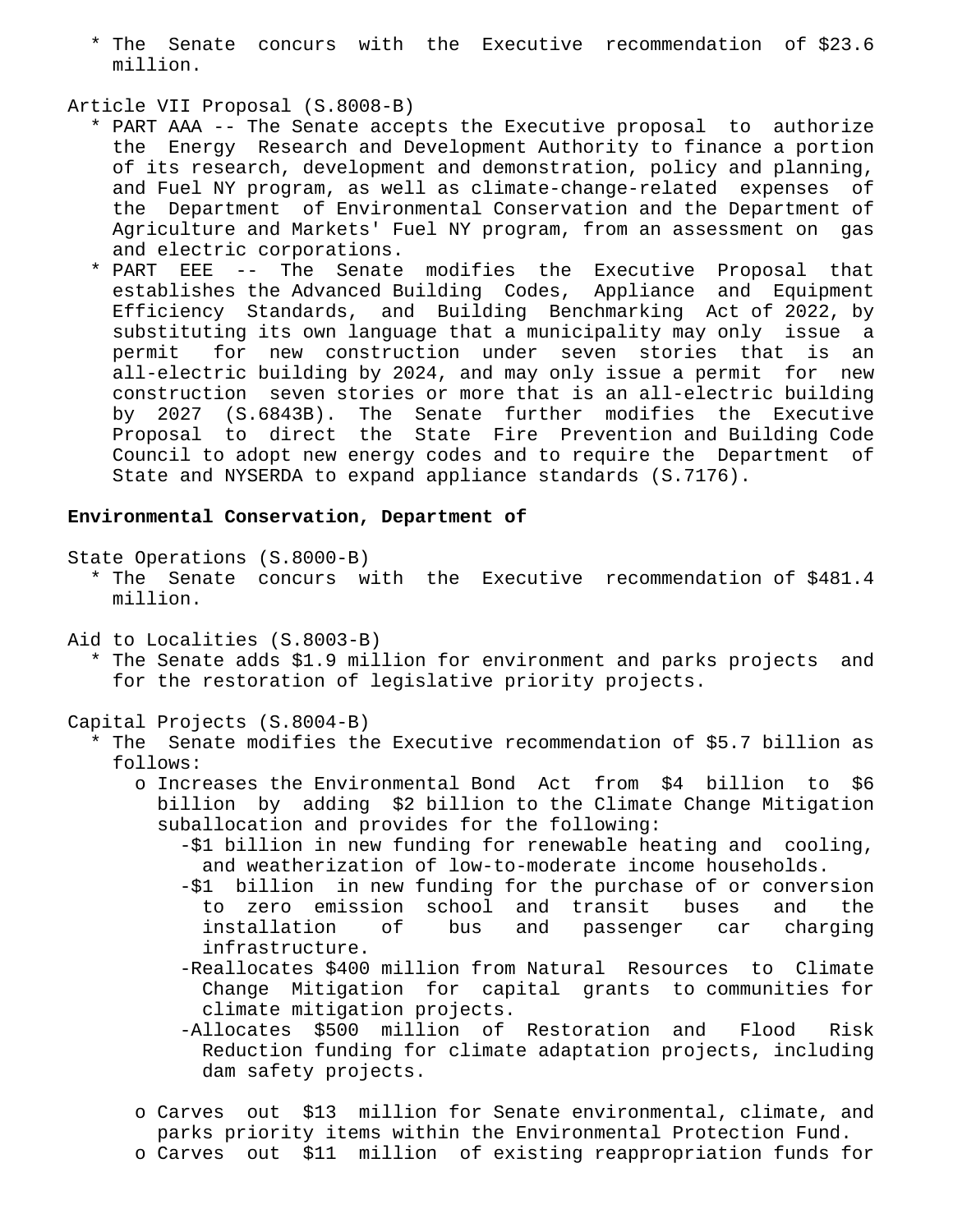expansion of the Huntington Station Sewer Treatment Center.

Article VII Proposal (S.8008-B)

- \* PART KK -- The Senate accepts the Executive proposal to amend the Clean Water Infrastructure Act of 2017 to eliminate the \$25 million cap on spending for the Solid Waste Mitigation Program.
- \* PART LL -- The Senate modifies the Executive proposal to extend and expand the brownfields cleanup program by substituting its own language to extend and expand the brownfields cleanup program and expand the brownfield tax credits (S.7210 and S.7606-A).
- \* PART MM -- The Senate accepts the Executive proposal to extend for five years, to December 31, 2027, the provisions of the Environmental Conservation Law pertaining to mandatory acceptance of waste tires and imposing a recycling fee on new tire purchases.
- \* PARTS NN & OO -- The Senate modifies the Executive proposal to increase the amount of indebtedness authorized by the Environmental Bond Act by increasing the amount of indebtedness authorized to \$6 billion and by adding climate change adaptation and prevention projects to the categories of eligible projects.
- \* PART PP -- The Senate accepts the Executive proposal to increase the transfer from real estate taxes to the Environmental Protection Fund from \$119.1 million to \$257.4 million.
- \* PART QQ -- The Senate modifies the Executive proposal to amend the Freshwater Wetlands Act by substituting its own language to amend the Freshwater Wetlands Act to eliminate the jurisdictional mapping requirement and to provide for protection of smaller wetlands of unusual importance (S.5116-C).
- \* PART RR -- The Senate modifies the Executive proposal to establish an extended producer responsibility program by substituting its own language to establish an extended producer responsibility program for packaging and paper products (S.1185-C).
- \* PART SS -- The Senate accepts the Executive proposal to establish the Toxics in Packaging Act banning PFAS substances and phthalates in packaging.
- \* PART TT -- The Senate modifies the Executive proposal to authorize Suffolk County to establish a county-wide wastewater management district by granting counties explicit authority to create districts having boundaries coinciding with the territorial boundaries of the county.
- \* PART UU -- The Senate accepts the Executive proposal to make school districts eligible for wastewater infrastructure funding from the Clean Water State Revolving Fund.
- \* PART WW -- The Senate accepts the Executive proposal to eliminate the vessel surcharge applied when vessels register or renew their registration.
- \* PART XX -- The Senate accepts the Executive proposal to shift responsibility for payment of local real property taxes for lands managed by the Hudson River-Black River Regulating District from the District to the State.
- \* PART YY -- The Senate accepts the Executive proposal to eliminate certain powers and duties of the State Council of Parks, Recreation and Historic Preservation and the Regional Councils of Parks, Recreation and Historic Preservation and specify that the powers of those entities are advisory only.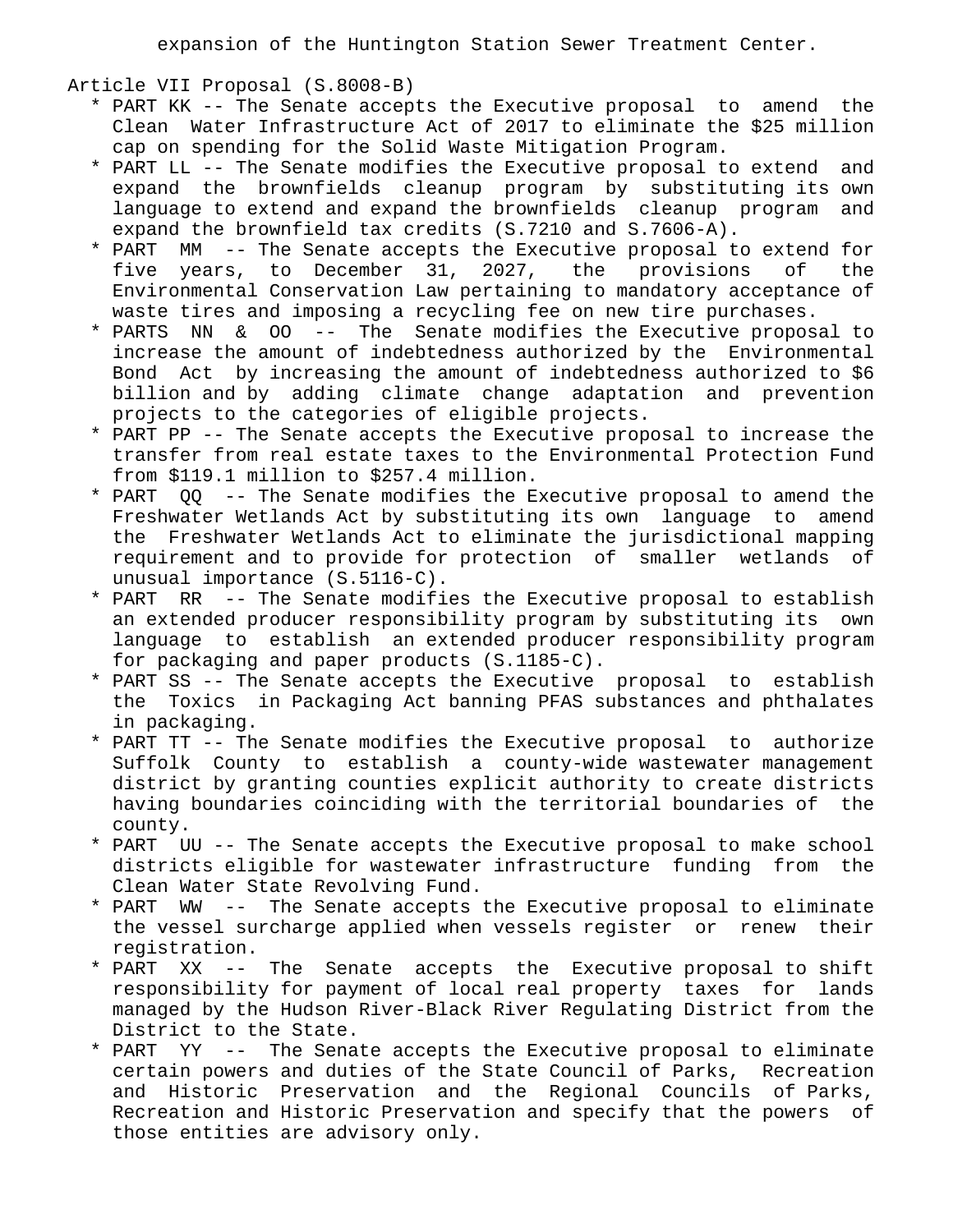\* NEW PART UUU -- The Senate advances language to create a clean fuel standard to reduce greenhouse gas emissions from the transportation sector (S.2962A).

# **Executive Chamber**

- State Operations (S.8000-B)
	- \* The Senate concurs with the Executive's recommendation of \$17.9 million.

# **Financial Control Board**

- State Operations (S.8000-B)
	- \* The Senate concurs with the Executive recommendation of \$3.5 million.

#### **Financial Services, Department of**

State Operations (S.8000-B)

- \* The Senate concurs with the Executive recommendation of \$397 million.
- Aid to Localities (S.8003-B)
	- \* The Senate concurs with the Executive recommendation of \$83.9 million.

Article VII Proposals (S.8008-B)

- \* PART S -- The Senate accepts the Executive proposal to allow record sharing to facilitate automating student loan forgiveness for state employees.
- \* PART T -- The Senate accepts the Executive proposal to extend the Entertainment Subsidy Assistance Demonstration Program for an additional year.

# **Gaming Commission**

State Operations (S.8000-B)

 \* The Senate concurs with the Executive recommendation of \$103.8 million.

Aid to Localities (S. 8003-B)

 \* The Senate concurs with the Executive recommendation of \$390 million.

Article VII Proposals (S.8009-B)

- \* PART CC -- The Senate modifies the Executive proposal to authorize the issuance of additional casino licenses by:
	- o Limiting the number of facilities per zone.
	- o Requiring local approval of casino siting.
	- o Holding harmless the Nassau County VLT hosting agreement.
	- o Specifying parameters for application scoring, including a diversity category to ensure that jobs and casino ownership are reflective of New York's diverse workforce.
	- o Applying minimum licensing fees of at least \$1 billion per license.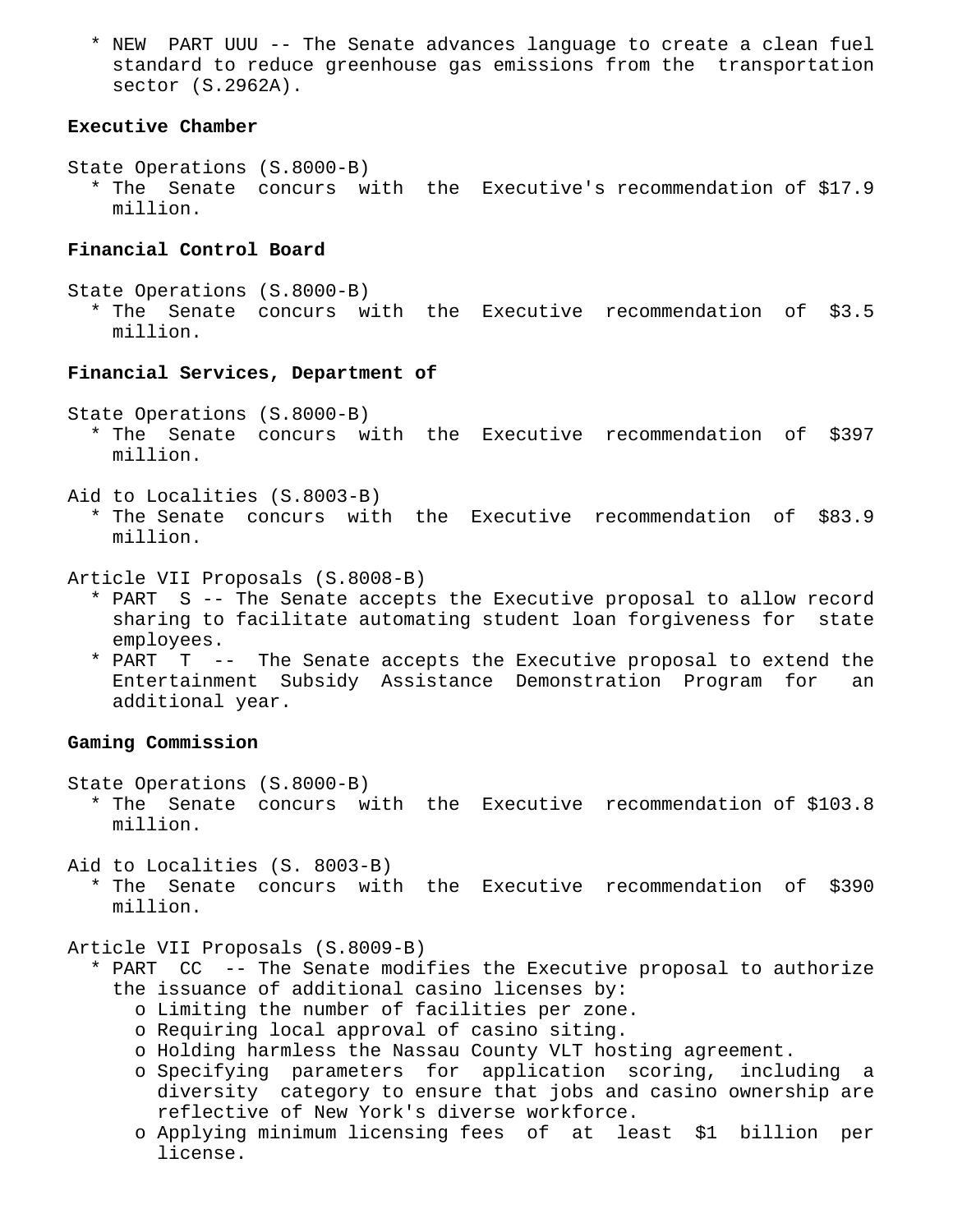\* PART DD -- The Senate modifies the Executive proposal to extend the use of capital funds for operating costs by certain off-track

 betting corporations for one year to authorize the Catskill Off-Track Betting Corporation to access such funds.

- \* PART EE -- The Senate accepts the Executive proposal to extend pari-mutuel tax rates and simulcast provisions for one year.
- \* NEW PART MM -- The Senate advances a proposal to permit additional applicants to apply for mobile sports wagering licenses and mandates that the request for proposals integrate a scoring factor that encourages diversity in the market, including minorities, women, and service-disabled veterans in applicant ownership, leadership, and workforce.

# **General Services, Office of**

State Operations (S.8000-B)

 \* The Senate modifies the Executive recommendation of \$1.05 billion by adding \$1 million in additional support for the Office of Language Access, for a total of \$2 million.

Capital Projects (S.8004-B)

 \* The Senate concurs with the Executive recommendation of \$440.8 million.

Article VII Proposals (S.8005-B)

- \* PART J -- The Senate modifies the Executive proposal to provide a three-year extension rather than a five-year extension on the authorization for State agencies to enter into emergency construction contracts.
- \* NEW PART JJ -- The Senate advances language to require cost comparison reviews of consulting services as compared to the State workforce (S.5356).

Article VII Proposals (S.8006-B)

 \* PART GG -- The Senate modifies the Executive proposal by substituting the language with an existing Senate proposal requiring State agencies to provide translation and interpretation services in the 12 most common non-English languages spoken in New York State (S.5236-A).

#### **General State Charges**

State Operations (S.8000-B) \* The Senate concurs with the Executive recommendation of \$7.3 billion.

# **Green Thumb**

State Operations (S.8000-B) \* The Senate concurs with the Executive recommendation of \$4.5 million.

**Greenway Heritage Conservancy of the Hudson River Valley**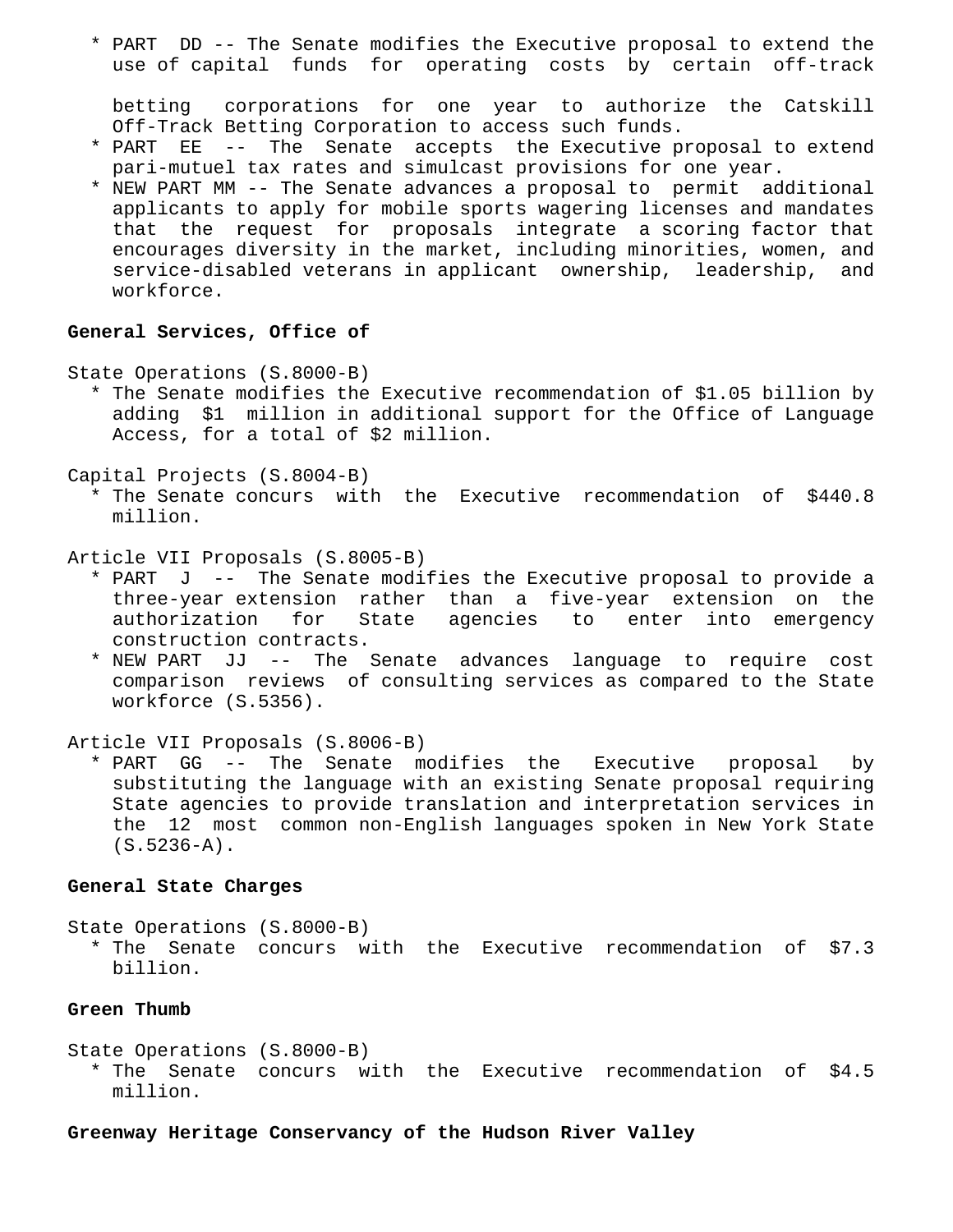### State Operations (S.8000-B)

\* The Senate concurs with the Executive recommendation of \$225,000.

### **Health, Department of**

State Operations (S.8000-B)

- \* The Senate concurs with the Executive recommendation of \$3.9 billion.
- Aid to Localities (S. 8003-B)
	- \* The Senate modifies the Executive recommendation of \$198.3 billion as follows:

# **Public Health**

- o Provides an additional \$345 million to expand the Essential Plan to all uninsured individuals under 200 percent of the Federal Poverty Level who would otherwise be eligible except for their immigration status.
- o Adds \$13.3 million to support restoration of SFY22 Legislative grants.
- o Provides an additional \$6.7 million to increase support for Legislative grants.
- o Provides an additional \$12.5 million for General Public Health Work.
- o Provides an additional \$1.3 million for Nurses Across New York.
- o Provides an additional \$1 million for modernizing EMS services.
- o Provides an additional \$1 million to support Transgender and Gender Non-Conforming Wellness and Equity health programs and services.
- o Provides an additional \$250,000 for a study of the effects and hurdles in the certificate of need process in smaller institutions.
- o Provides an additional \$250,000 for a study to assess the costs associated with consumer-directed services.
- o Restores \$250,000 for the Diversity in Medicine Program

# **Medicaid**

- o Provides \$1 billion for assistance to financially distressed or safety net hospitals, amongst other criteria, through State operating funds that will be allocated pursuant to a plan approved by the Temporary President of the Senate and the Speaker of the Assembly.
- o Provides an additional \$625 million for Fair Pay for Home Care Workers.
- o Provides an additional \$422 million for the reduction of Medicaid Pharmacy Benefit Management fees.
- o Provides an additional \$277.5 million to eliminate the eligibility requirement for personal and home care.
- o Eliminates the \$250 million Distressed Hospital Fund Sales Tax Intercept.
- o Restores \$41.2 million for "provider prevails" in Medicaid managed care and fee-for-service.
- o Provides an additional \$34.2 million for Maternal Health Reforms.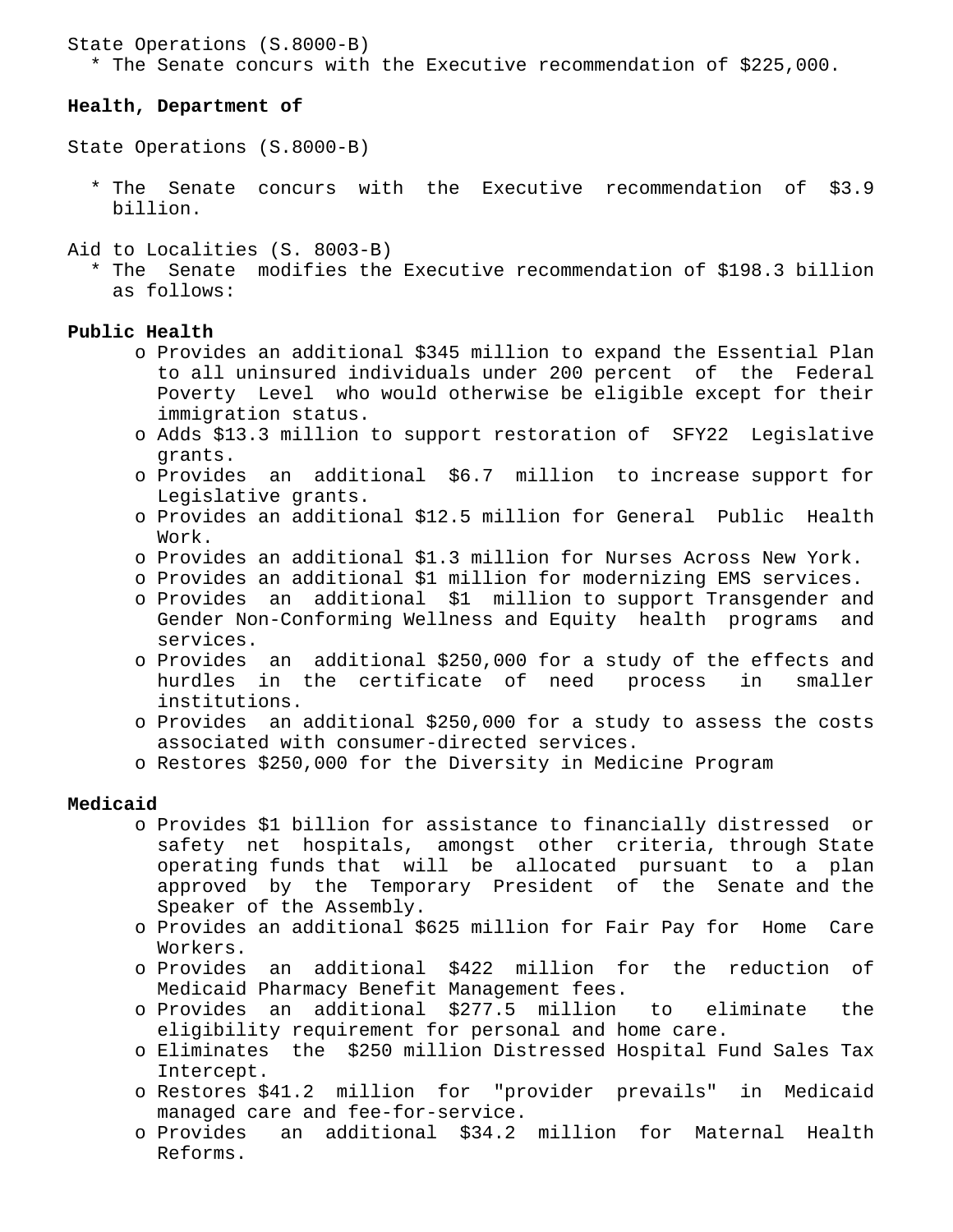- o Provides an additional \$30 million to support nursing home reforms.
- o Restores \$230,000 for the Utilization Threshold Program.
- o Provides for an additional \$2 million for the Long-Term Care Ombudsman Program

Capital Projects (S.8004-B)

 \* The Senate modifies the Executive All Funds recommendation of \$2.1 billion by providing an additional \$400 million for the Statewide Health Care Facility Transformation Program IV.

Article VII Proposal (S.8007-B)

- \* PART A -- The Senate modifies the Executive proposal to create a nurse student loan repayment program by expanding the list of professions eligible for the program and including more funding to support its growth.
- \* PART B -- The Senate accepts the Executive proposal to join an interstate commission to facilitate the licensing of physicians and nurses in other member states to practice in New York.
- \* PART C -- The Senate intentionally omits the Executive proposal to expand the scope of practice of several health care professions. While such expansions are noteworthy, each scope of practice deserves a robust conversation outside the context of the Executive Budget.
- \* PART D -- The Senate modifies the Executive proposal to provide a one-time bonus for health care and mental hygiene workers by expanding the list of eligible personnel to include other front-line workers in support positions and by addressing the benefits cliff that would have inadvertently made certain workers ineligible for public assistance.
- \* PART E -- The Senate modifies the Executive proposal to increase annual base grant funding for Local Health Departments by increasing fringe benefits and restoring New York City's General Public Health Work funding.
- \* PART F -- The Senate modifies the Executive proposal to modernize emergency medical services by including more funding to support its growth and clarifying definitions.
- \* PART G -- The Senate intentionally omits the Executive proposal to transfer the oversight of health-related professions from the State Education Department to the Department of Health.
- \* PART H -- The Senate intentionally omits the Executive proposal to change how the Medicaid Global Cap is calculated and instead advances language to repeal the State's Medicaid spending cap  $(S.5255)$ .
- \* PART I -- The Senate concurs with the Executive proposal to increase the Medicaid trend factor by 1 percent.
- \* PART J -- The Senate concurs with the Executive proposal to delay rebasing and reweighting of acute hospital rates until no earlier than January 1, 2024.
- \* PART K -- The Senate modifies the Executive proposal to authorize a fourth round of grants for the Statewide Health Care Facility Transformation Program by creating a carveout of 25 percent for community based organizations, including State University of New York hospitals in the program, and including \$400 million for safety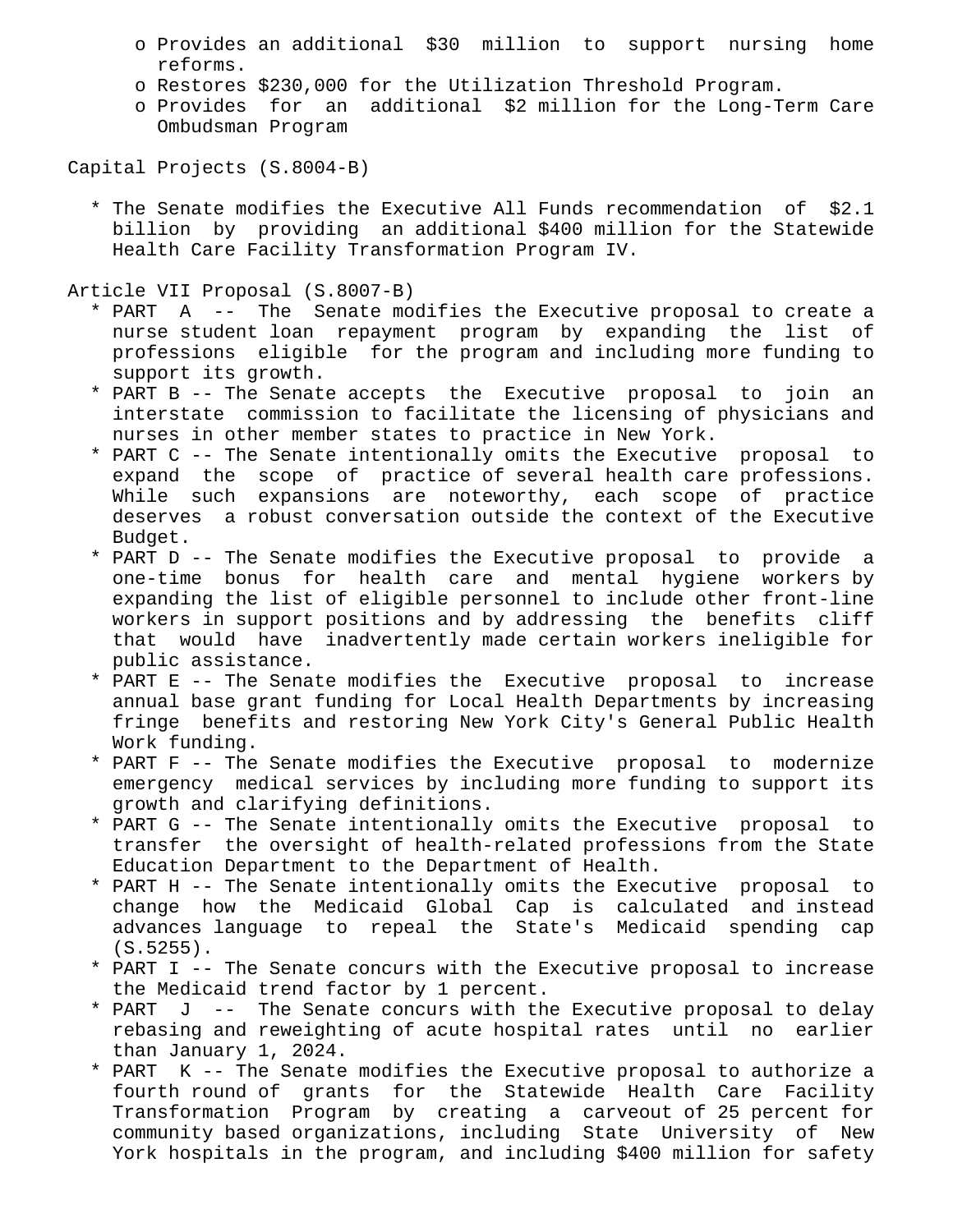net facilities.

- \* PART L -- The Senate modifies the Executive proposal to amend change of ownership laws by including a study on the current oversight process to identify potential barriers to licensure.
- \* PART M -- The Senate modifies the Executive proposal to expand exemptions within the definition of revenue used to determine minimum spending requirements and conditioning appropriations to the implementation of the program.
- \* PART N -- The Senate accepts the Executive proposal to eliminate the Medicaid resource test and raise the income eligibility for adults

 age 65 and older and individuals with intellectual and developmental disabilities.

- \* PART O -- The Senate intentionally omits the Executive proposal to increase the reimbursement rate for private duty nursing and instead advances language to restore inpatient reimbursement rates for Article 16 facilities, establish the State's Program of All-Inclusive Care for the Elderly, and revise rates for medically fragile adults (S.6861, S.6664-A, and S.7513).
- \* PART P -- The Senate modifies the Executive proposal to procure Medicaid's managed care program through a competitive bid process by rejecting the procurement process changes but preserving language on access and coverage of services provided by national cancer institute-designated cancer centers.
- \* PART Q -- The Senate modifies the Executive proposal to expand the Essential Plan by accepting the proposed expansions in eligibility and advances language to allow undocumented immigrants to enroll in the plan (S.1572-A).
- \* PART R -- The Senate intentionally omits the Executive proposal and instead advances language to require health insurance policies to cover abortion services (S.7002).
- \* PART S -- The Senate modifies the Executive proposal to extend Medicaid postpartum coverage to one year after the end of pregnancy for all, including undocumented individuals (S.1411-A).
- \* PART T -- The Senate intentionally omits the Executive proposal to require a test for syphilis during the third trimester of pregnancy.
- \* PART U -- The Senate accepts the Executive proposal to expand services under the Child Health Plus plan, eliminate or lower premiums for certain individuals, and increase coverage for particular populations.
- \* PART V -- The Senate intentionally omits the Executive proposal on telehealth and instead advances language to establish parity for health care services delivered via telehealth and expand the list of telehealth providers (S.5505 and S.6846-A).
- \* PART W -- The Senate intentionally omits the Executive proposal to streamline the utilization review process.
- \* PART X -- The Senate intentionally omits the Executive proposal to rename the Office of Minority Health.
- \* PART Y -- The Senate accepts the Executive proposal to allow updates to marriage certificates to reflect changes in name or gender designation.
- \* PART Z -- The Senate modifies the Executive proposal to reauthorize the Physician's Excess Medical Malpractice Program by rejecting the proposed payment installment but accepting the program's one year extension.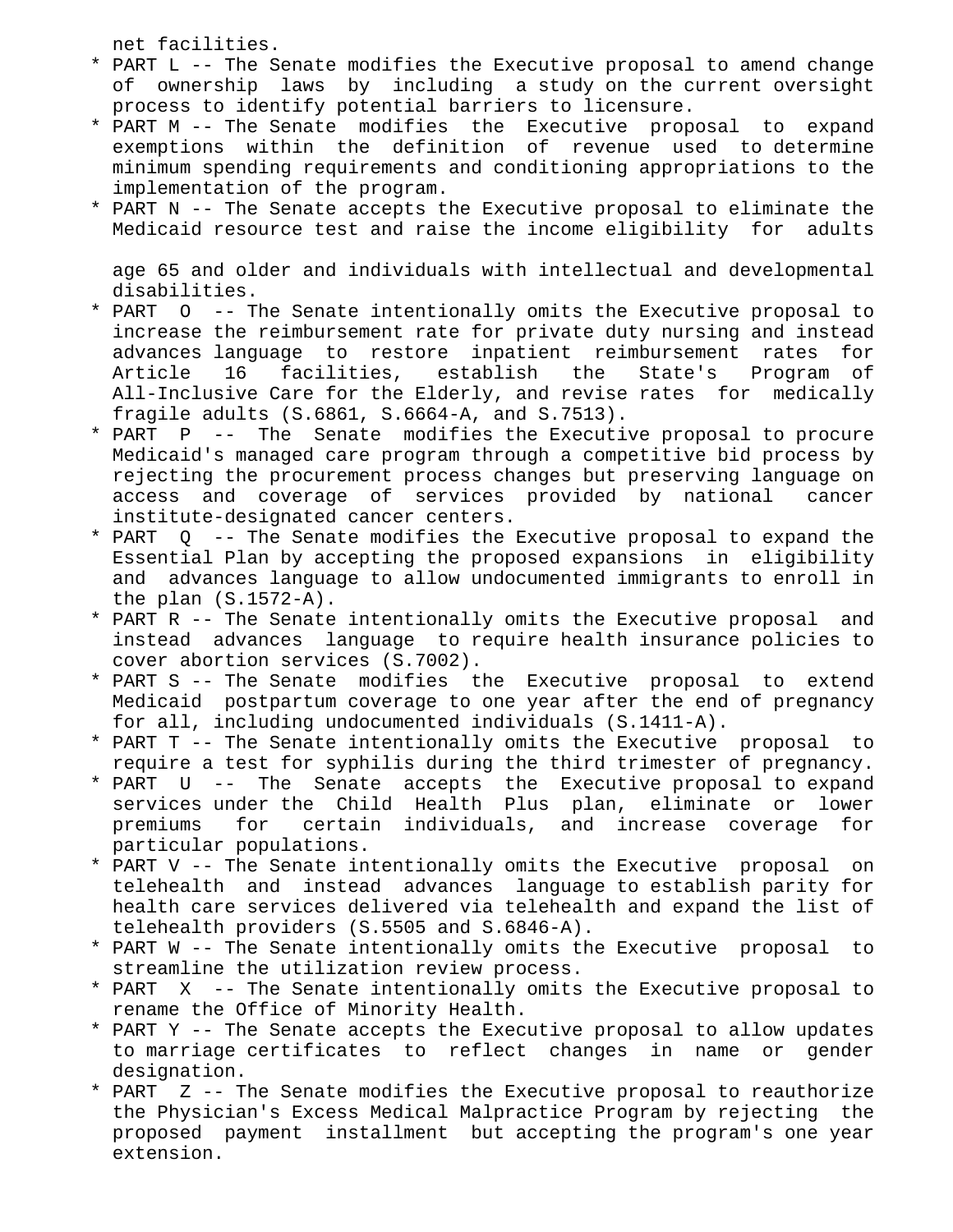- \* PART AA -- The Senate intentionally omits the Executive proposal to modify the State's surprise billing laws.
- \* PART BB -- The Senate intentionally omits the Executive proposal to eliminate prescriber prevails from the Medicaid program.
- \* PART CC -- The Senate modifies the Executive proposal to extend various provisions of the Public Health and Social Services Law as follows:
	- o Intentionally omits provisions extending the deadline to determine the Assisted Living Program (ALP) Need Methodology.
	- o Intentionally omits provisions related to the Statewide Patient Centered Medical Home program.
	- o Intentionally omits provisions granting permanent authority to the Department of Health to appoint a temporary operator of an

 adult care facility, assisted living residence, hospital or diagnostic/treatment center.

- o Accepts the extension of authority of the Department of Health to issue DSH/IGT Payments for Hospitals outside NYC through March 31, 2025.
- o Intentionally omits a permanent extension of the Collaborative Drug Therapy Management Program.
- o Intentionally omits an extension of the Statewide Medicaid Integrity & Efficiency Initiative.
- o Intentionally omits the permanent extension of the Distressed Provider Assistance Program.
- o Intentionally omits extensions to various due dates for working groups and task force reports.
- \* NEW PART PP -- The Senate advances language to create Medicaid prescription drug reimbursement rate parity between managed care and fee-for-service pharmacy benefits (S.7909).
- \* NEW PART QQ -- The Senate advances language to adjust activity of daily living-based restrictions on eligibility for personal and home care services under Medicaid (S.5028-A).
- \* NEW PART RR -- The Senate advances language to establish a base wage for home care workers at 150 percent of the regional minimum wage and a regional minimum rate of reimbursement for fiscal intermediaries (S.5374-A).
- \* NEW PART SS -- The Senate advances language to codify the Quality Incentive Vital Access Provider Program and provide funding to support its growth.
- \* NEW PART TT -- The Senate advances language to nullify certain provisions which exempted contracts providing health related services from competitive bidding requirements.
- \* NEW PART XX -- The Senate advances language to require a study of the Consumer Directed Personal Care Program and to pause any program changes while such study is underway.

Article VII Proposals (S.8008-B)

 \* PART X -- The Senate intentionally omits the Executive proposal to grant healthcare providers licensed in foreign nations authorization to practice in New York State in connection with the Winter World Games.

**Medicaid Inspector General, Office of the**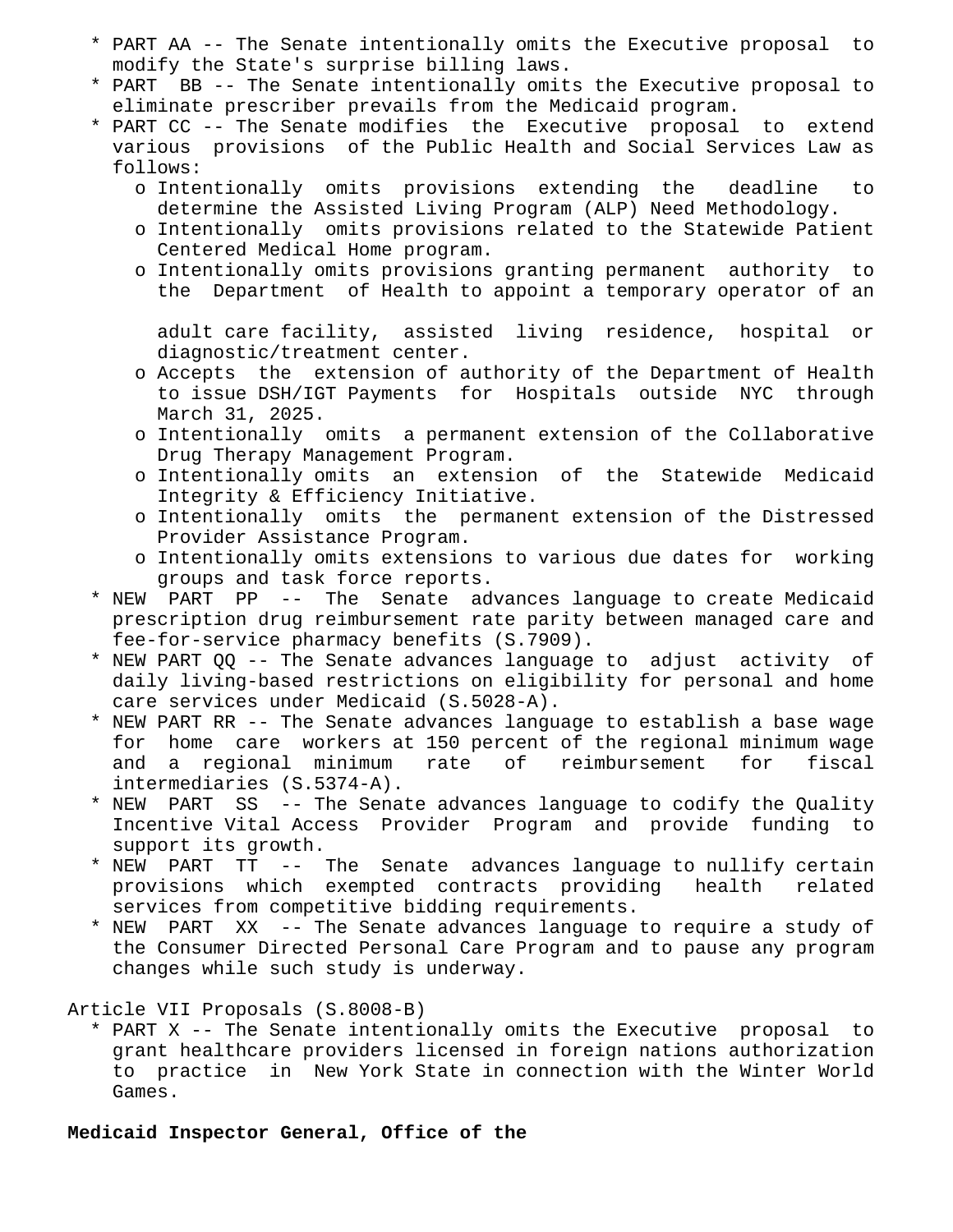State Operations (S.8000-B)

 \* The Senate concurs with the Executive recommendation of \$57.5 million.

# **Higher Education Facilities Capital Matching Grants Program (HECap)**

Capital Projects (S.8004-B)

 \* The Senate modifies the Executive recommendation of \$30 million as follows by providing an additional \$30 million for Green HECap, the design, reconstruction, or equipping of private college facilities that adhere to the goals of the Climate Leadership and Community Protection Act.

# **Higher Education Services Corporation (HESC)**

State Operations (S.8000-B)

- \* The Senate concurs with the Executive recommendation of \$52 million.
- Aid to Localities (S.8003-B)
	- \* The Senate modifies the Executive recommendation of \$1.1 billion as follows:
		- o Adds \$7.1 million in the 2022-23 academic year for reforms to the Tuition Assistance Program by raising the income ceiling from \$80,000 to \$110,000. Changes in eligibility shall apply to students attending both public and private colleges and universities.
		- o Adds \$10.4 million for raising the minimum TAP award to \$1,000. Changes in eligibility shall apply to students attending both public and private colleges and universities.
		- o Adds \$500,000 for the Young Farmer Loan Forgiveness Program.

Article VII Proposals (S.8006-B)

- \* PART D -- The Senate accepts the Executive proposal to remove the TAP Gap's three-year phase-in plan and fully fund the TAP Gap starting in fiscal year 2022-2023.
- \* PART E -- The Senate concurs with the Executive proposal to expand TAP to part-time students and to students enrolled at a community college in a non-degree apprenticeship program.
- \* PART F -- The Senate concurs with the Executive proposal to restore TAP to incarcerated individuals. The Senate encourages the use of high quality programs for incarcerated individuals with a focus on in-person learning.
- \* PART G -- The Senate concurs with the Executive proposal to accelerate the Excelsior Scholarship Tuition Reset by one year so the State University of New York can receive the actual costs of tuition for these students starting in Academic Year 2023.
- \* PART H -- The Senate concurs with the Executive proposal to allow 529 Accounts to be used for apprenticeship programs certified by the U.S. Secretary of Labor and registered with the National Apprenticeship Program.
- \* PART I -- The Senate intentionally omits the Executive proposal to prohibit the practice of withholding transcripts for student-related debt.
- \* NEW PART MM -- The Senate advances language to reform the Tuition Assistance Program by increasing the income threshold from \$80,000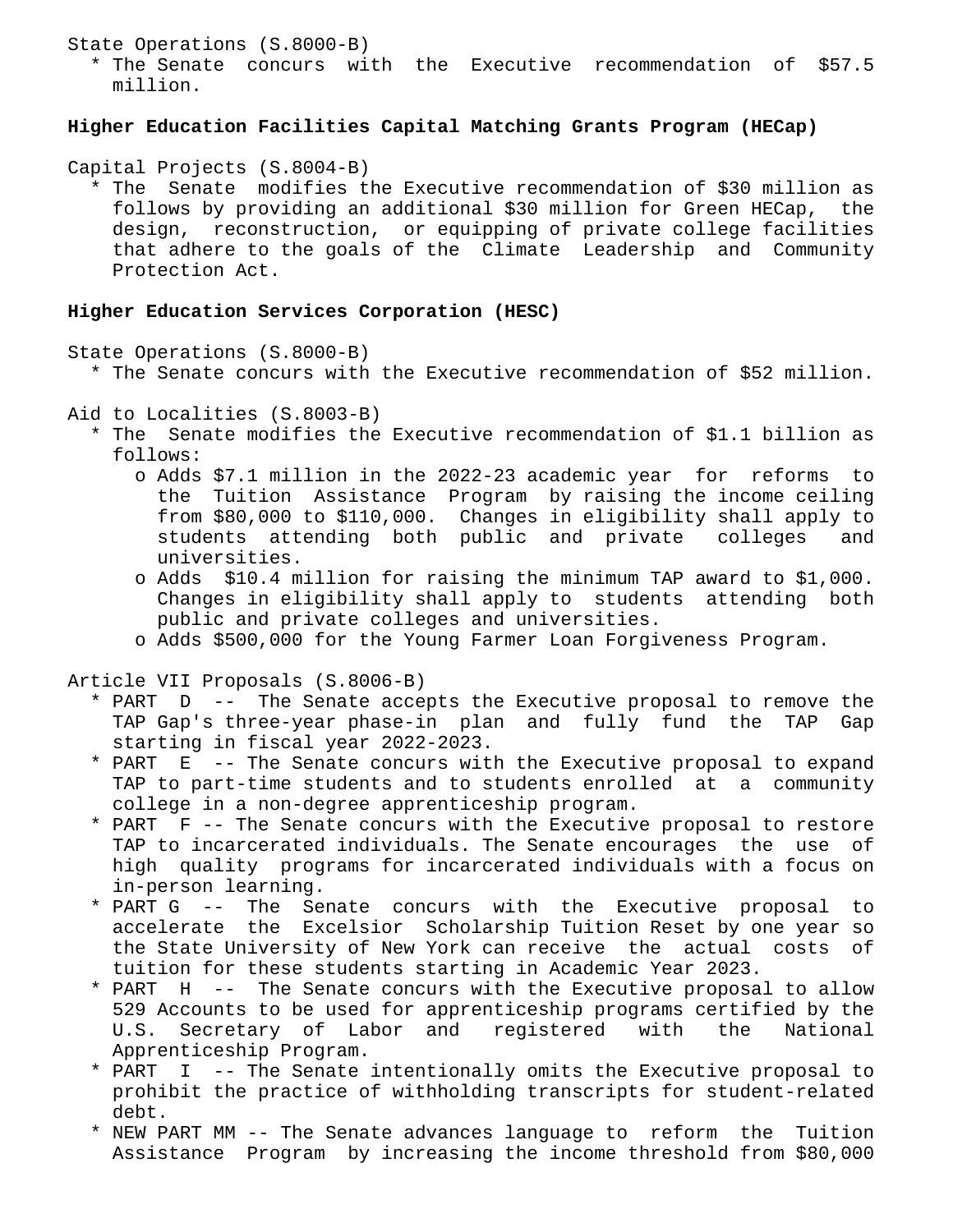to \$110,000 and increasing the minimum TAP Award from \$500 to \$1,000. Changes in eligibility shall apply to students attending both public and private colleges and universities.

# **Homeland Security and Emergency Services, Division of**

State Operations (S.8000-B)

\* The Senate concurs with the Executive recommendation of \$88 million.

Aids to Localities (S. 8003-B)

- \* The Senate modifies the Executive recommendation of \$4.9 billion as follows:
	- o Adds \$1.2 million to support restoration of SFY22 Legislative grants.
	- o Adds an additional \$1.2 million to increase support for Legislative grants

Capital Projects (S. 8004-B)

\* The Senate concurs with the Executive recommendation of \$31 million.

# **Homes and Community Renewal**

State Operations (S.8000-B)

 \* The Senate concurs with the Executive recommendation of \$134.7 million.

Aid to Localities (S.8003-B)

- \* The Senate modifies the Executive proposal of \$430.8 million as follows:
	- o Adds \$500 million for the Homeowner Assistance Fund (HAF).
	- o Adds \$250 million to support the Housing Access Voucher Program (HAVP).
	- o Adds \$15 million for the Homeowner Protection Program (HOPP) for a total of \$35 million.
	- o Adds \$10 million for programs to provide housing stability aid to those who have been diagnosed with HIV.
	- o Adds \$7.2 million for additional Legislative Priorities.

Capital Projects (S.8004-B)

 \* The Senate modifies the Executive proposal for a new five year Housing Capital Plan of \$4.7 billion as follows:

- o Adds \$500 million for the New York City Housing Authority (NYCHA).
- o Adds \$150 million for the Housing Our Neighbors with Dignity Act (HONDA), with language to allow funds provided for HONDA to be utilized statewide.
- o Directs \$30 million to the Small Rental Development Initiative (SRDI).
- o Adds \$25 million for the Affordable Housing Corporation for a total of \$51 million.
- o Adds \$1 million for the Access to Homes program.
- o Adds \$1 million for the RESTORE program.
- \* Additionally, the Senate recommends repurposing \$85 million in existing capital funding for Accessory Dwelling Units as follows: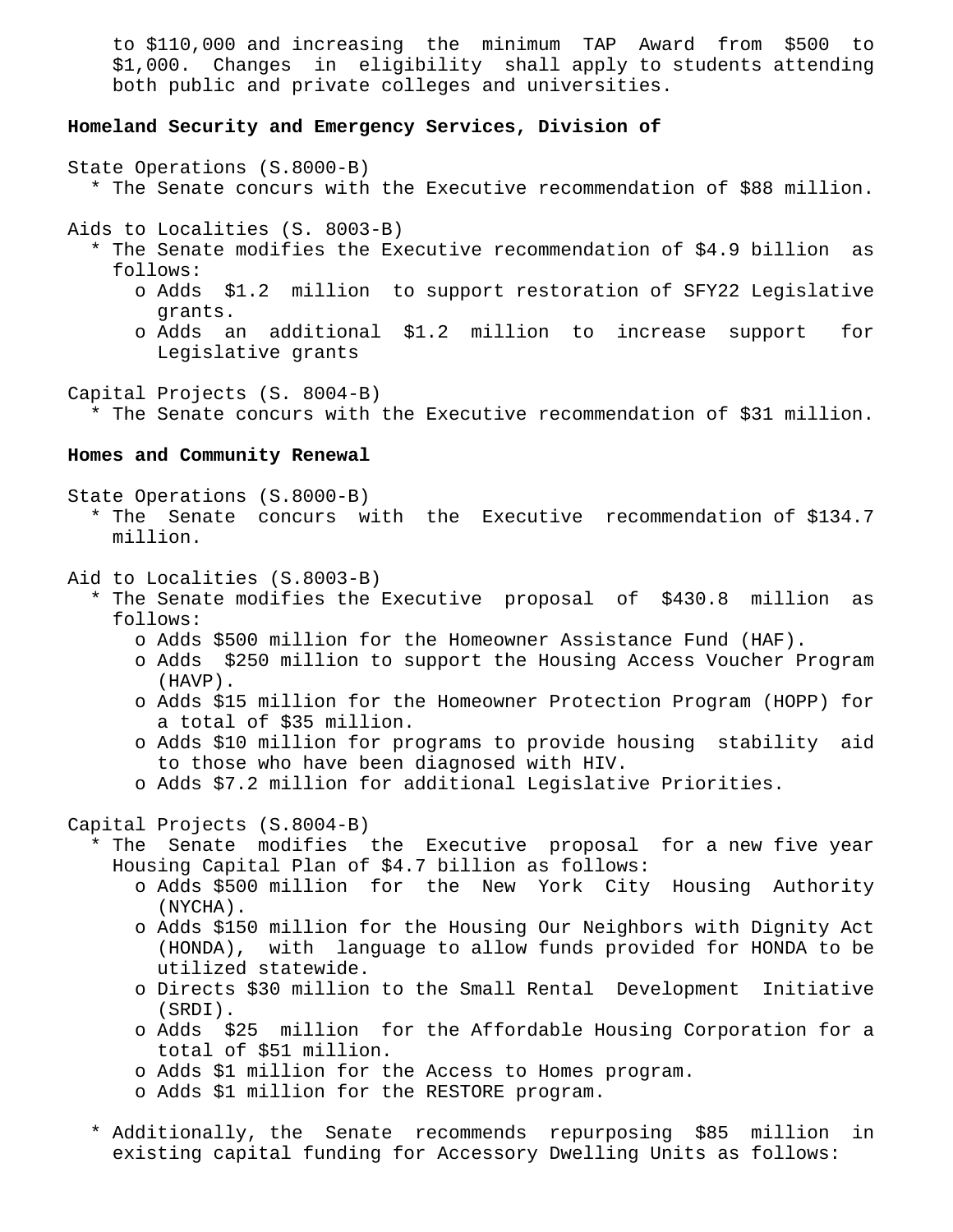o \$45 million for Code Compliance Grants. o \$40 million for a Community Land Trust Acquisition Fund.

Article VII Proposals (S.8006-B)

- \* PART Z -- The Senate modifies the Executive proposal by increasing funding for the Neighborhood and Rural Preservation Programs from \$18.2 million to \$20.8 million. Additionally, the Senate provides carve-out funding for the Neighborhood and Rural Preservation Coalitions of \$250,000 for each coalition. The Senate proposal increases funding by \$30 million for the Rural Rental Assistance Program.
- \* PART AA -- The Senate intentionally omits the Executive proposal to allow New York City to establish a new program to address and legalize existing Accessory Dwelling Units (ADUs).
- \* PART BB -- The Senate intentionally omits the Executive proposal to prohibit property owners from denying housing accommodations to an individual based on prior conviction records.
- \* PART CC -- The Senate intentionally omits the Executive proposal to exempt New York City from the State residential floor area ratio limit.
- \* PART DD -- The Senate intentionally omits the Executive proposal to facilitate the conversion of hotel and commercial space into residential housing, and proposes to support affordable housing through the Housing Our Neighbors with Dignity Act with statewide appropriations.
- \* PART EE -- The Executive intentionally omitted this proposal in the 30-Day Amendments.
- \* PART FF -- The Senate intentionally omits the Executive proposal to prohibit property owners from denying housing accommodations to an individual based on poor credit history.
- \* PART II -- The Senate intentionally omits the Executive's Affordable Neighborhoods for New Yorkers 485-w tax incentive proposal to replace the Affordable New York Housing Program 421-a tax exemption.
- \* NEW PART NN -- The Senate advances a new proposal to create the Housing Access Voucher Program, which would provide rental assistance in the form of vouchers to individuals who are homeless or facing imminent risk of becoming homeless, as proposed by S.2804.

## **Hudson River Valley Greenway Communities Council**

State Operations (S.8000-B)

\* The Senate concurs with the Executive recommendation of \$245,000.

Aid to Localities (S.8003-B) \* The Senate concurs with the Executive recommendation of \$136,000.

# **Human Rights, Division of**

- State Operations (S.8000-B) \* The Senate concurs with the Executive recommendation of \$20.7 million.
- Article VII Proposals (S.8006-B) \* PART X -- The Senate intentionally omits the Executive proposal to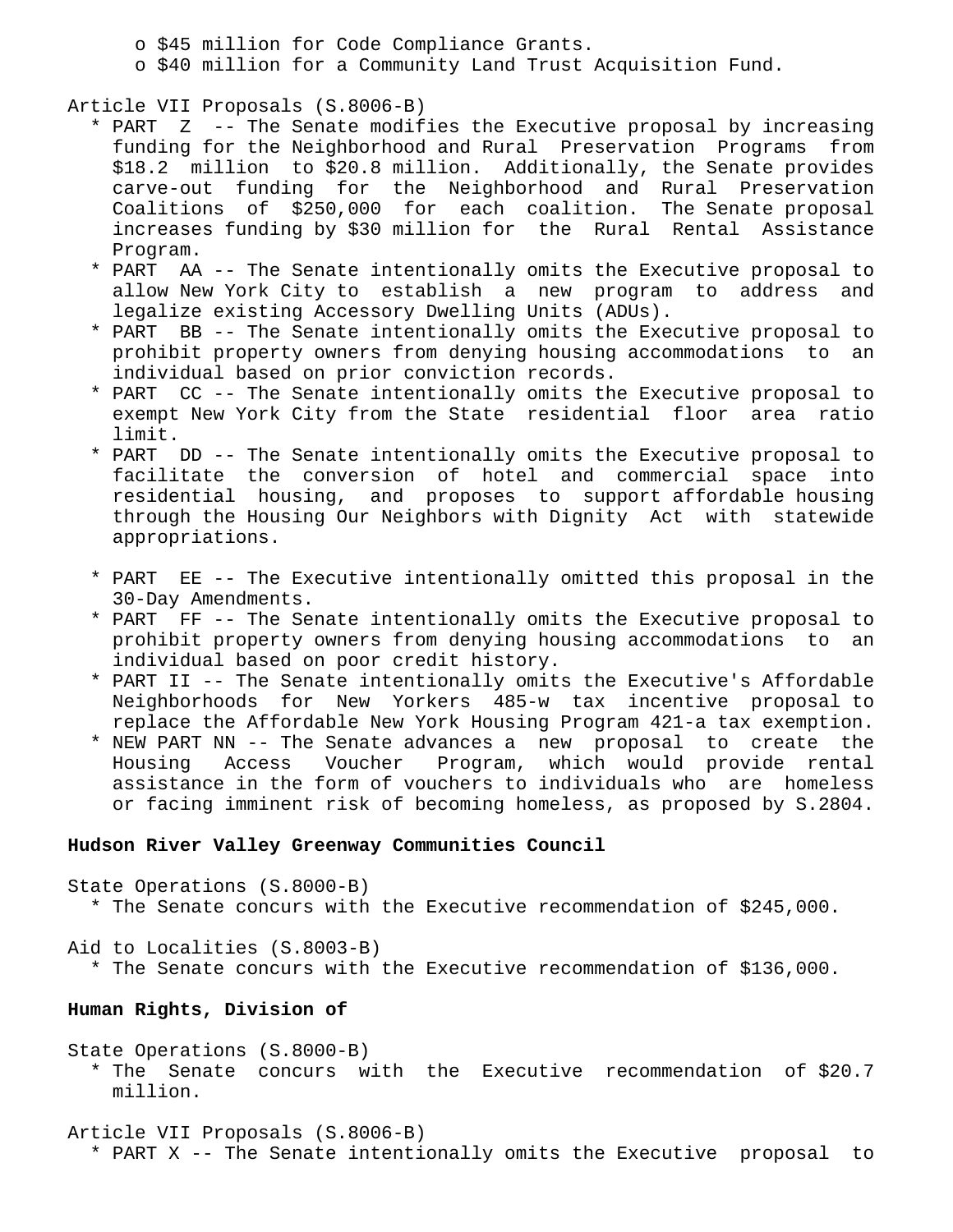apply Human Rights Law anti-discrimination protections for victims of domestic violence in all jurisdictional areas and will explore this issue outside of the context of the Budget.

 \* PART Y -- The Senate intentionally omits the Executive proposal to include immigration and citizenship status as a protected class under the Human Rights Law and will explore this issue outside of the context of the Budget.

```
Article VII Proposals (S.8008-B)
```
 \* PART R -- The Senate modifies the Executive proposal by shortening the effective date of the proposal to now require all State agencies offer a non-binary gender "X" identification option on all agency forms and online within 90 days.

# **Indigent Legal Services, Office of**

State Operations (S.8000-B)

\* The Senate concurs with the Executive recommendation of \$7 million.

Aids to Localities (S. 8003-B)

- \* The Senate modifies the Executive recommendation of \$357 million as follows:
	- o Adds an additional \$210 million for the Assigned Counsel Program  $( "18-B" )$ .
	- o Adds an additional \$6.5 million for the Parental Representation Program.

Article VII Proposals (S.8005-B)

 \* NEW PART LL - The Senate advances language to increase reimbursement rates for legal representation under the 18-B Assigned Counsel Program as proposed in S.3527-A.

# **Information Technology Services, Office of**

State Operations (S.8000-B)

 \* The Senate concurs with the Executive recommendation of \$827.3 million.

Capital Projects (S.8004-B)

 \* The Senate concurs with the Executive recommendation of \$115.7 million.

### **Inspector General, Office of the State**

State Operations (S.8000-B)

 \* The Senate concurs with the Executive recommendation of \$8.5 million.

# **Interest on Lawyer Account**

State Operations (S.8000-B) \* The Senate concurs with the Executive recommendation of \$2.2 million.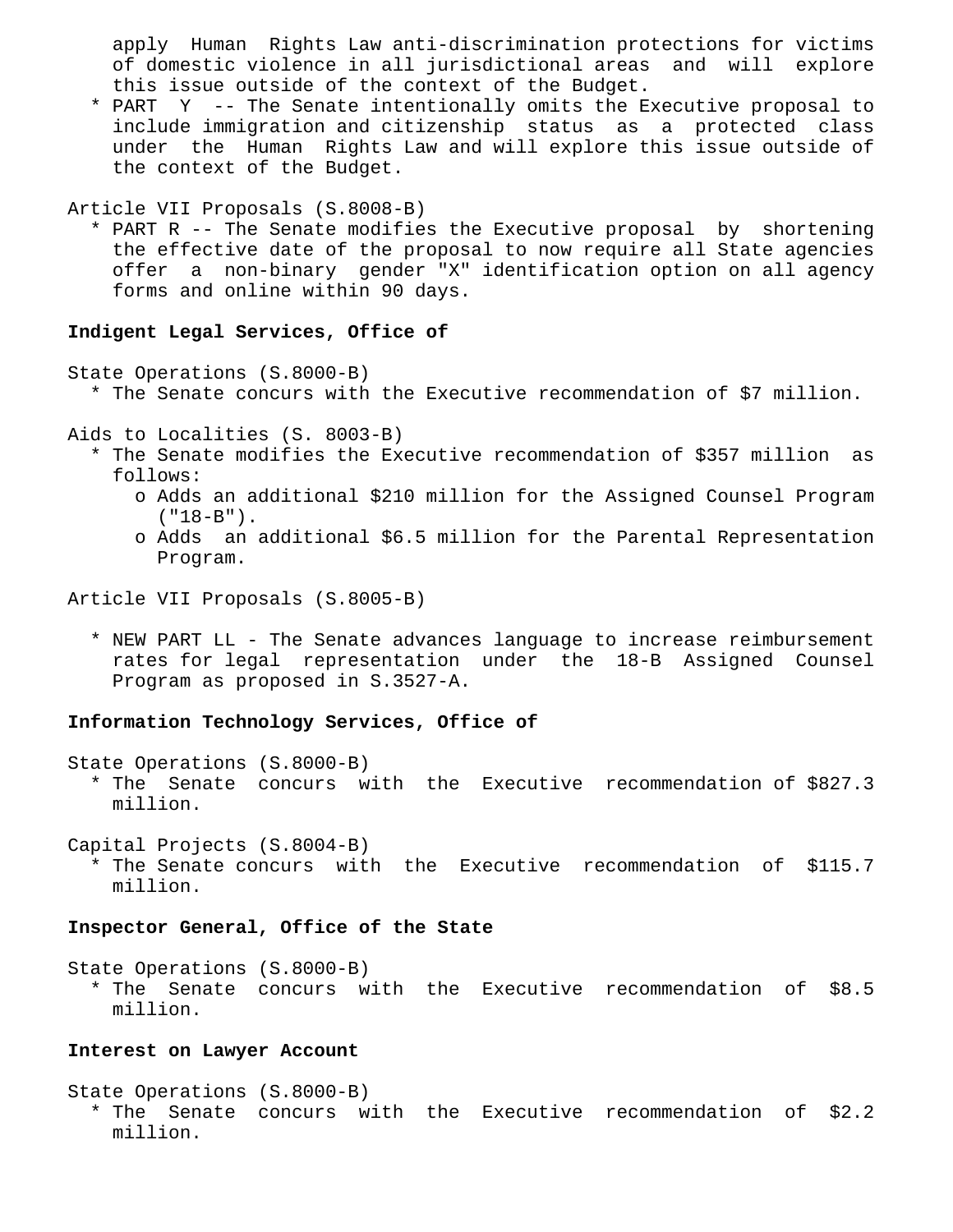```
Aids to Localities (S.8003-B)
```
\* The Senate concurs with the Executive recommendation of \$45 million.

# **Judiciary**

Legislature and Judiciary (S.8001)

 \* The Senate concurs with the Office of Court Administration request of \$3.3 billion.

Article VII Proposals (S.8005-B)

- \* PART V -- The Senate intentionally omits the Executive proposal to apply a variable, market-based interest rate to court judgments.
- \* NEW PART HH -- The Senate advances language to establish a nighttime Family Court pilot program in New York City (S.3683-D).

# **Judicial Conduct, Commission on**

State Operations (S.8000-B)

 \* The Senate concurs with the Executive recommendation of \$7.2 million.

# **Judicial Nomination, Commission on**

State Operations (S.8000-B) \* The Senate concurs with the Executive recommendation of \$30,000.

## **Judicial Screening Committee**

State Operations (S.8000-B) \* The Senate concurs with the Executive recommendation of \$38,000.

# **Justice Center for Protection of People with Special Needs**

State Operations (S.8000-B) \* The Senate concurs with the Executive recommendation of \$60 million.

Aids to Localities (S.8003-B)

\* The Senate concurs with the Executive recommendation of \$799,000.

# **Labor, Department of**

State Operations (S.8000-B)

- \* The Senate modifies the Executive recommendation of \$1.1 billion by contributing an additional \$300 million in SFY 2022-23 and \$300 million in SFY 2023-24 to the Unemployment Insurance Fund in order to help offset employer Unemployment Insurance premiums.
- Aid to Localities (S.8003-B)
	- \* The Senate modifies the Executive recommendation of \$10.3 billion as follows:
		- o Provides \$22.5 million to the Cornell School of Industrial and Labor Relations. \$20 million shall be available for a Climate Jobs Institute to provide job and skills training for jobs in the renewable energy sector and funding will also be available for collaborations that advance an equitable economy and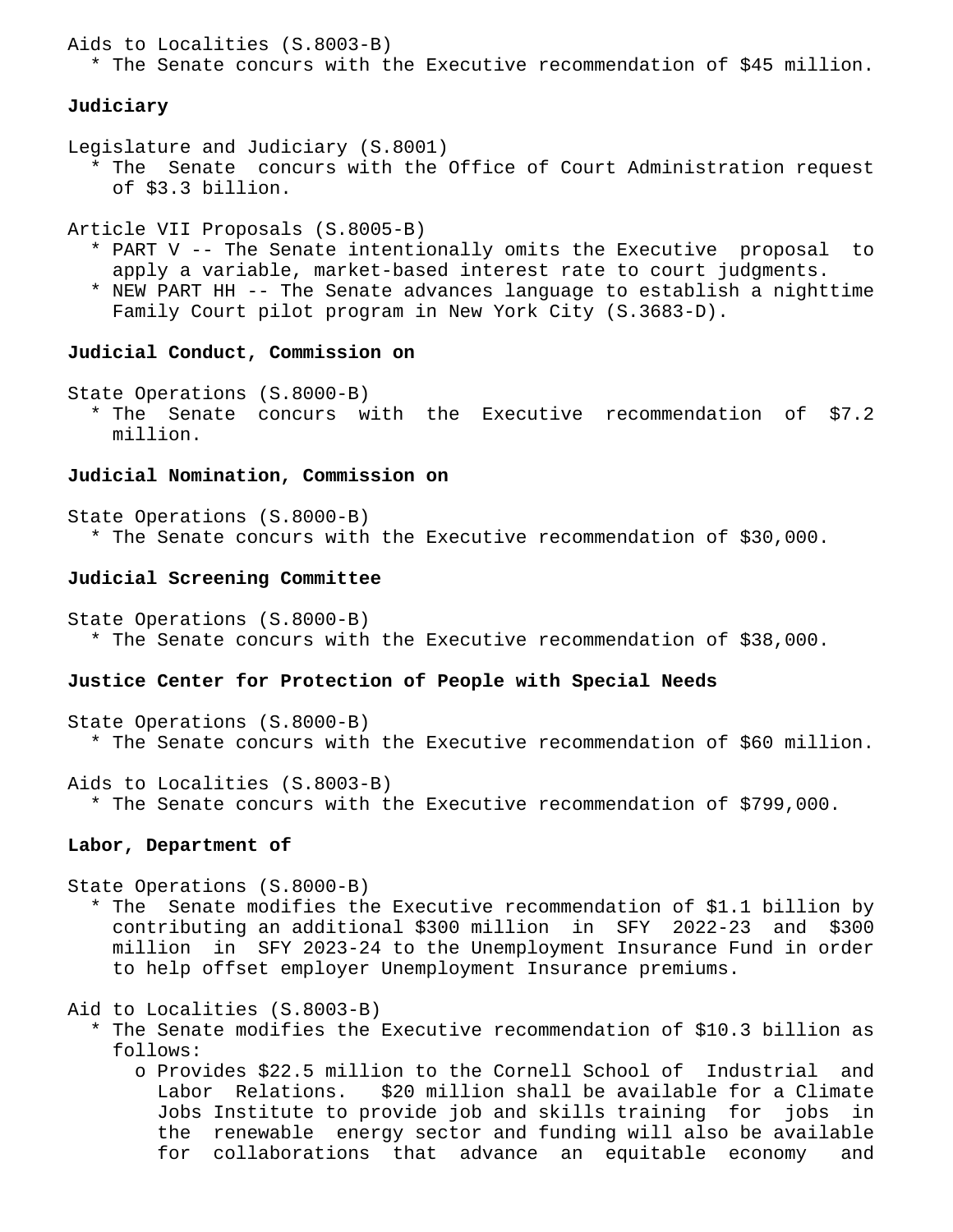democratic community, integrating scholarly and practical understanding to strengthen civic action. \$2.5 million shall be available for the Cannabis Workforce Initiative to offer training and education in the cannabis industry. o Provides \$28.8 million for Senate priorities.

Article VII Proposals (S.8006-B)

- \* PART V -- The Senate intentionally omits the Executive proposal to ban certain non-compete agreements and no-poach agreements.
- \* PART W -- The Senate intentionally omits the Executive proposal to increase criminal penalties for wage theft but supports efforts to combat wage theft.
- \* NEW PART JJ -- The Senate advances language to set the unemployment insurance tax contribution rates for employers in the fiscal years of 2022 and 2023 and raise the maximum benefit rate for claimants, as proposed in S.6791-A, which passed the Senate earlier this year.

## **Labor Management Committees**

State Operations (S.8000-B)

 \* The Senate concurs with the Executive recommendation of \$25.5 million.

#### **Law, Department of**

State Operations (S.8000-B)

- \* The Senate modifies the Executive recommendation of \$299 million as follows:
	- o Adds an additional \$13 million to support general salary increases.
	- o Adds an additional \$3 million to support the Fair Housing Testing Program.
	- o Adds an additional \$2 million to support the Law Enforcement Misconduct Investigative Office.

Capital Projects (S. 8004-B)

 \* The Senate concurs with the Executive recommendation of \$6.5 million.

#### **Lieutenant Governor, Office of the**

State Operations (S.8000-B) \* The Senate concurs with the Executive recommendation of \$746,000.

#### **Local Government Assistance**

State Operations (S.8000-B)

 \* The Senate concurs with the Executive recommendation of \$2.5 million.

Aid to Localities (S.8003-B)

- \* The Senate modifies the Executive recommendation of \$754.2 million to support Local Government Assistance as follows:
	- o Adds an additional \$210 million to support Aid and Incentives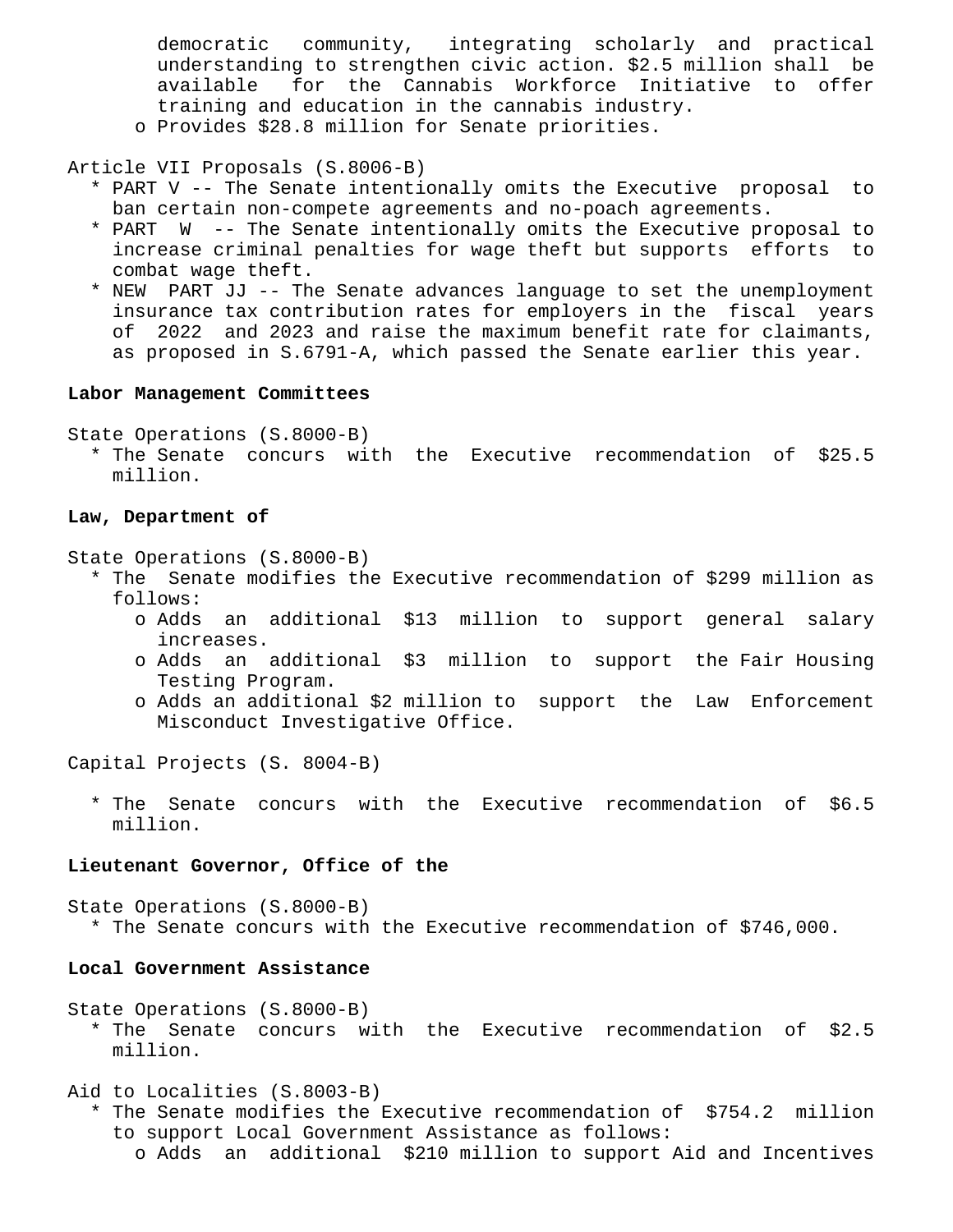for Municipalities (AIM).

- o Adds \$2 million in support for the Long Island Power Authority (LIPA) Legislative Commission.
- o Adds \$500,000 in support for the Rochester City Council.
- o Allows the South Shore Water Authority to receive up to \$1 million from the County-Wide Shared Services panel.

Article VII Proposal (S.8005-B)

- \* PART W -- The Senate modifies the Executive proposed changes to the County-Wide Shared Services Initiative to include schools.
- \* PART X -- The Senate modifies the Executive proposal to restore Aid and Incentives for Municipalities and shift the funding source back to the State by including additional funds to the program and allocating it proportionately with the current distribution schedule.
- \* NEW PART CC -- The Senate advances language to increase auditing by the Nassau County Interim Finance Authority (NIFA) and reform the board of the Nassau University Medical Center (NUMC) as proposed in S.8381-A.
- \* NEW PART DD -- The Senate advances language to authorize the South Shore Water Authority created in 2021 to have a dedicated stream of funding identical to what was provided to the North Shore Water Authority when these separate bills were passed and signed into law in 2021, as proposed in S.7864.
- \* NEW PART EE -- The Senate advances language to cap the interest rate to 7.5% for delinquent taxes on owner occupied residential real property, as proposed in S.6310.
- \* NEW PART FF -- The Senate advances language to establish a legislative commission on the future of the Long Island Power Authority as provided for in S.7576A.
- \* NEW PART GG -- The Senate advances language to permit extended bonding authority for the City of Long Beach to pay a substantial settlement to ease the resulting tax burden on constituents as a result of the resulting debt obligation.
- \* NEW PART II --The Senate advances language to authorize fees for emergency medical expenses provided by fire departments, as proposed in S.7186A.

Article VII Proposal (S.8008-B)

 \* NEW PART RRR -- The Senate advances language to create a climate disaster and hurricane relief fund as proposed in, S.8135.

# **Mental Health, Office of**

State Operations (S.8000-B)

 \* The Senate modifies the Executive recommendation of \$2.2 billion and provides a \$22 million increase to support 200 additional inpatient beds.

Aids to Localities (S.8003-B)

- \* The Senate modifies the Executive recommendation of \$2.5 billion as follows:
	- o Adds \$2.6 million to support restoration of SFY22 Legislative grants.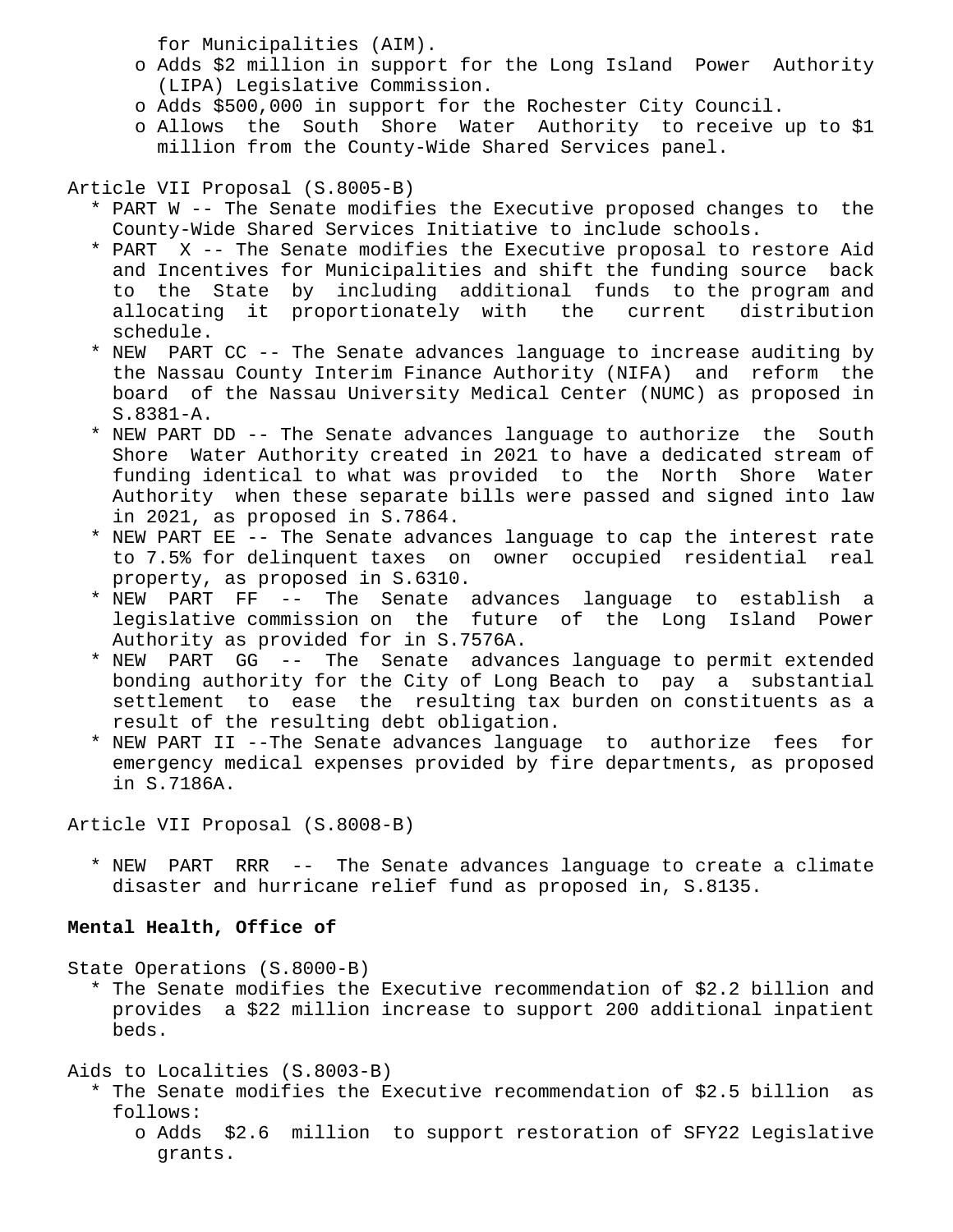- o Adds an additional \$2.4 million to increase support for Legislative grants.
- o Adds an additional \$5 million for the Crisis Intervention Demonstration Program.
- o Adds an additional \$185,000 for Columbia and Greene County to support the Dwyer program.

Capital Projects (S.8004-B)

 \* The Senate concurs with the Executive recommendation of \$434 million.

Article VII Proposal (S.8007-B)

- \* PART EE -- The Senate modifies the Executive proposal to establish a 9-8-8 suicide prevention and behavioral health crisis hotline system by modifying reporting metrics and ensuring call centers are established in-house.
- \* PART FF -- The Senate modifies the Executive proposal to recover premiums from managed care providers if they have not met established premium targets for behavioral health services by increasing reporting and transparency measures.
- \* PART GG -- The Senate modifies the Executive proposal to extend delivery system reform incentive payment practices through April 1, 2025 to instead provide an extension through April 1, 2023.
- \* PART LL -- The Senate accepts the Executive proposal to extend the ambulatory patient group rate methodology through 2027.
- \* PART MM -- The Senate modifies the Executive proposal to extend Kendra's Law for one year only.
- \* PART NN -- The Senate accepts the Executive proposal to extend property pass-though laws to supportive housing programs.
- \* PART OO -- The Senate intentionally omits the Executive proposal to grant the Office of Mental Health and Office for People with Developmental Disabilities permanent authority to appoint temporary operators.
- \* NEW PART WW -- The Senate advances a new proposal to create a crisis intervention team demonstration program to assist law enforcement officers in responding to crisis situations involving individuals with mental illness and/or substance use disorder (S.4748).

# **Mental Hygiene, Department of**

State Operations (S.8000-B)

 \* The Senate concurs with the Executive recommendation of \$600 million.

Article VII Proposal (S.8007-B)

 \* PART DD -- The Senate modifies the Executive's proposal by accepting the 5.4 percent cost-of-living adjustment for eligible programs for 2022-23 and advances language to provide an additional 5.4 percent adjustment for eligible programs in 2023-24.

# **People with Developmental Disabilities, Office for**

State Operations (S.8000-B) \* The Senate concurs with the Executive recommendation of \$2.3 billion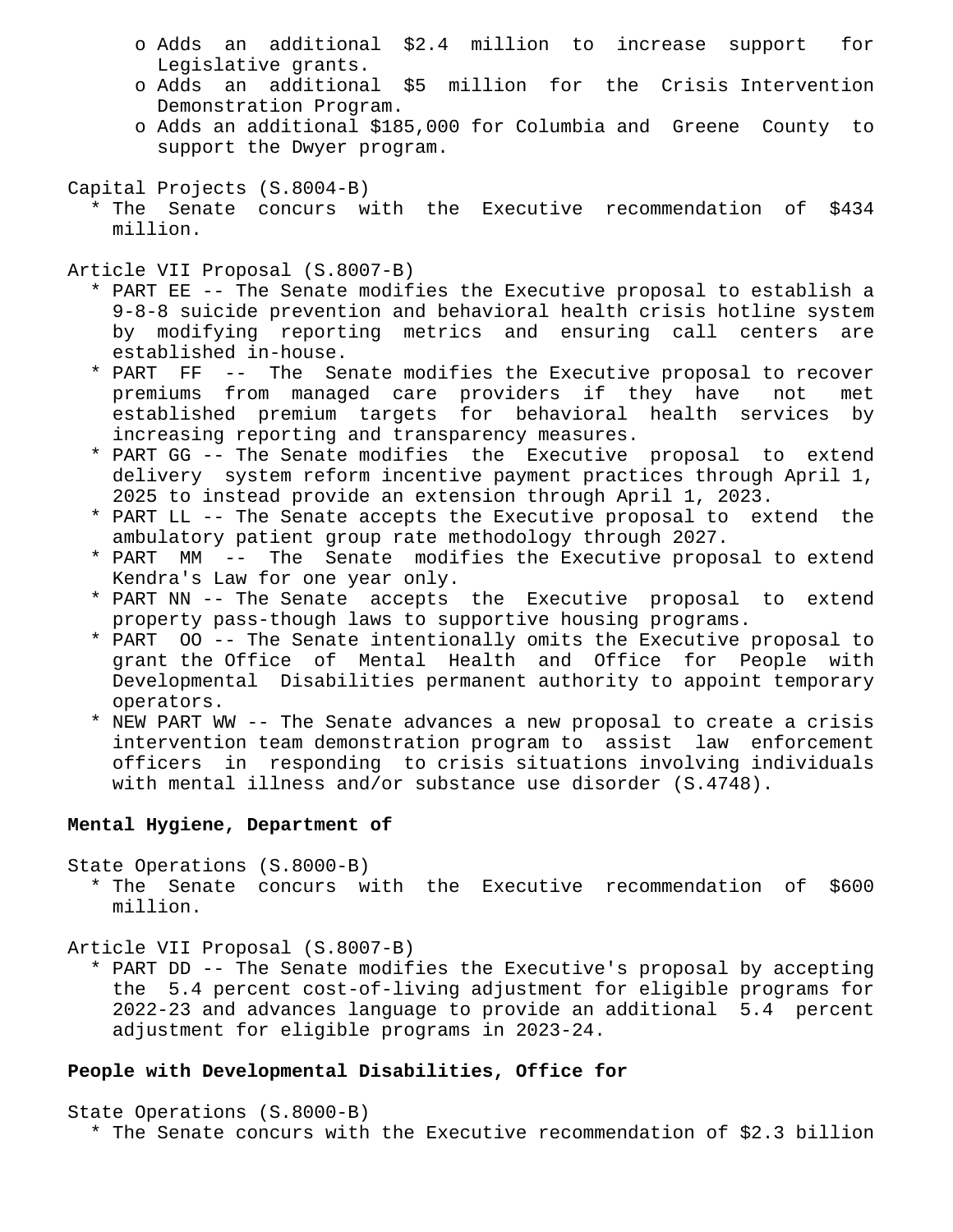Aid to Localities (S.8003-B)

- \* The Senate modifies the Executive recommendation of \$4.8 billion as follows:
	- o Adds \$980,000 to support restoration of SFY22 Legislative grants.
	- o Adds an additional \$1.02 million to increase support for Legislative grants.

Capital Projects (S.8004-B) \* The Senate concurs with the Executive recommendation of \$113 million.

# **Planning Council, Developmental Disabilities**

State Operations (S.8000-B) \* The Senate concurs with the Executive recommendation of \$5 million.

# **Metropolitan Transportation Authority**

Aids to Localities (S.8003-B)

 \* The Senate concurs with the Executive recommendation of \$901.8 million.

# Article VII Proposal (S.8008-B)

- \* PART H -- The Senate accepts the Executive proposal modifying the MTA's design-build mandate threshold.
- \* PART I -- The Senate intentionally omits the Executive proposal expanding the MTA's procurement powers, but supports efforts to expand contract opportunities for MWBEs, small businesses, and service-disabled veteran-owned businesses and improve their capacity to perform multiple procurement methodologies.
- \* PART J -- The Senate intentionally omits the Executive proposal extending the MTA's ability to enter into tax increment financing and other alternative financing arrangements for 10 years, and intends to hold a hearing to examine the current statute and potential applications.
- \* PART K -- The Senate intentionally omits the Executive proposal modifying the utility relocation process for capital programs, but supports identifying better mechanisms for utilities and the MTA to coordinate their capital work.
- \* PART L -- The Senate accepts the Executive proposal increasing penalties for assault and harassment on transit workers.
- \* PART M -- The Senate intentionally omits the Executive proposal expanding the authorization to use mobile and fixed cameras for various traffic enforcement purposes in the City of New York, but remains open to discussing this issue outside the context of the Budget, where camera enforcement is historically handled.
- \* PART N -- The Senate intentionally omits the Executive proposal establishing criminal penalties for toll violations, but recognizes the significant lost revenues resulting from implementation of cashless tolling.
- \* NEW PART SSS -- The Senate advances language requiring the MTA to publish additional reports on its website.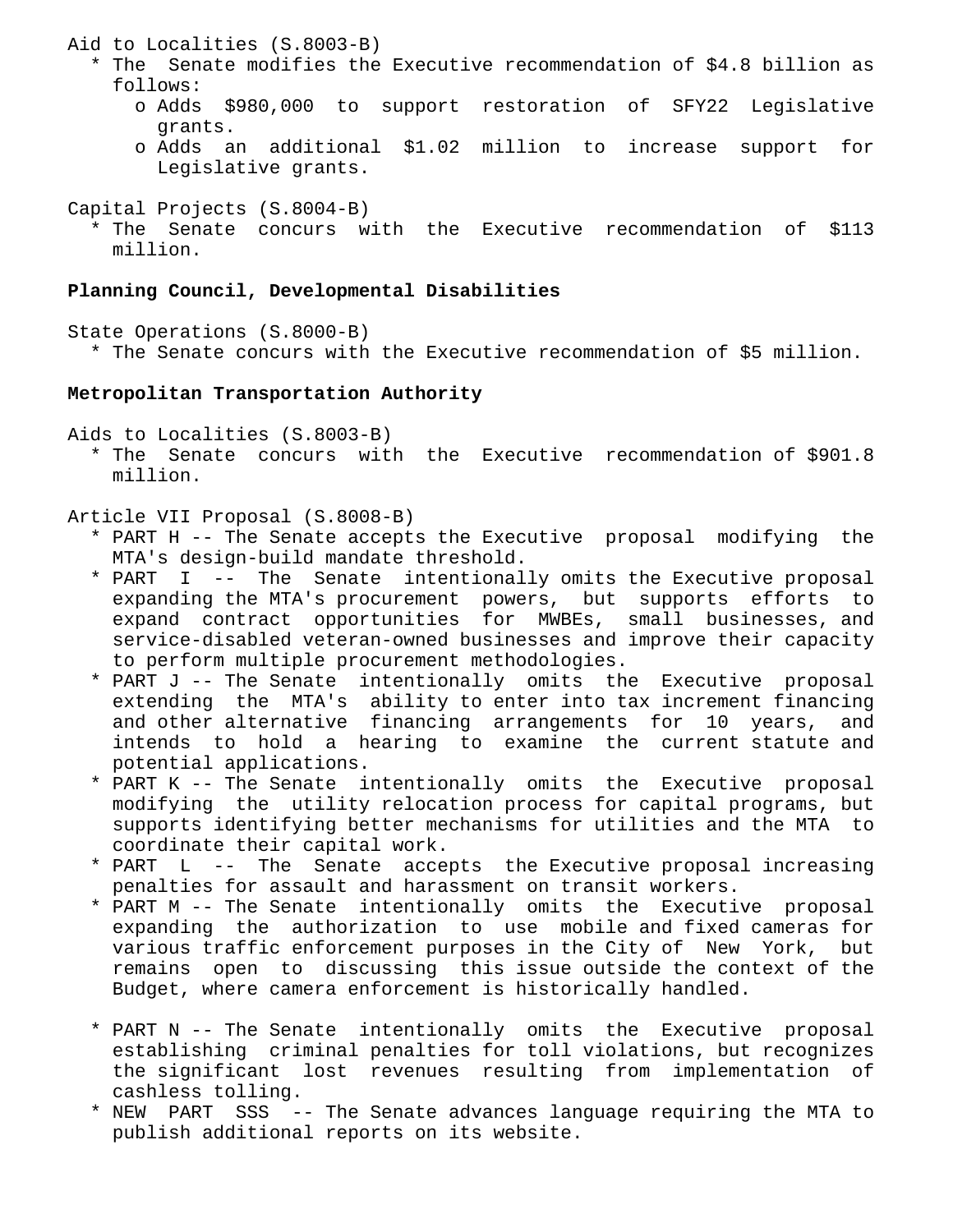### **Military and Naval Affairs, Division of**

State Operations (S.8000-B) \* The Senate concurs with the Executive recommendation of \$137 million.

- Aids to Localities (S.8003-B) \* The Senate concurs with the Executive recommendation of \$1 million.
- Capital Projects (S.8004-B) \* The Senate concurs with the Executive recommendation of \$76 million.

### Article VII Proposal (S.8005-B)

 \* PART G -- The Senate accepts the Executive proposal to extend the existing suspension of the annual transfer of \$1.5 million from the Public Safety Communications Account to the Emergency Services Revolving Loan Fund for the State Fiscal Years of 2022-23 and 2023-24.

# **Mortgage Agency (SONYMA)**

State Operations (S.8000-B)

- \* The Senate concurs with the Executive recommendation of \$76.8 million.
- Aid to Localities (S.8003-B)
	- \* The Senate concurs with the Executive recommendation of \$155.3 million.

### **Motor Vehicles, Department of**

State Operations (S.8000-B)

 \* The Senate concurs with the Executive recommendation of \$116.5 million.

Aids to Localities (S.8003-B)

 \* The Senate concurs with the Executive recommendation of \$24.8 million.

Capital Projects (S.8004-B) \* The Senate concurs with the Executive recommendation of \$430.5 million.

Article VII Proposals (S.8008-B)

- \* PART O -- The Senate modifies the Executive proposal to extend the IPIRP program to clarify the authorization to continue live online programming.
- \* PART P -- The Senate modifies the Executive proposal extending various revenue shifts and operational shifts to require the Department to recommend replacement revenue sources to assist with

 shifting DMV operations away from the Dedicated Highway and Bridge Trust Fund.

 \* PART Q -- The Senate modifies the Executive proposal authorizing DMV to waive non-driver identification card fees to clarify programmatic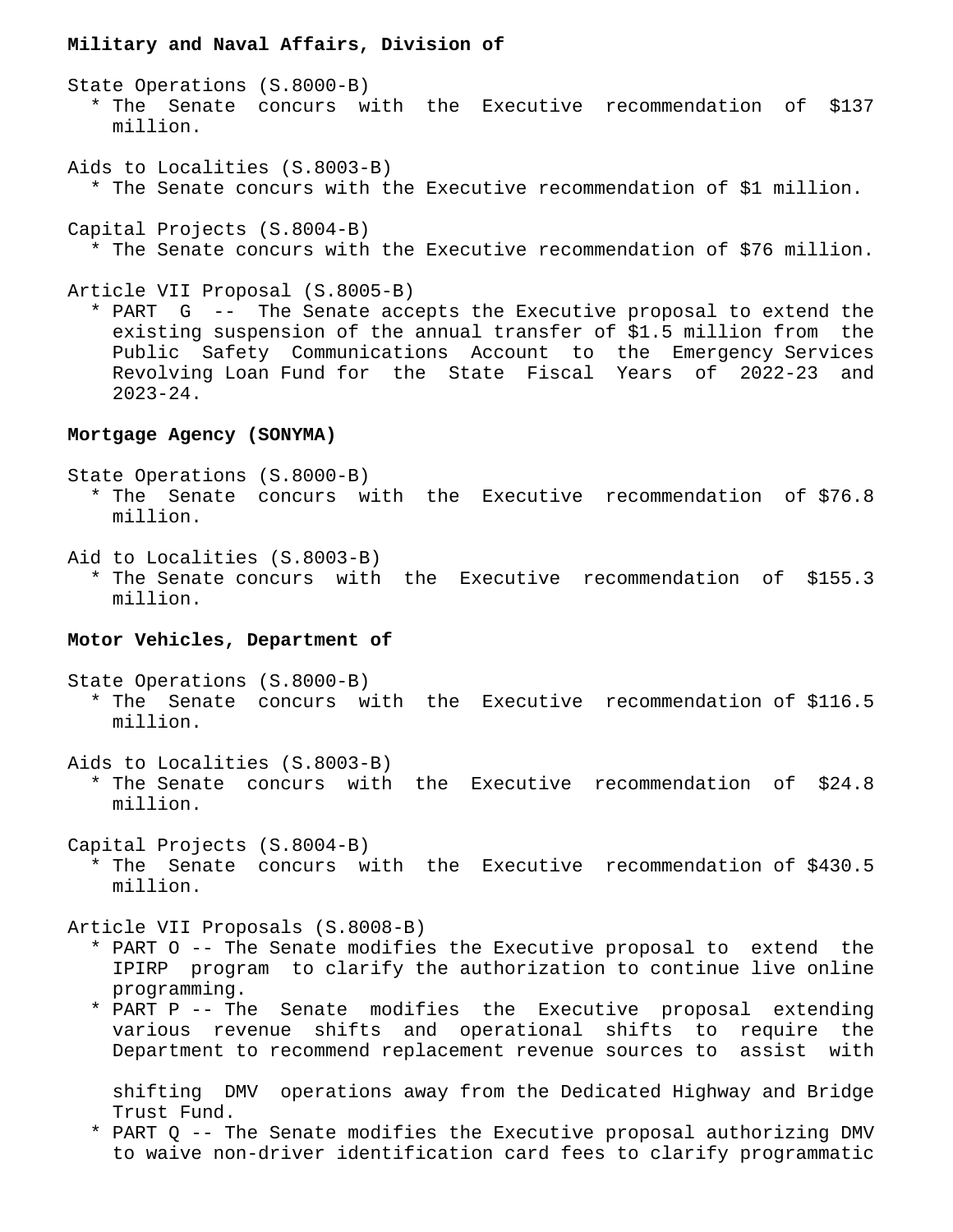implementation (S.8083).

- \* PART GGG -- The Senate accepts the Executive proposal shifting training responsibility for the Young Adult CDL training program from DOT to DMV.
- \* NEW PART JJJ -- The Senate advances language prohibiting school buses from parking on streets in the City of New York on nights and weekends (S.208).
- \* NEW PART PPP -- The Senate advances language authorizing the City of New York to establish coordinated traffic control lights, known as scramble crosswalks, around school arrival and dismissal times (S.2880).

#### **National And Community Service**

State Operations (S.8000-B) \* The Senate concurs with the Executive recommendation of \$30.4 million.

Aid to Localities (S.8003-B) \* The Senate concurs with the Executive recommendation of \$432,000.

#### **Olympic Regional Development Authority**

State Operations (S.8000-B)

 \* The Senate concurs with the Executive recommendation of \$14.1 million.

Capital Projects (S.8004-B)

 \* The Senate modifies the Executive recommendation of \$102.5 million by providing a \$6 million carve-out for Belleayre Mountain Ski Center.

## **Parks, Recreation and Historic Preservation**

- State Operations (S.8000-B) \* The Senate concurs with the Executive recommendation of \$285.6 million.
- Aid to Localities (S.8003-B) \* The Senate concurs with the Executive recommendation of \$9.3 million.

Capital Projects (S.8004-B)

 \* The Senate modifies the Executive recommendation of \$314.9 million by adding \$50 million.

#### **Power Authority, New York**

State Operations (S.8000-B) \* The Senate concurs with the Executive recommendation of \$43 million.

Article VII Proposals (S.8008-B)

 \* PART ZZ -- The Senate intentionally omits the Executive proposal to authorize the New York Power Authority to form a captive insurance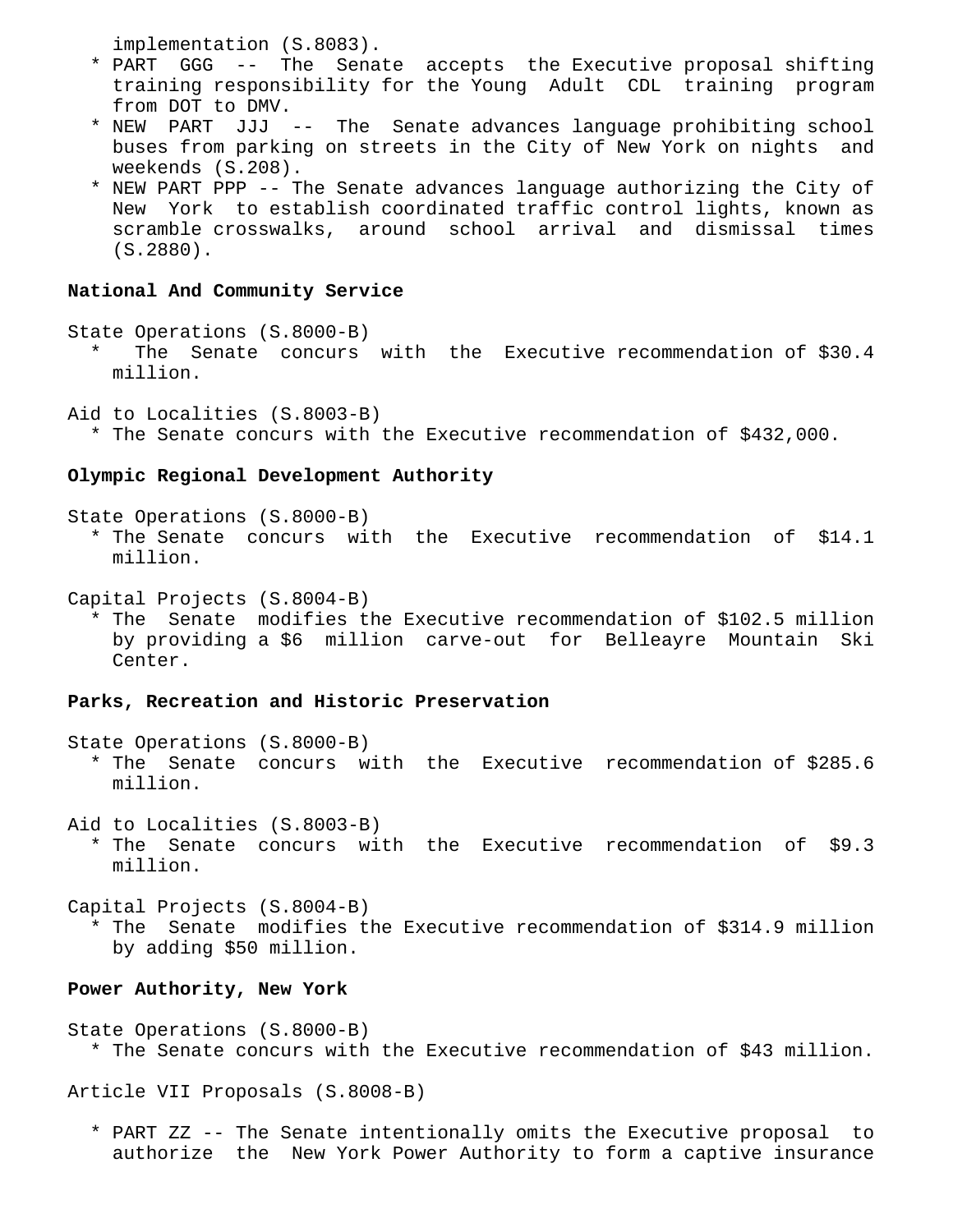company.

- \* PART DDD -- The Senate intentionally omits the Executive proposal to authorize the New York Power Authority to offer energy services to any general hospital.
- \* PART FFF -- The Senate intentionally omits the Executive proposal to authorize the New York Power Authority to lease or sell excess capacity from its broadband technologies and infrastructure.

# **Prevention of Domestic Violence, Office for the**

State Operations (S.8000-B)

 \* The Senate modifies the Executive All Funds recommendation of \$5 million by eliminating \$300,000 for the establishment of the Gender-Based Violence Training Institute.

Aid to Localities (S.8003-B)

 \* The Senate concurs with the Executive All Funds recommendation of \$6 million.

Article VII Proposals (S.8005-B)

 \* PART H -- The Senate intentionally omits the Executive proposal to create uniform domestic violence training standards and a Gender Based Violence Training Institute within the Office for the Prevention of Domestic Violence and intends to continue to discuss this issue outside of the budget process.

# **Prosecutorial Conduct, Commission on**

State Operations (S.8000-B)

 \* The Senate modifies the Executive recommendation of \$1.8 million by adding an additional \$4.3 million to support full operations of the Commission.

### **Public Employment Relations Board**

State Operations (S.8000-B)

 \* The Senate modifies the Executive recommendation of \$4.3 million to provide an additional \$2.5 million for system modernization, additional staffing, and language access.

Capital Projects (S.8004-B)

 \* The Senate provides \$2.5 million in new capital funding for system modernization measures.

# **Public Ethics, Joint Commission on**

State Operations (S.8000-B)

 \* The Senate concurs with the Executive All Funds recommendation of \$5.6 million, but modifies appropriation language to change the agency name to the Joint Commission on Public Ethics or their successor pursuant to a chapter of the laws of 2022.

Article VII Proposals (S.8005-B)

 \* PART Q -- The Senate intentionally omits the Executive proposal to apply a nominal gift-ban and certain conflict of interest provisions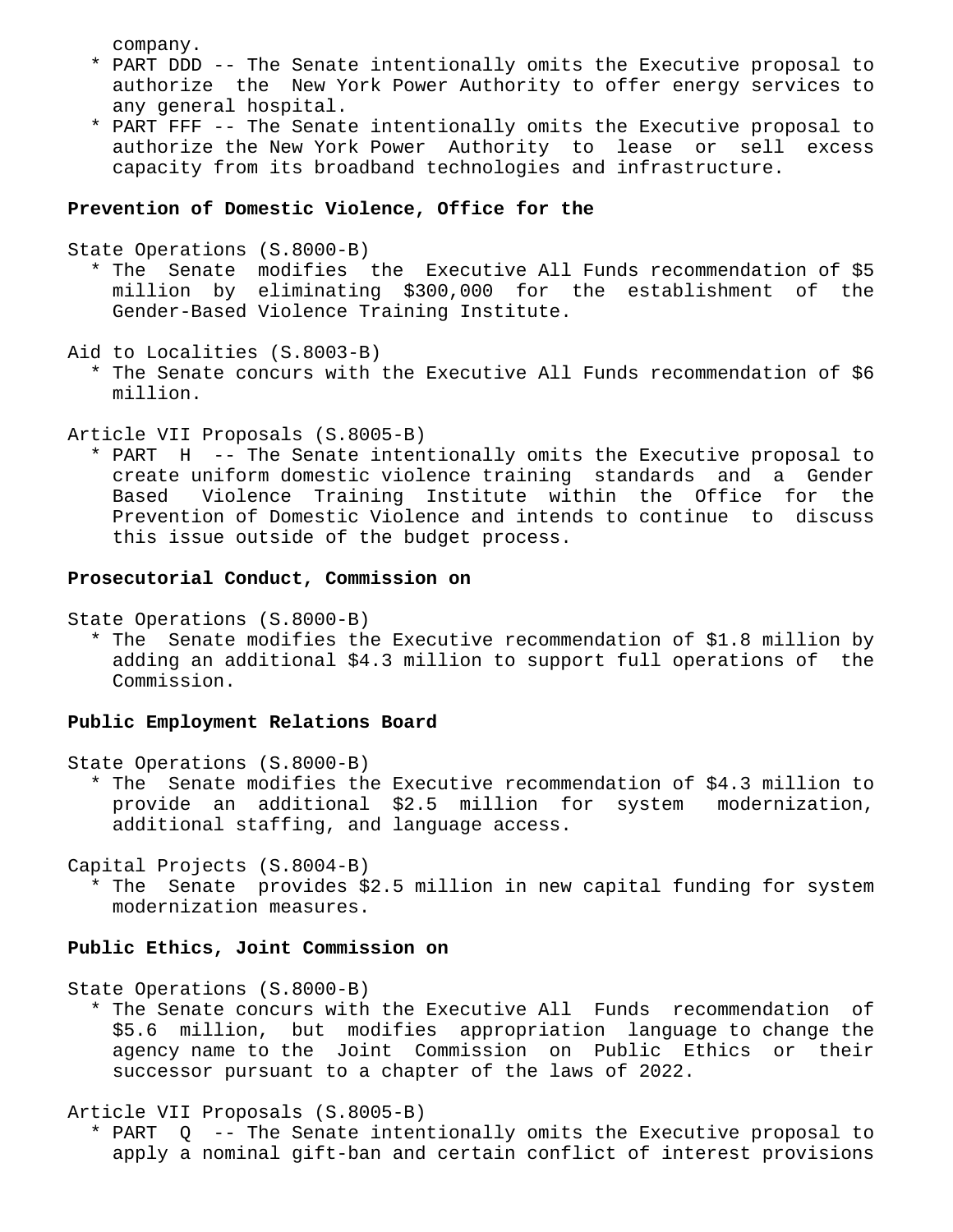to local municipal officials.

 \* PART Z -- The Senate intentionally omits the Executive proposal to replace the Joint Commission on Public Ethics (JCOPE). The Senate recognizes that the commission's mission has been impaired by structural flaws and will continue to review proposals to overhaul the state's ethics oversight and accountability systems.

### **Public Service, Department of**

State Operations (S.8000-B)

- \* The Senate concurs with the Executive recommendation of \$111.8 million.
- Aid to Localities (S.8003-B)
	- \* The Senate modifies the Executive recommendation of \$5.8 million by providing \$400 million in assistance for the reduction and elimination of utility arrears.

Article VII Proposals (S.8008-B)

- \* PART BBB -- The Senate accepts the Executive proposal authorizing utility and cable television assessments that provide funds to reimburse related utility regulatory expenses at the Office of Parks, Recreation & Historic Preservation, the Departments of Agriculture and Markets, Environmental Conservation, and State, and expenses related to the public service education program at the Department of Health.
- \* PART CCC -- The Senate intentionally omits the Executive proposal relating to charges for the provision of gas service.

### **State, Department of**

State Operations (S.8000-B)

 \* The Senate concurs with the Executive recommendation of \$118.2 million.

Aid to Localities (S.8003-B)

- \* The Senate modifies the Executive recommendation of \$178.2 million as follows:
	- o Adds \$50 million for unreimbursed costs related to hurricane damage.
	- o Adds \$15.5 million for the Asian American and Pacific Islander (AAPI) community to address racism and discrimination.
	- o Adds \$6 million to establish the AAPI State Commission and data disaggregation projects in partnership with the Department of Health.
	- o Adds \$2.7 million to support legislative initiatives.
	- o Adds \$500,000 for Rockland County building code enforcement.
	- o Adds \$200,000 in centrally-funded impact aid for municipalities that host SUNY institutions.

Capital Projects (S.8004-B)

 \* The Senate modifies the Executive recommendation of \$202 million by excluding the Regional Economic Development Councils (REDCs) from participating in the NY Forward program.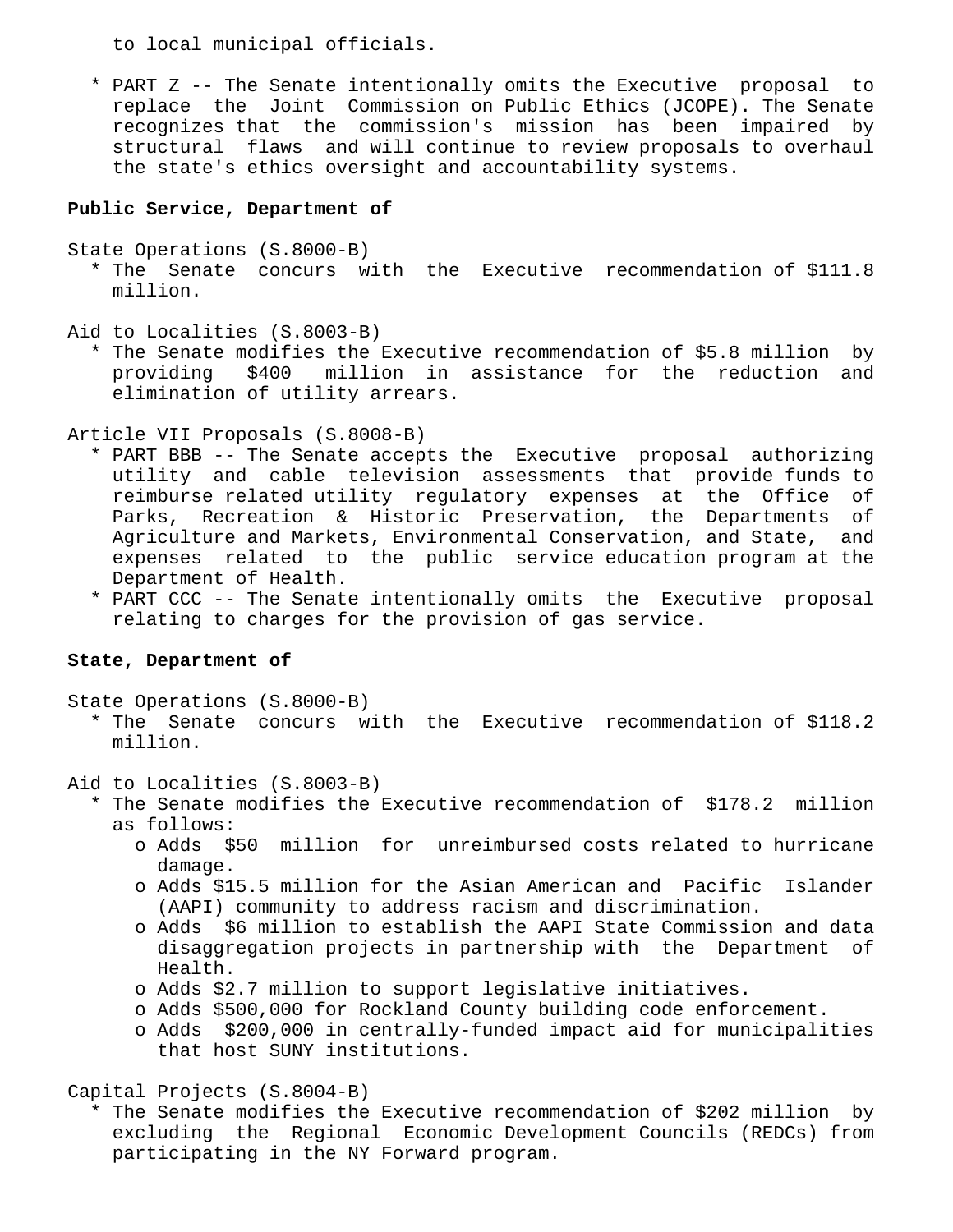Article VII Proposals (S.8008-B)

 \* PART U -- The Senate modifies the Executive proposal by eliminating the proposed shift of responsibility for reviewing and approving

 brownfield site assessments in Brownfield Opportunity Areas from the Department of Environmental Conservation to the Department of State.

- \* PART W -- The Senate intentionally omits the Executive proposal to establish a new definition of salon assistants and to exempt natural hair braiders from licensing requirements.
- \* PART VV -- The Senate modifies the Executive proposal to strengthen code enforcement in municipalities throughout the State by including language to ensure that the enforcement activities of pre-existing building codes currently used by municipalities such as New York City are not impacted.

# **State Police, Division of**

State Operations (S.8000-B)

 \* The Senate concurs with the Executive recommendation of \$917 million.

Capital Projects (S.8004-B)

 \* The Senate concurs with the Executive recommendation of \$133 million.

### **State University of New York (SUNY)**

State Operations (S.8000-B)

- \* The Senate modifies the Executive recommendation of \$10.6 billion as follows:
	- o Provides \$600,000,000 for the SUNY "New Deal." The Senate increases year-to-year support for SUNY by \$600 million, including \$153 million for new full-time faculty, \$48.8 million to fully close the TAP Gap, restoring pre-pandemic community college funding, increasing adjunct pay, eliminating student fees, and decreasing the cost of tuition.
	- o Provides \$67 million to SUNY hospitals for debt service assistance. The Senate also recognizes that debt service poses a fiscal burden on the SUNY Buffalo Medical College and looks to find ways to provide similar relief.
	- o Provides an additional \$6.6 million for Educational Opportunity Centers (EOC), for a total of \$79.2 million.
	- o Provides an additional \$3.9 million for Educational Opportunity Programs (EOP), for a total of \$46.4 million.
	- o Provides \$2.5 million for Centers for Mental Health Excellence.
	- o Provides \$1.5 million for Senate Initiatives.
	- o Provides \$300,000 for SUNY Student Government.

Aid to Localities (S.8003-B)

 \* The Senate modifies the Executive recommendation of \$450 million by providing \$11 million for Fashion Institute of Technology Chargebacks.

Capital Projects (S.8004-B)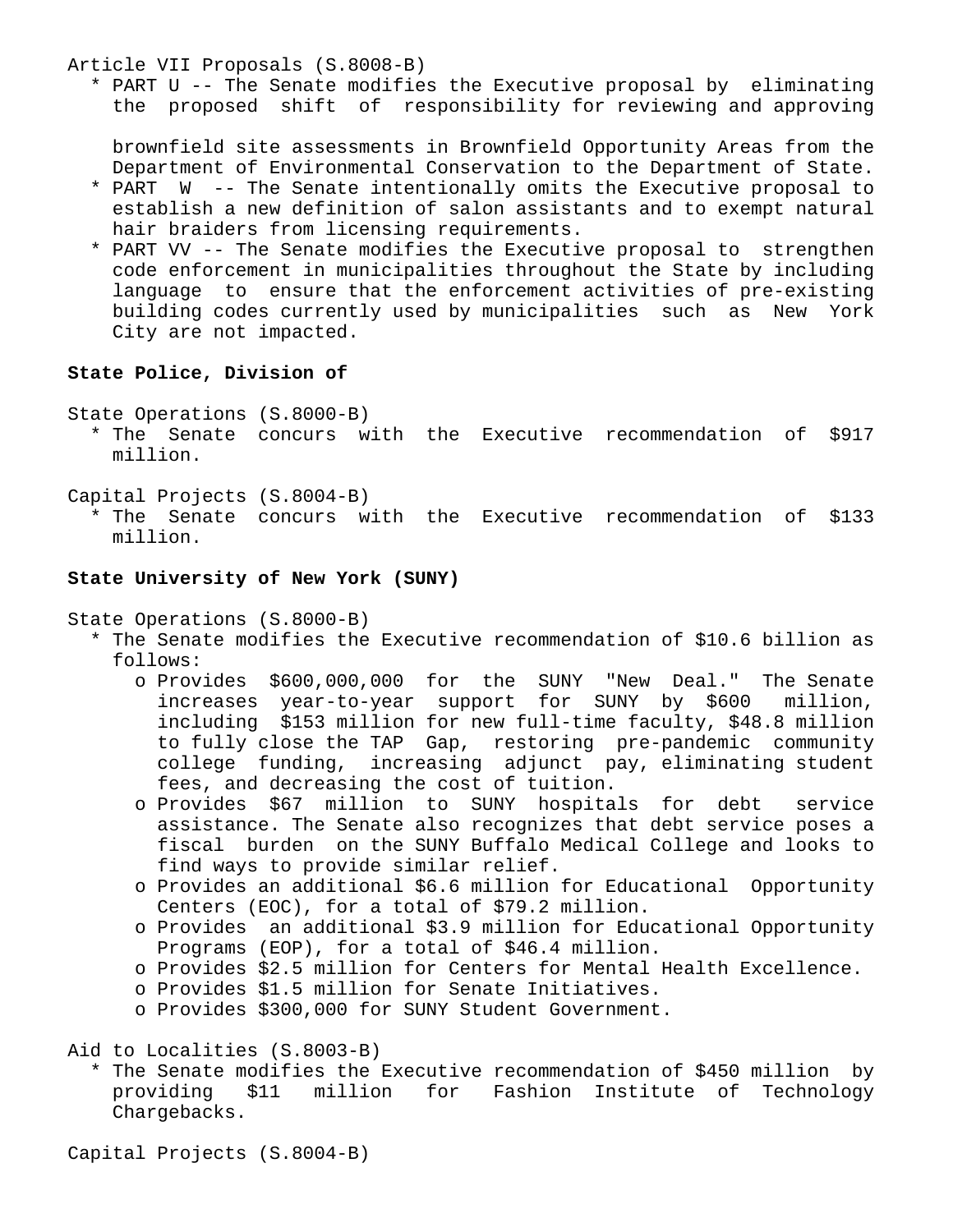\* The Senate modifies the Executive recommendation of \$1.5 billion by providing an additional \$10 million for energy transition training centers.

### Article VII Proposals (S.8006-B)

- \* PART D -- The Senate concurs with the Executive proposal to remove the TAP Gap's three-year phase in plan and fully fund the TAP Gap starting in fiscal year 2022-2023.
- \* NEW PART KK -- The Senate advances language to phase out the charging of mandatory fees to graduate student workers at SUNY.
- \* NEW PART MM -- The Senate advances language to reform the Tuition Assistance Program by increasing the income threshold from \$80,000 to \$110,000 and increasing the minimum TAP Award from \$500 to \$1,000.
- \* NEW PART LL -- The Senate advances language to require the general fund cover costs associated with SUNY hospital debt service (S.7684).

# **Statewide Financial System**

State Operations (S.8000-B)

 \* The Senate concurs with the Executive's recommendation of \$31.9 million.

## **Tax Appeals, Division of**

State Operations (S.8000-B)

 \* The Senate concurs with the Executive recommendation of \$3.3 million.

#### **Taxation and Finance, Department of**

State Operations (S.8000-B)

 \* The Senate concurs with the Executive recommendation of \$468.3 million.

Aid to Localities (S.8003-B)

 \* The Senate concurs with the Executive recommendation of \$6.9 million.

#### **Temporary and Disability Assistance, Office of**

State Operations (S.8000-B)

 \* The Senate concurs with the Executive recommendation of \$462.3 million.

Aid to Localities (S.8003-B)

- \* The Senate modifies the Executive recommendation of \$5.7 billion as follows:
	- o Restores \$1.6 billion for the Emergency Rental Assistance Program (ERAP) using federal funds. In the absence of reallocated federal funding, the Senate will provide State funds to backfill any shortfalls up to \$1 billion using criteria laid out in the Landlord Rental Assistance program (LRAP).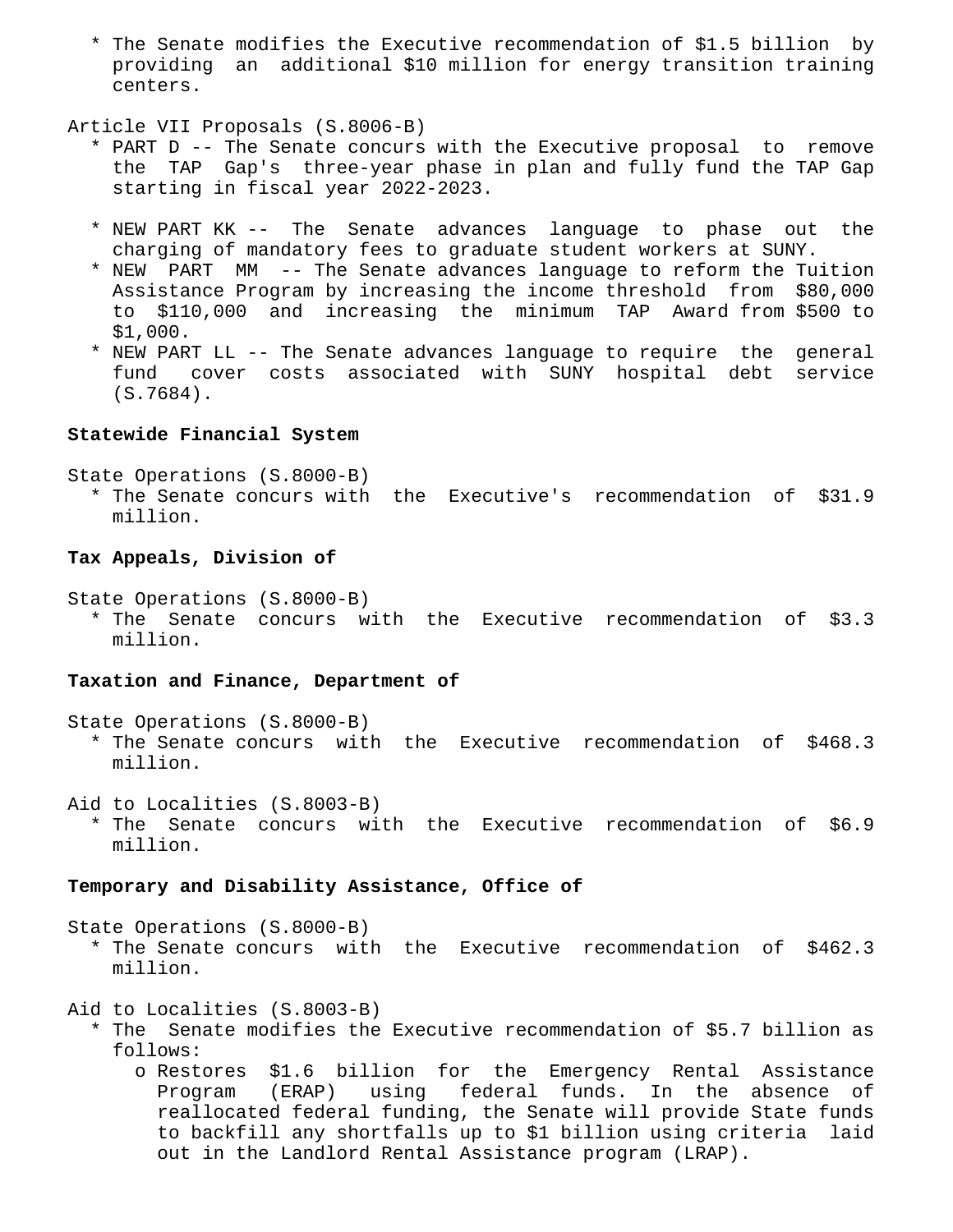- o Restores funding for the following TANF programs: -\$5 million in additional support for the Advantage Afterschool program, for a total of \$33 million; -\$5.9 million for the Child Care Facilitated Enrollment Demonstration Projects in New York City and Monroe County; -\$4 million for the Child Care Facilitated Enrollment Demonstration Projects in Nassau and Suffolk Counties; -\$2.5 million for the Child Care Facilitated Enrollment Demonstration Welfare Projects in the Capital District and Oneida County; and -\$800,000 for the Welfare to Careers Program.
- o Restores \$1 million in support for the Refugee Resettlement Program and provides an additional \$7 million for a total of \$10 million.
- o Rejects new language included in the Safety Net and Family Assistance appropriations that would have limited the states contribution to the Family Homelessness and Eviction Prevention Supplement (FHEPS) program fair market rent.
- o Rejects new language included in the Transitional Rental Assistance Program appropriation that diverted NYC's share of funding from the program to the FHEPS program.

Capital Projects (S.8004-B)

 \* The Senate concurs with the Executive recommendation of \$128 million.

Article VII Proposals (S.8006-B)

- \* PART S -- The Senate accepts the Executive proposal to authorize the pass-through of any Federal Supplemental Security Income Cost of Living Adjustment.
- \* PART T -- The Senate accepts the Executive proposal to extend temporary operator authorization for shelters.
- \* PART U -- The Senate modifies the Executive proposal by including the provisions of S.6589-A that would provide for 100% income disregard for a period of six months for individuals who become employed immediately following completion of a publicly funded workforce program.
- \* NEW PART OO -- The Senate advances a new proposal to mandate that, when sending the Low-Income Home Energy Assistance Program (LIHEAP) proposal plan to the federal government, the State must apply to use the most generous eligibility criteria available, such as the use of net income as opposed to gross income for eligibility calculation, and the prioritization for assistance to households with high home energy burdens, elderly persons, young children, disabled persons, those receiving veterans benefits, and those with supplemental security income. The proposal also requires OTDA to develop materials to inform the public of new and existing utility assistance programs.
- \* NEW PART PP -- The Senate advances a new proposal that clarifies that public assistance debtor liens against real property incurred prior to April 1, 2022 remain intact, however, no new public assistance debt can become a lien against real property after that effective date. Additionally, this part ensures existing liens against real property cannot be enforced if a child of the debtor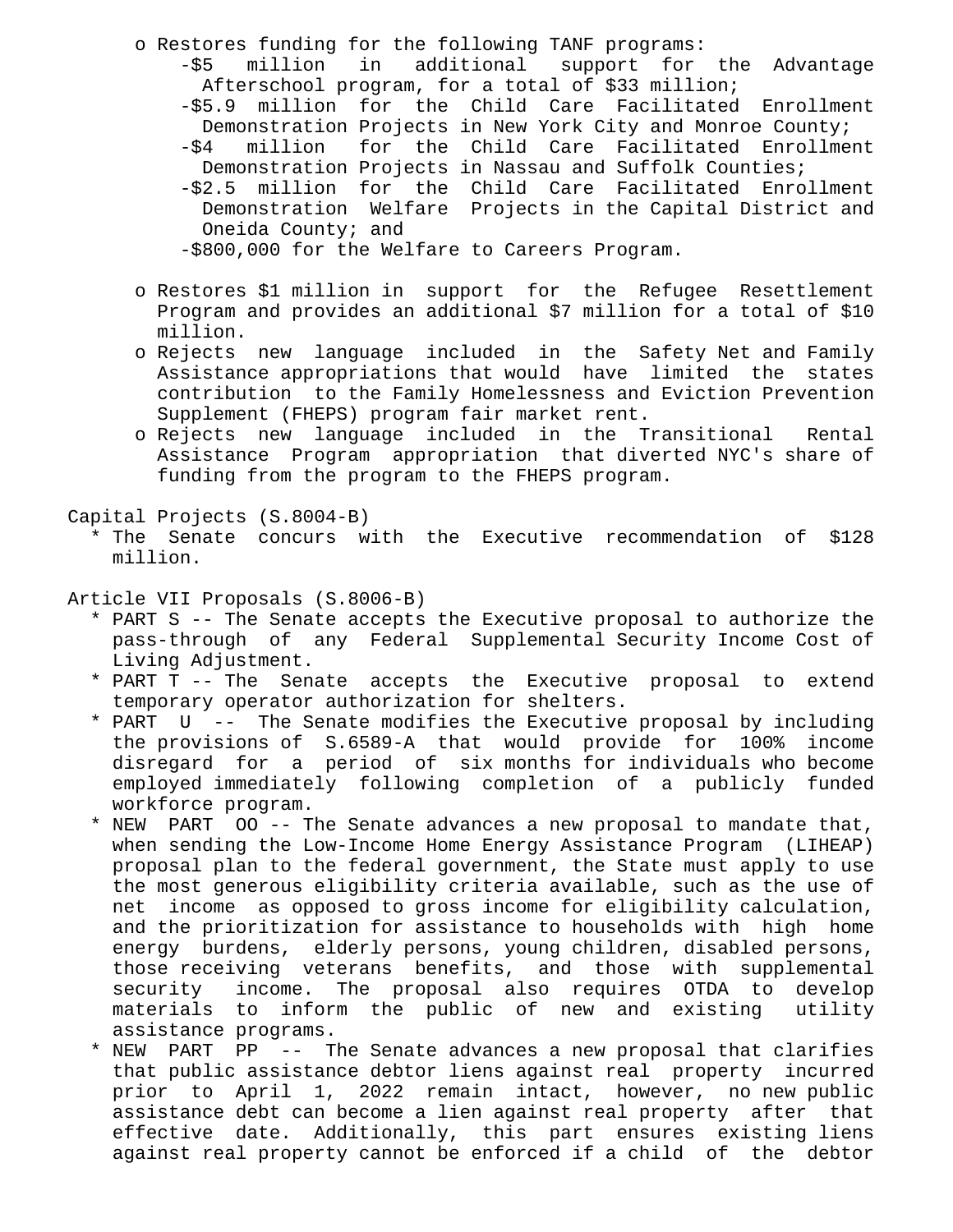remains in the home; allows burial costs to be deducted from the public assistance debt in the event of the death of the debtor, and the debtor or their estate is entitled to any balance left after the social services district has recovered the amount due to them under the mortgage.

# **Thruway Authority**

- Article VII Proposals (S.8008-B)
	- \* PART F -- The Senate intentionally omits the Executive proposal allowing the Thruway to use electronic bid submissions instead of sealed bids.
	- \* PART G -- The Senate intentionally omits the Executive proposal modifying the Thruway's threshold of projects subject to Board procurement guidelines.

## **Transportation, Department of**

State Operations (S.8000-B)

 \* The Senate concurs with the Executive recommendation of \$443.6 million.

Aid to Localities (S.8003-B)

- \* The Senate modifies the Executive recommendation of \$4.8 billion as follows:
- \* Adds \$53.6 million in supplemental support for STOA funding to upstate transit systems to provide a 36.42% increase in funding to provide parity in funding with downstate transit systems.
- \* Adds \$20 million for on-demand transit grants for local governments and transit systems to improve transportation in transit deserts and for the purpose of expanding paratransit.
- \* Adds \$20 million to support expanding the radius for paratransit coverage from fixed route bus services to be at least three miles.
- \* Adds \$16 million for grants to municipalities to fund DOT project studies. These grants will help municipalities fund initial designs for road and transit projects.
- \* Adds \$1 million to support the CDTA's expansion to Montgomery County.

Capital Projects (S.8004-B)

- \* The Senate modifies the Executive recommendation of \$8.47 billion as follows:
	- o Adds \$2 billion in bonding authority for the DOT core highway program to support bringing roads to a state of good repair within the 5-year Capital Plan.
	- o Adds \$250 million in additional support for the Consolidated Local Street and Highway Improvement Program (CHIPS), for a total of \$788.1 million.
	- o Adds \$50 million in additional support for the Extreme Winter Recovery program, for a total of \$150 million.
	- o Adds \$15 million to increase reimbursements to municipalities for arterial maintenance.

Article VII Proposals (S.8008-B)

\* PART B -- The Senate advances language also referenced in the State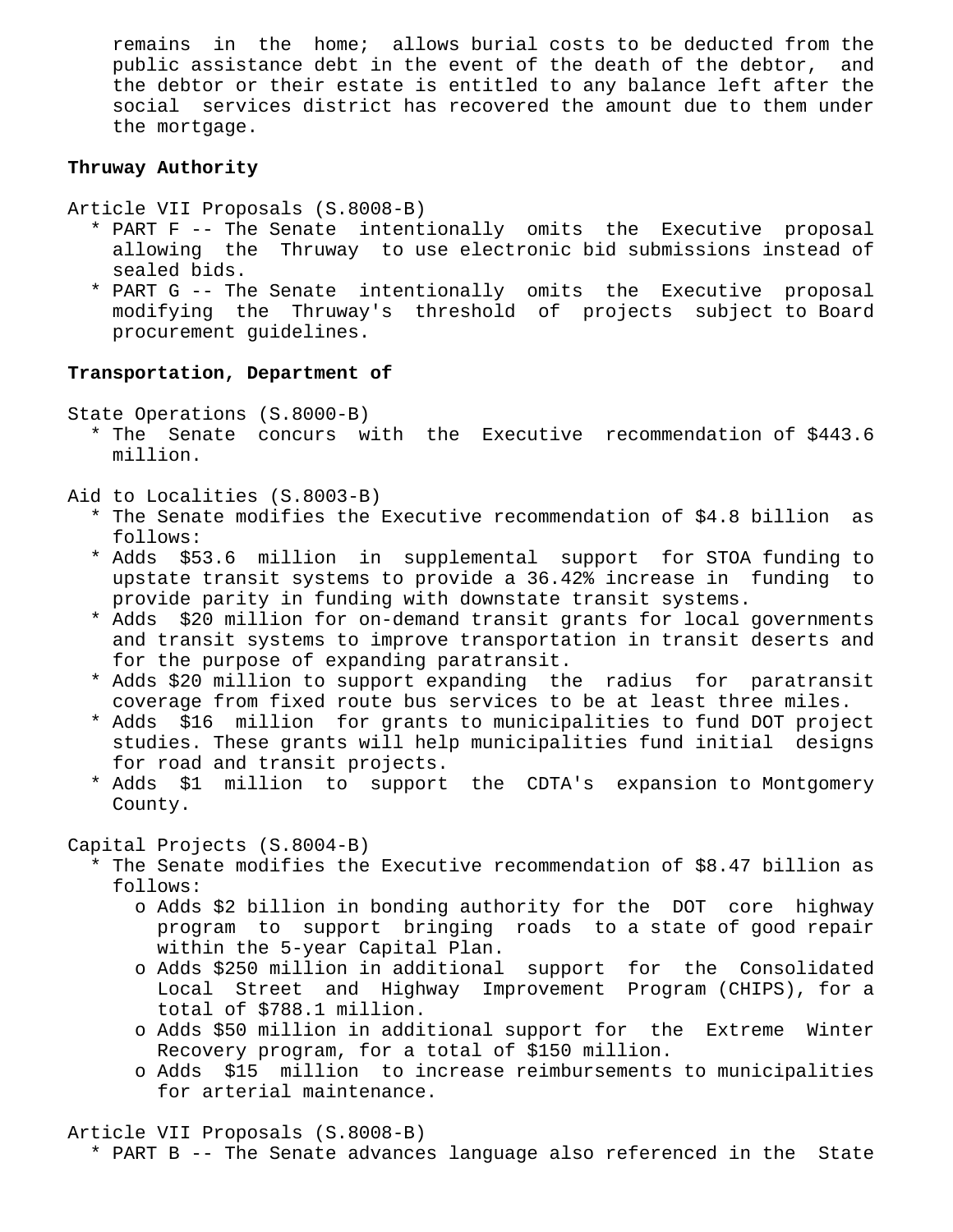Education Department section to convert school bus and public transit fleets to zero emission vehicles and allow for expedited procurement to speed up the transition to ZEV buses. It includes a number of workforce-related provisions related to employment status, additional training and planning for bus drivers and mechanics, and agency assistance.

Article VII Proposals (S.8008-B)

- \* PART A -- The Senate intentionally omits the Executive's omnibus transportation penalty enhancement package.
- \* PART B -- The Senate intentionally omits the Executive proposal increasing the CHIPS bidding threshold.
- \* PART C -- The Senate intentionally omits the Executive's changes to the Airport Improvement and Revitalization Program.
- \* PART D -- The Senate intentionally omits the Executive's increased authorization for DOT to enter onto private property.
- \* PART E -- The Senate accepts the Executive proposal to include Montgomery County within the CDTA district.
- \* PART AA -- The Senate modifies the Executive proposal extending design-build authorization for various New York State and New York City agencies and authorities to provide various policy enhancements.
- \* PART JJ -- The Senate intentionally omits the Executive proposal exempting the fiber optic right of way fee for ConnectALL program grantees, and addresses the issue in the Senate's broadband proposal by repealing the fee completely.
- \* NEW PART KKK -- The Senate advances language establishing a hyperloop and high-speed rail commission (S.5607-A).
- \* NEW PART LLL -- The Senate advances language to include resurfacing, maintenance, and pavement recycling in the Complete Streets Law (S.5130).
- \* NEW PART MMM -- The Senate advances language requiring the radius for paratransit coverage from fixed route services to be at least three miles (S.5092).
- \* NEW PART NNN -- The Senate advances language increasing the State funding match for local projects that use Complete Streets design features (S.3897).
- \* NEW PART OOO -- The Senate advances language updating the arterial maintenance formula for municipalities (S.3529).

# **Veterans' Affairs, Division of**

State Operations (S.8000-B)

 \* The Senate concurs with the Executive recommendation of \$11.2 million.

Aid to Localities (S.8003-B)

- \* The Senate modifies the Executive recommendation of \$11.9 million as follows:
	- o Restores \$250,000 for the NYS Defenders Association Veterans Defense Program.
	- o Restores \$220,000 for the NYS Defenders Association Veterans Defense Program - Long Island Expansion.
	- o Restores \$200,000 for the Legal Services of Hudson Valley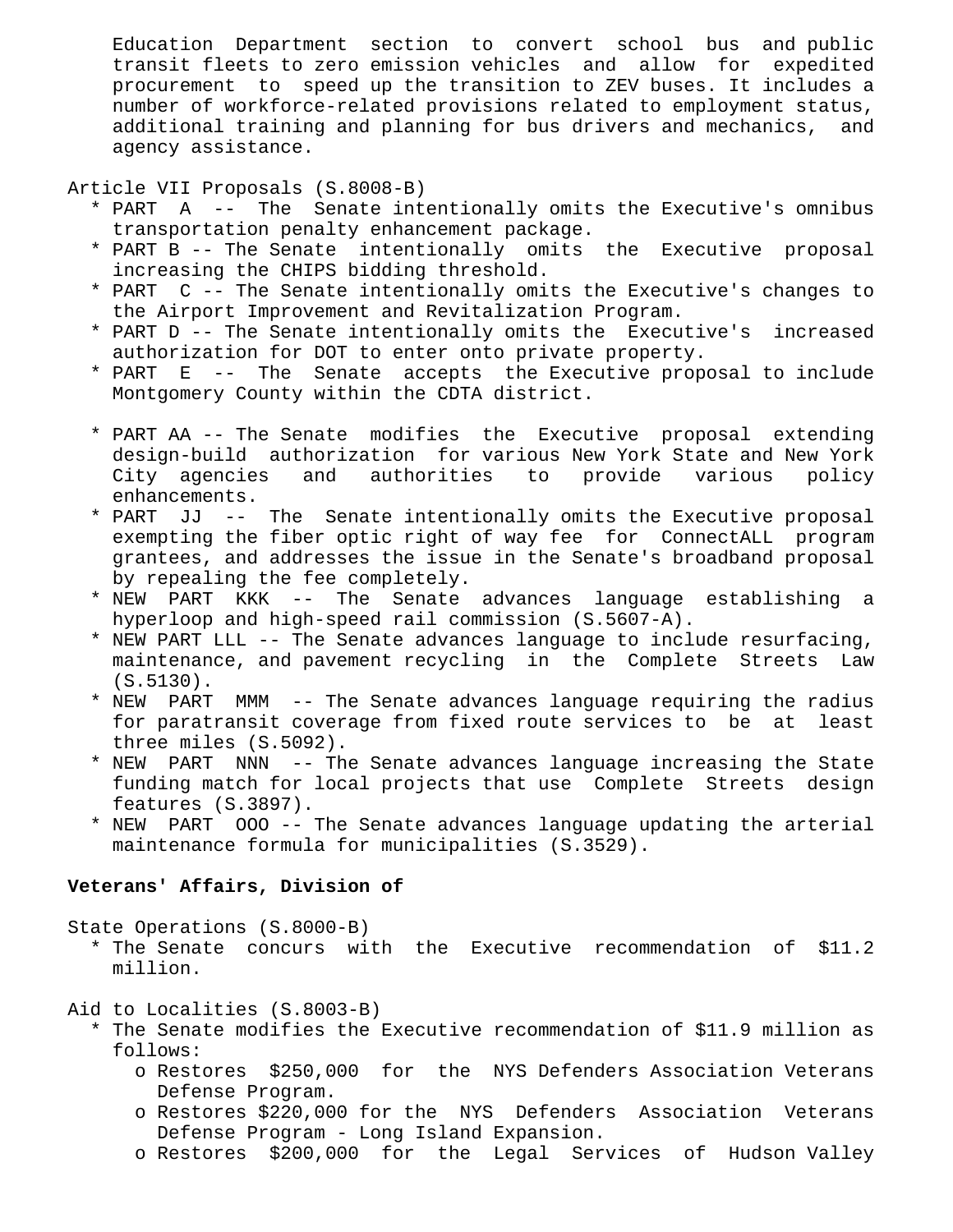Veterans and Military Families advocacy Project.

- o Restores \$125,000 for the Department of NY Veterans of Foreign Wars of United States, Inc.
- o Adds \$1.5 million for legislative initiatives.

Capital Projects (S.8004-B)

\* The Senate concurs with the Executive recommendation of \$4 million.

Article VII Proposal (S.8006-B)

 \* PART R -- The Senate accepts the Executive proposal to increase the reimbursement amount the Division of Veterans Services must provide to local Veteran Services Agencies for the cost of maintaining and operating such agencies.

### **Victim Services, Office of**

State Operations (S.8000-B)

 \* The Senate concurs with the Executive All Funds recommendation of \$18 million.

Aid to Localities (S.8003-B)

 \* The Senate modifies the Executive All Funds recommendation of \$199 million by providing an additional \$25 million for the Victims of Crime Act grant program, for a total of \$224 million.

Capital Projects (S.8004-B)

 \* The Senate concurs with the Executive All Funds recommendation of \$1 million.

Article VII Proposal (S.8005-B)

 \* PART I -- The Senate modifies the Executive proposal to expand benefits for victims of hate crimes and other acts of violence by accepting the Executive proposal to raise the monetary cap to \$2,500 and intentionally omitting the Executive proposal to end coverage of property essential to the "welfare" of the victim.

# **Workers' Compensation Board**

State Operations (S.8000-B)

 \* The Senate concurs with the Executive recommendation of \$206.2 million.

### **Welfare Inspector General, Office of**

State Operations (S.8000-B)

 \* The Senate concurs with the Executive recommendation of \$1.3 million.

# **Miscellaneous Appropriations, Emergency Response**

State Operations (S.8000-B)

 \* The Senate modifies the Executive recommendation to provide \$25 billion for Special Federal Emergency as follows: o Reduces appropriation by \$23 billion to an amount consistent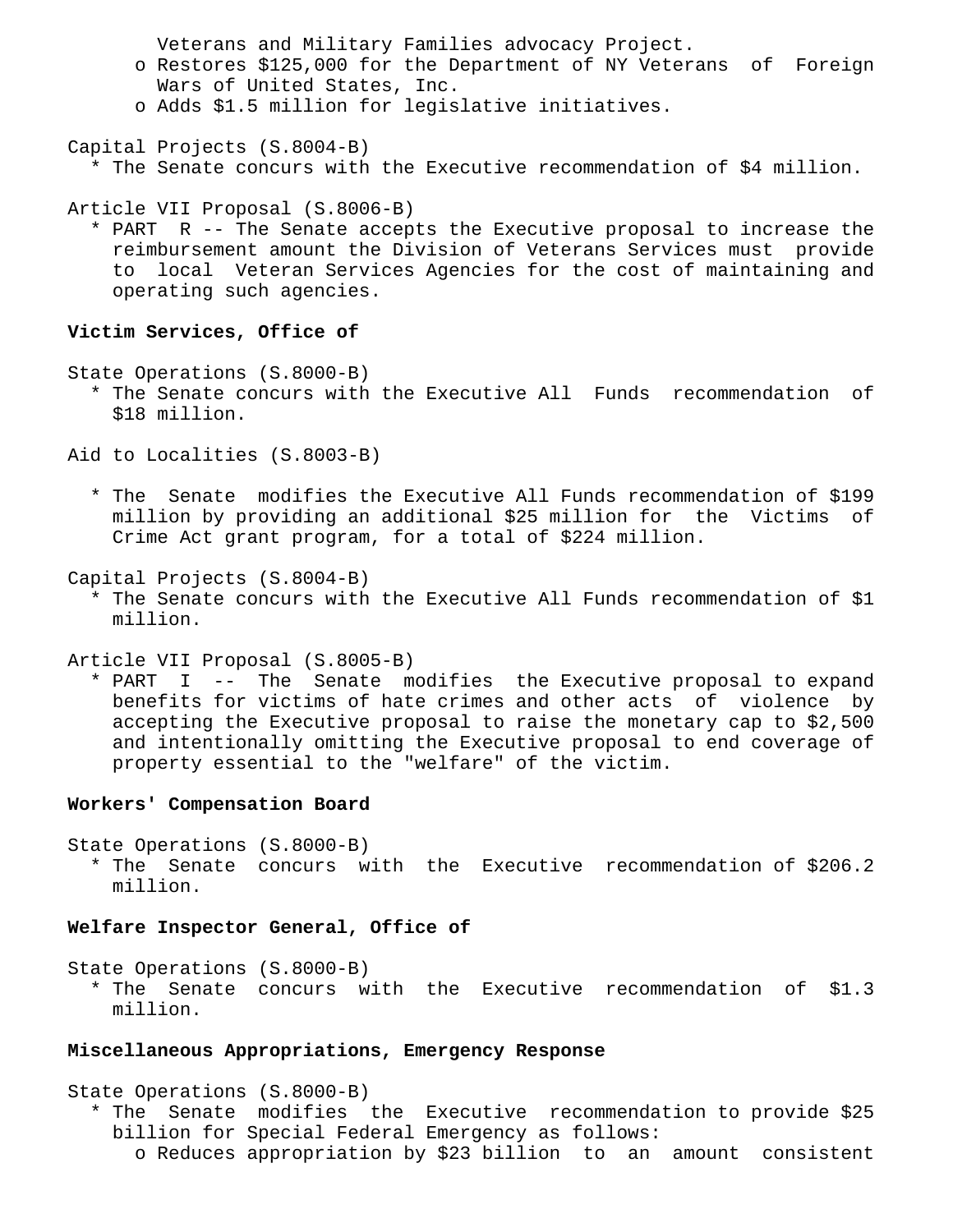with the funding level provided prior to the pandemic.

- o Modifies appropriation language to require the approval of the Temporary President of the Senate and the Speaker of the Assembly before appropriations can be utilized after the budget is enacted.
- \* The Senate modifies the Executive recommendation of \$2 billion for Special Emergency as follows:
	- o Reduces appropriation by \$1 billion to an amount consistent with the funding level provided prior to the pandemic.
	- o Modifies appropriation language to require the approval of the Temporary President of the Senate and the Speaker of the Assembly before appropriations can be utilized after the budget is enacted.
- \* The Senate modifies the Executive recommendation of \$300 million for Public Security and Emergency Response as follows:
	- o Reduces appropriation by \$100 million to an amount consistent with the funding level provided prior to the pandemic.
	- o Modifies appropriation language to require the approval of the Temporary President of the Senate and the Speaker of the Assembly before appropriations can be utilized after the budget is enacted.
- \* The Senate eliminates the Executive recommendation of \$6 billion for the Special Public Health Emergency.
- \* The Senate eliminates the Executive recommendation of \$2 billion for the Reserve for COVID-19 Public Health Response.

# **Miscellaneous Appropriations, State Equipment Finance Program**

Capital Projects (S.8004-B)

 \* The Senate concurs with the Executive recommendation of \$100 million.

# **Miscellaneous Items**

State Operations (S.8000-B)

- \* The Senate concurs with the Executive recommendation to provide \$25 million for Data Analytics.
- \* The Senate concurs with the Executive recommendation to provide \$1.6 billion for the Insurance and Securities Fund Reserve Guarantee.
- \* The Senate concurs with the Executive recommendation of \$120 million for the Health Care and Mental Hygiene Worker Bonus.
- \* The Senate concurs with the Executive recommendation of \$773.9 million for the Health Insurance Contingency Reserve.
- \* The Senate concurs with the Executive recommendation of \$292.4 million for the Health Insurance Reserve Receipts Fund.
- \* The Senate concurs with the Executive recommendation of \$500 million for the Reserve for Federal Audit Disallowances.

Aid to Localities (S.8003-B)

- \* The Senate concurs with the Executive recommendation of \$67 million for the World University Games.
- \* The Senate concurs with the Executive recommendation of \$250 million for Raise the Age.

Capital Projects (S.8004-B)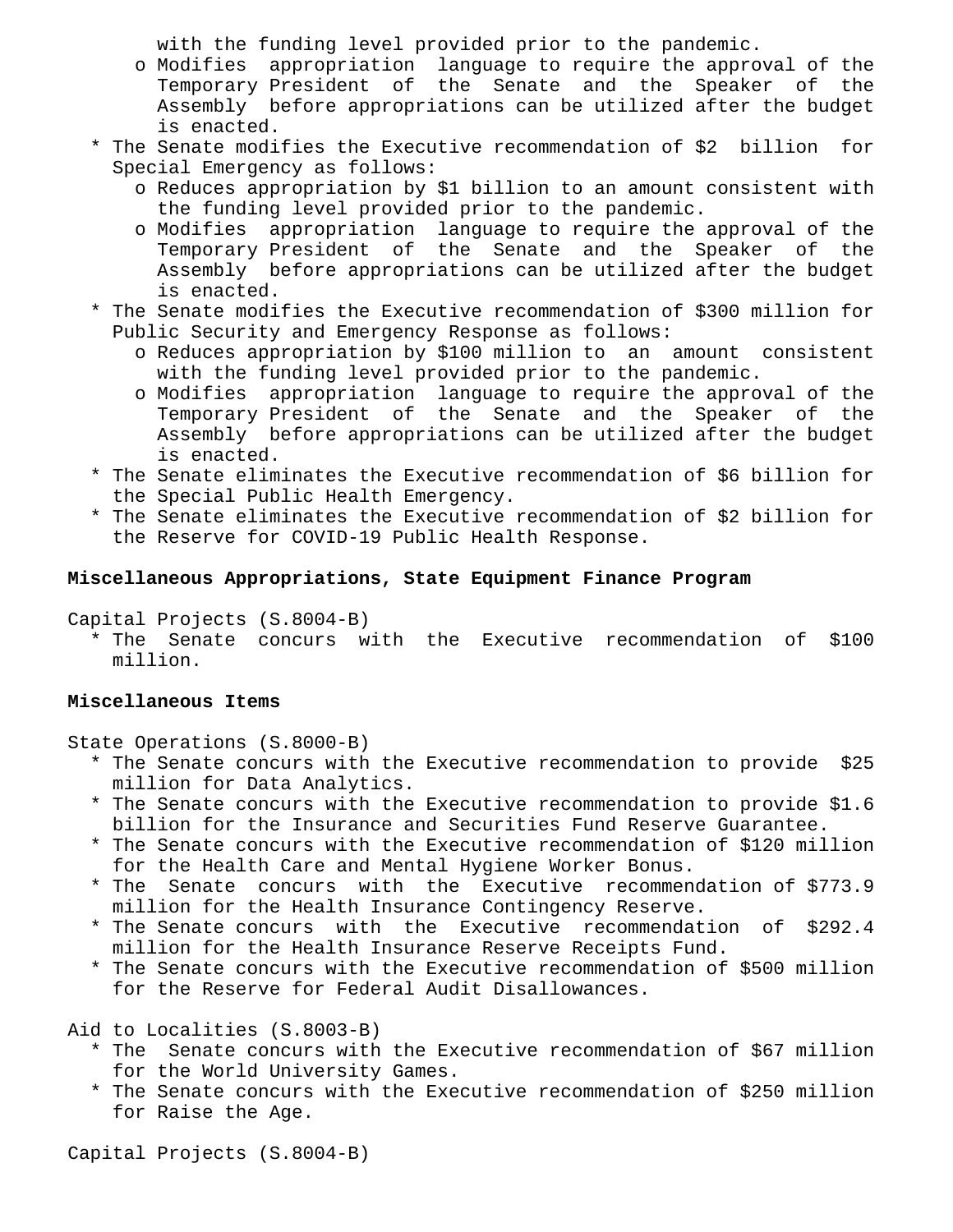\* The Senate concurs with the Executive recommendation of \$50 million for the Nonprofit Infrastructure Capital Investment Program.

#### Article VII Proposal (S.8005-B)

- \* PART Y -- The Senate modifies the Executive proposal regarding sweeps and transfers to account for spending changes as follows:
	- o Rejects the transfer of \$68 million from SUNY hospitals to pay for debt service.
	- o Rejects the sweep of \$28.9 million from RGGI to pay for EPF projects and other expenditures.
		- -Makes corresponding increase in transfer from the General Fund to the EPF to ensure full funding of EPF projects.
- \* NEW PART KK -- The Senate advances language to eliminate the requirement that localities adhere to the property tax cap in order to be eligible for reimbursement due to Raise the Age expenditures.

Article VII Proposal (S.8008-B)

 \* NEW PART QQQ -- The Senate advances language restoring the Public Authorities Control Board's pre-existing oversight (S.7337).

#### **Revenue**

Article VII Proposal (S.8009-B)

- \* PART A -- The Senate accepts the Executive proposal to accelerate the middle-class tax cut currently scheduled to take effect in Tax Year 2025 to Tax Year 2023 instead.
- \* PART B -- The Senate modifies the Executive proposal to offer a credit for new overtime hours for farmworkers by allowing the credit to be claimed quarterly and allowing for an initial prepayment. The

 Senate also accepts the Executive proposals for increasing the investment tax credit for farmland and the farm workforce retention credit.

- \* PART C -- The Senate modifies the Executive proposal for small business tax cuts by also extending tax cuts to small businesses who pay under the corporate franchise tax (S.29).
- \* PART D -- The Senate accepts the Executive proposal to create a tax exemption for student loan forgiveness awards.
- \* PART E -- The Senate accepts the Executive proposal to create a tax credit capped at \$250 million for small business covid-related expenses.
- \* PART F -- The Senate modifies the Executive proposal to extend the New York City musical and theatrical production tax credit by further extending the application deadline for productions to September 30, 2024, and modify the recapture provision so they apply to productions that have recouped their costs.
- \* PART G -- The Senate intentionally omits the Executive proposal to establish a permanent rate for MTA surcharge in the corporate franchise tax at 30 percent starting in Tax Year 2023.
- \* PART H -- The Senate modifies the Executive proposal to extend and enhance the hire-a-vet tax credit for three years by increasing the maximum credit for hiring a disabled veteran to \$20,000 and adding language to report on the effectiveness of the program.
- \* PART I -- The Senate modifies the Executive proposal to provide a credit for businesses replacing heating systems to geothermal or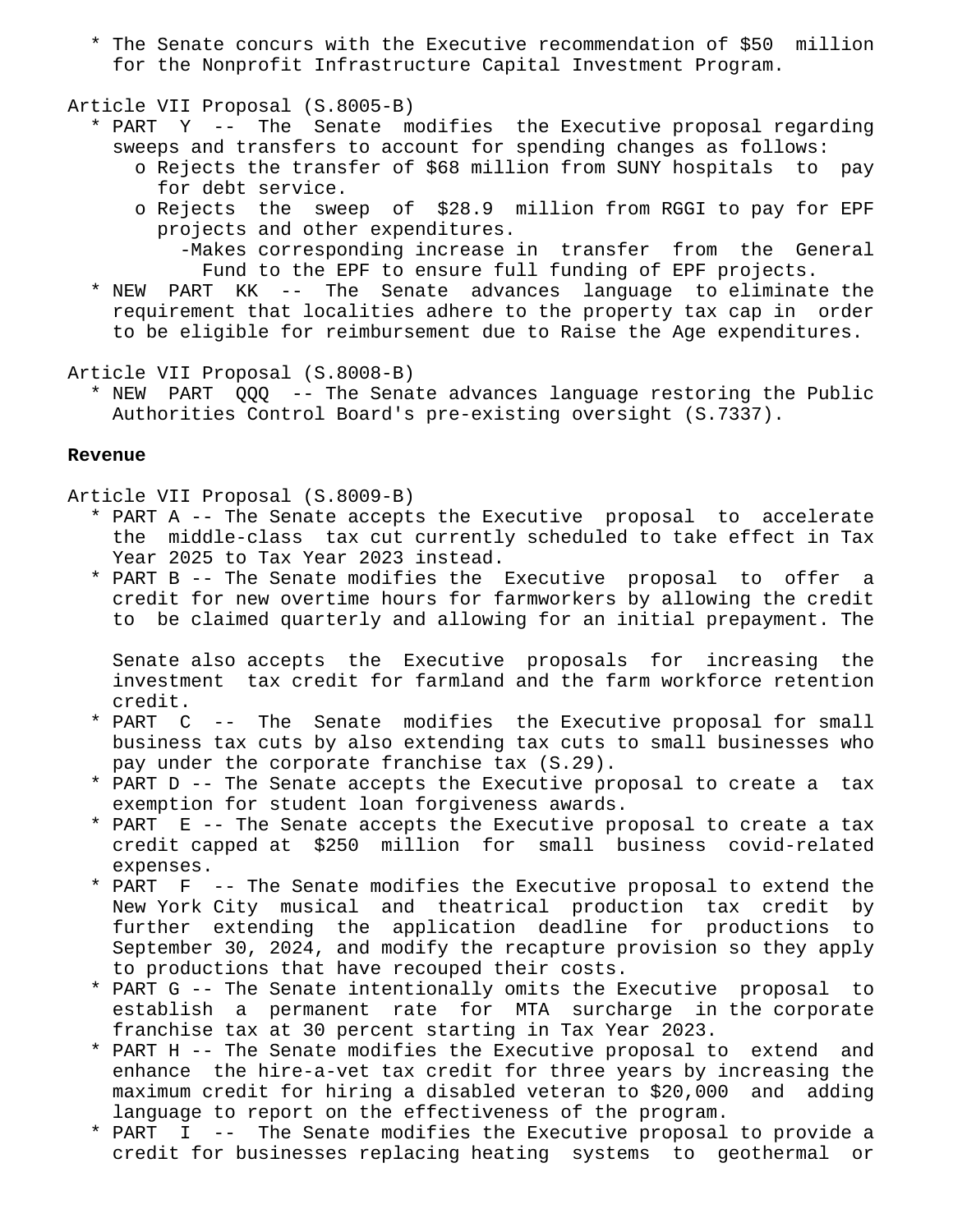biofuels to change the per municipality cap to per business cap.

- \* PART J -- The Senate accepts the Executive proposal to increase the state low-income housing tax credit aggregate cap growth.
- \* PART K -- The Senate accepts the Executive proposal to extend the clean heating fuel tax credit for three years.
- \* PART L -- The Senate modifies the Executive proposal to extend the credit for companies who provide transportation to individuals with disabilities by including language to incentivize companies to adopt accessible e-vehicles.
- \* PART M -- The Senate accepts the Executive proposal to extend the film tax credit for three years and to require applicants to file diversity plans.
- \* PART N -- The Senate accepts the Executive proposal to extend the New York Youth Jobs Program tax credit for five years.
- \* PART O -- The Senate accepts the Executive proposal to extend the Empire State Apprenticeship tax credit for five years.
- \* PART P -- The Senate modifies the Executive proposal to extend the alternative fuels and electric vehicle recharging property credit by extending it for three years instead of five years and including language to report on its effectiveness.
- \* PART Q -- The Senate modifies the Executive proposal to extend the Workers with Disabilities credit by extending it for three years instead of six years and including language to report on its effectiveness.
- \* PART R -- The Senate intentionally omits the Executive proposal to require S-Corporation conformity with federal returns.
- \* PART S -- The Senate intentionally omits the Executive proposal to eliminate the investment tax credit for the production of master tapes.
- \* PART T -- The Senate modifies the Executive proposal to exempt certain water vessels from the petroleum business tax by replacing it with similar but technically different language that further clarifies which types of vessels are covered.
- \* PART U -- The Senate intentionally omits the Executive proposal to make permanent local sales tax rate authorizations.
- \* PART V -- The Senate intentionally omits the Executive proposal to modernize tax law to include the vacation rental industry. The Senate supports extending local sales taxes over short-term rentals but will evaluate additional provisions to extend local control over short-term rentals outside of the budget.
- \* PART W -- The Senate accepts the Executive proposal to streamline the withholding table and quarterly interest rate publication schedule.
- \* PART X -- The Senate accepts the Executive proposal to expand the financial institutions data management program.
- \* PART Y -- The Senate accepts the Executive proposal to extend and amend the telecommunications assessment ceiling program for four years.
- \* PART Z -- The Senate modifies the Executive proposal to make administrative changes to the STAR program by intentionally omitting change the deadline by which taxpayers can switch from the STAR exemption to the STAR credit, modifying the proposal to establish a posthumous declaration of interest by including language to prevent possible misuse, and accepting the other proposed changes.